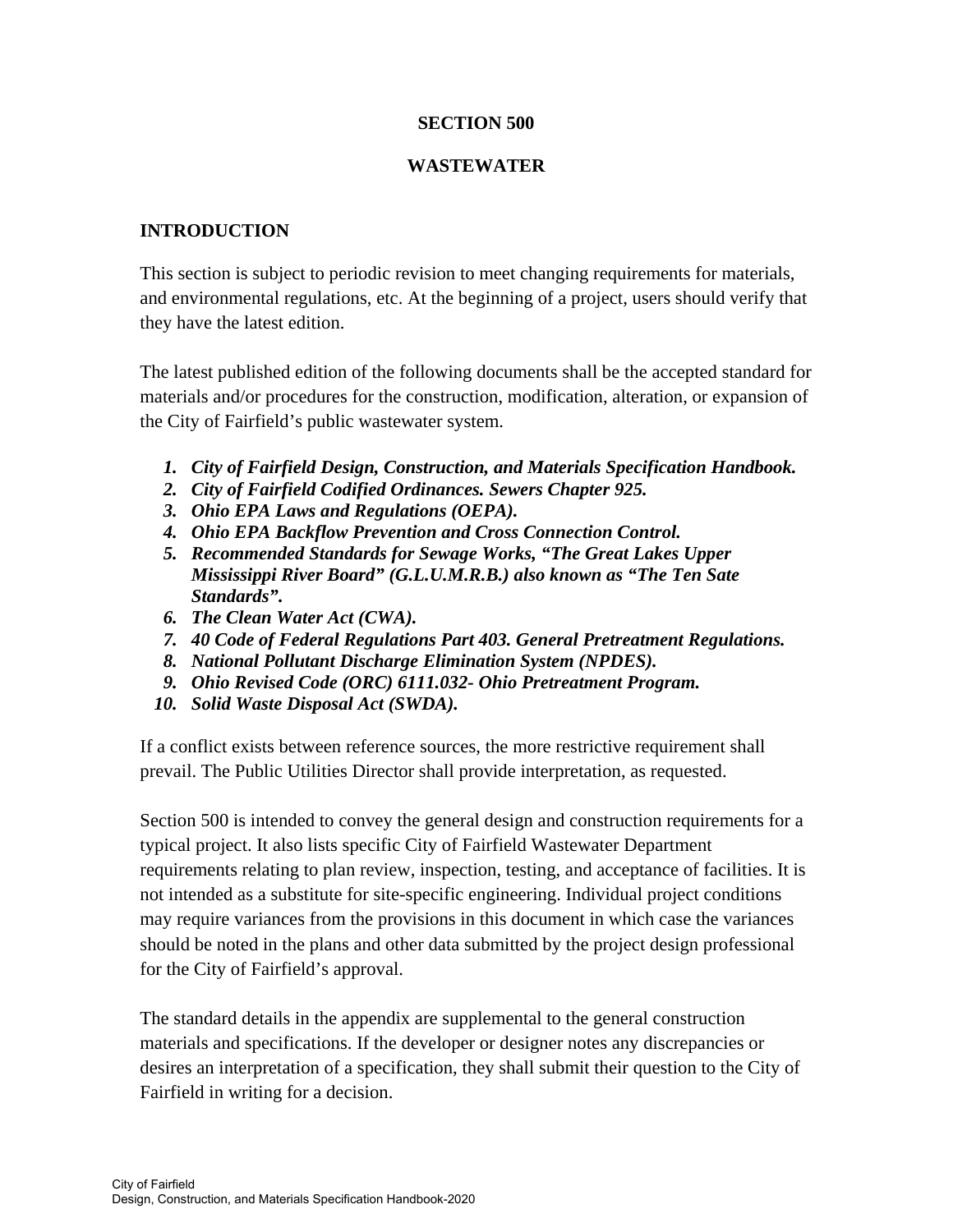"Wastewater or sewage" means the spent water of a community, and may be a combination of the liquid and water-carried wastes from residences, commercial buildings, industrial plants, and institutions, together with any ground water, surface water, and storm water that may be present.

Any single family, or multi-family dwelling, commercial or industrial establishment shall be connected to a public sewer if the sanitary lines are available for connection. Service shall be considered available if the property can be connected by gravity flow within 100 feet of a main sanitary line in any public right-of-way or easement. Service may also be considered available if the property can be connected by force main within 500 feet of a main sanitary line in any public right-of-way or easement. The connection shall be at the cost of the property owner.

In all buildings in which any building drain is too low to permit gravity flow to the sewer main, sanitary sewage carried by such drain shall be lifted by artificial means as approved by the Public Utilities Director, and discharged into the sewer service.

Sewer availability will be determined by the City of Fairfield, or representative of the municipal authority in the area of the proposed development. The City of Fairfield will review the preliminary plans to determine if the wastewater treatment facilities, lift stations, and sanitary lines in the area of the proposed development have sufficient capacity to serve the proposed development.

Septic tanks, leech fields and mound systems are under the authority and review of the Butler County Board of Health. Butler County sanitary sewers are under the authority and review of Butler County Water and Sewer.

If the Director of Public Utilities, or his/her designee, requires that a subdivision sewer or sewers must be larger than the size required to handle the sewage flow from the subdivision, due to expansion of the sewer system beyond the subdivision in the future, the City shall pay the developer the difference in cost for the larger piping materials. Additional installation cost for the larger piping is the responsibility of the developer.

# **ABBREVIATIONS**

The following abbreviations used in this manual shall have the designated meanings:

- **AASHTO**  *American Association of State Highway Transportation Officials*
- **ABS** *Acrylonitrile-Butadiene-Styrene*
- **ANSI** *American National Standards Institute*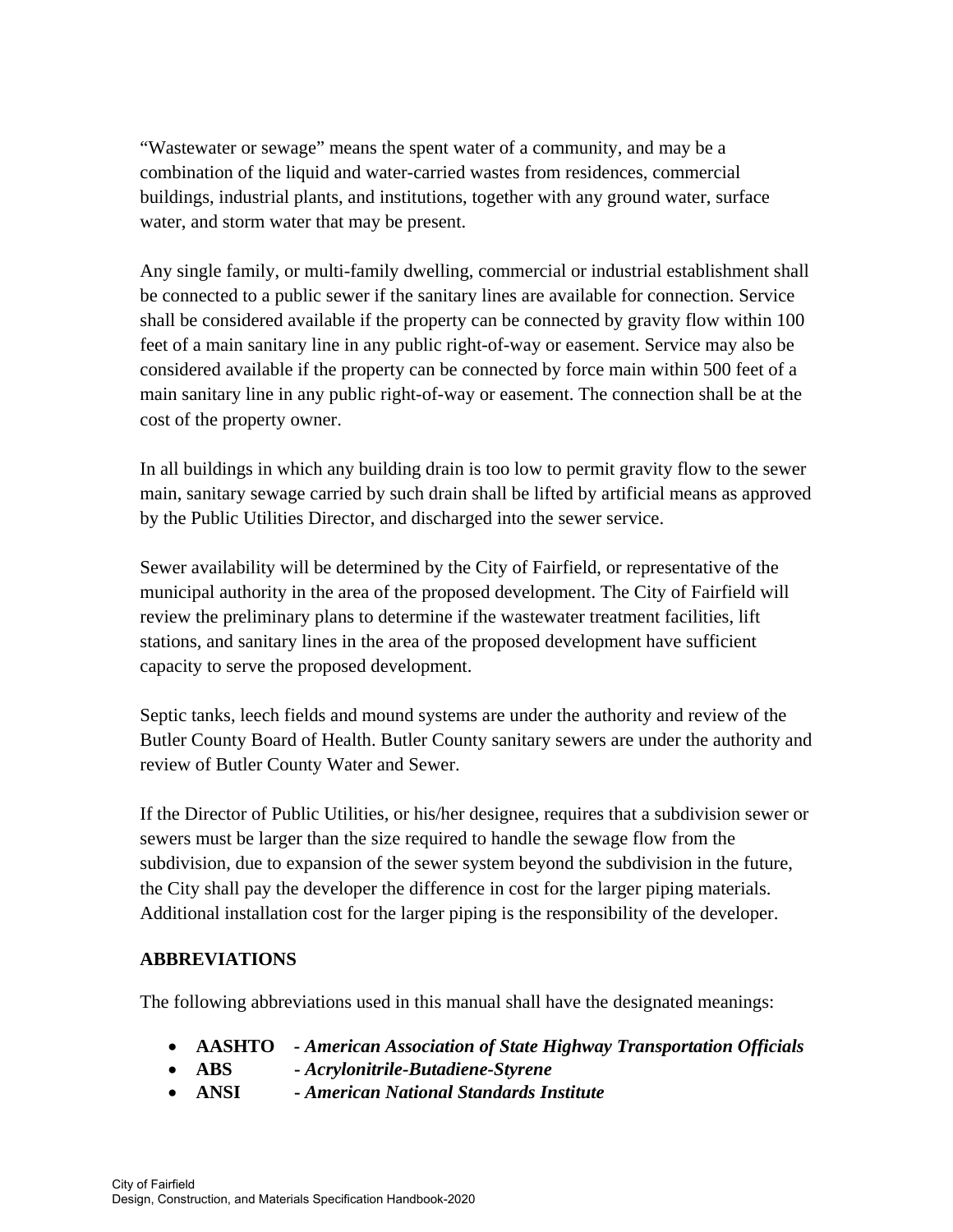- **ASTM -** *American Standard Test Methods*
- **BCWS -** *Butler County Water and Sewer*
- **BOD** *Biochemical Oxygen Demand*
- **CCTV -** *Closed Circuit Television*
- **CFR -** *Code of Federal Regulations*
- **COD -** *Chemical Oxygen Demand*
- **CWA -** *Clean Water Act*
- **DI -** *Ductile Iron*
- **FOG** *Fats, Oils, Grease*
- **GI** *Grease Interceptor*
- **GLUMRB -** *Great Lakes Upper Mississippi River Board*
- **Gpd** *Gallons per Day*
- **Mg/l** *Milligrams per Liter*
- **NACE -** *National Association of Corrosion Engineers*
- **NSF** *National Sanitary Foundation*
- **NPDES** *National Pollutant Discharge Elimination System*
- **ODOT** - *Ohio Department of Transportation*
- **OEPA** *Ohio Environmental Protection Agency*
- **ORC** *Ohio Revised Code*
- **PDI** *Plumbing and Drainage Institute*
- **POTW** *Publicly Owned Treatment Works*
- **PVC** *Polyvinyl-Chloride*
- **RCRA** *Resource Conservation and Recovery Act*
- **SAE** *Society of Automotive Engineers*
- **SDR** *Standard Dimension Ratio*
- **SIC** *Standard Industrial Classification*
- **SSPWC** *Standard Specification Public Works Construction*
- **SWDA** *Solid Waste Disposal Act*
- **TDH** *Total Dynamic Head*
- **TOMP** *Toxic Organics Management Plan*
- **TSS** *Total Suspended Solids*
- **UPC** *Uniform Plumbing Code*
- **USEPA** *U.S. Environmental Protection Agency*

## **501.00 DISCHARGES TO WASTEWATER COLLECTION SYSTEM**

#### **501.01 Prohibited Discharges**

No person shall discharge or cause to be discharged any storm water, surface water, ground, roof runoff, subsurface drainage, cooling water, or unpolluted industrial process water into any sanitary sewer of the City of Fairfield, or permit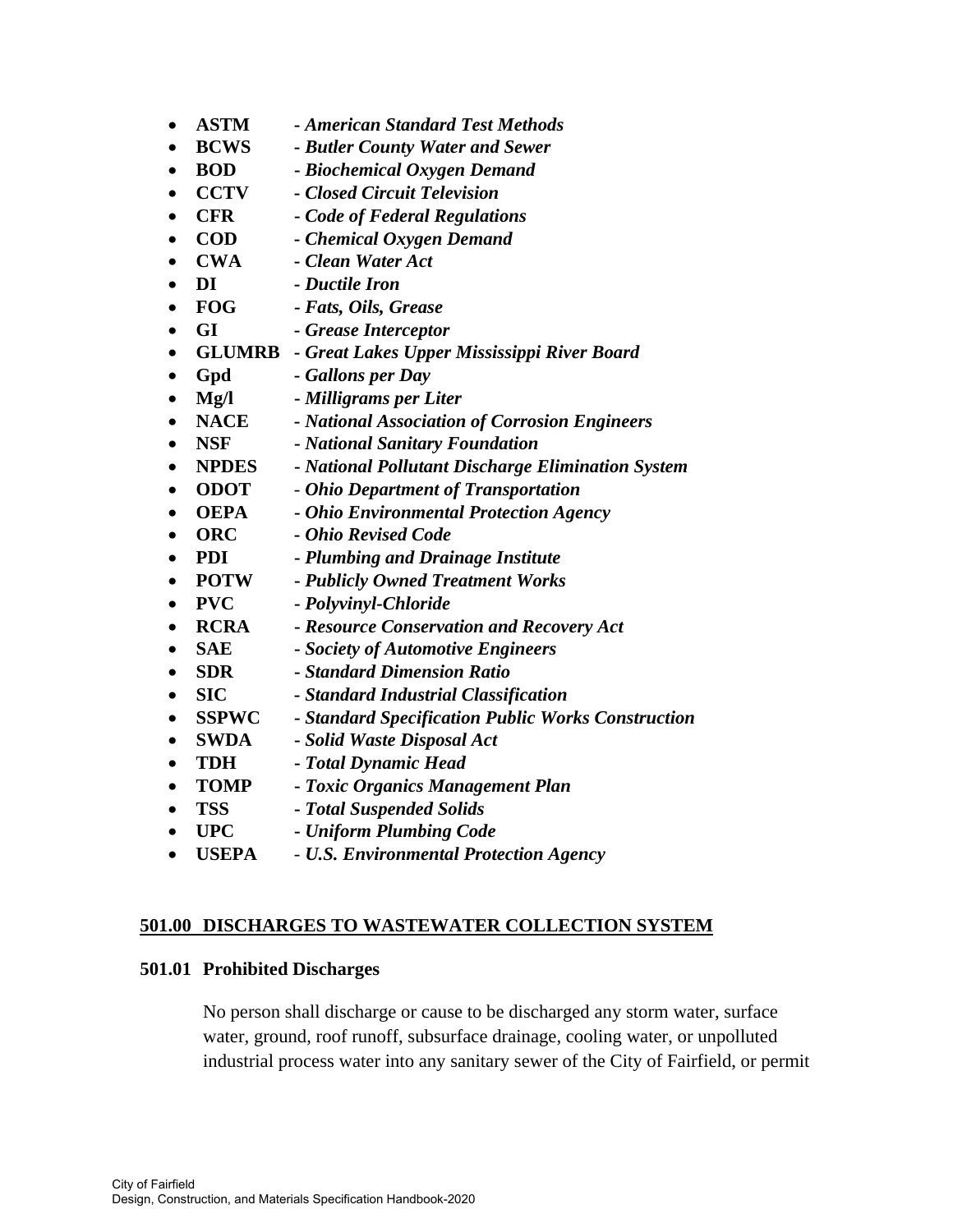or allow to be discharged or conveyed to a public sewer any wastewater containing pollutants of such character or quantity that will:

- a) Not be susceptible to treatment or interfere with the process or efficiency of the treatment system.
- b) Constitute a hazard to human or animal life, or to the stream or water course receiving the treatment plant effluent.
- c) Violate pretreatment standards.
- d) Cause the treatment plant to violate its NPDES permit, or applicable receiving water standards.

No person shall discharge or cause to be discharged without prior written approval of the Director of Public Utilities, or his/her designee, any hazard waste into the sanitary sewer of the City of Fairfield. A hazardous waste shall be defined by OAC 3745-51-21 to 3745-51-24 inclusive, or is a waste listed in OAC 3745- 51-31, 3745-51-32, 3745-51-33(E), or 3745-51-33(F).

#### **501.02 Special Discharges**

Special discharges to the wastewater collection system are prohibited unless approved in writing by the Public Utilities Director. An application for special discharges can be made through email at public\_utilities@fairfieldoh.gov or regular mail at 5021 Groh Lane, Fairfield, Ohio 45014. There is no application fee for a special discharge. If the discharge is approved, the discharger will be billed for the amount of wastewater discharged to the City system in accordance with the effective wastewater treatment rates. Any analytical data obtained during the process of discharging to the wastewater collection system shall be submitted to the Public Utilities Department within 7 calendar days along with the total volume of water discharged to the system.

#### **502.00 APPROVAL**

#### **502.01****Wastewater Approval**

Plan approval by the City of Fairfield does not imply, nor assure approval from the Ohio EPA. Approval of the plans does not constitute an assurance that the proposed project will operate in compliance with all Ohio laws and regulations. Plans are approved subject to the conditions of compliance with applicable laws, rules, regulations, and standards. The proposed project may be constructed only in accordance with the approved plans. There may be no deviation from the approved plans without the written approval by the Director of Public Utilities, or his/her designee. Plans should contain a note stating "All work within the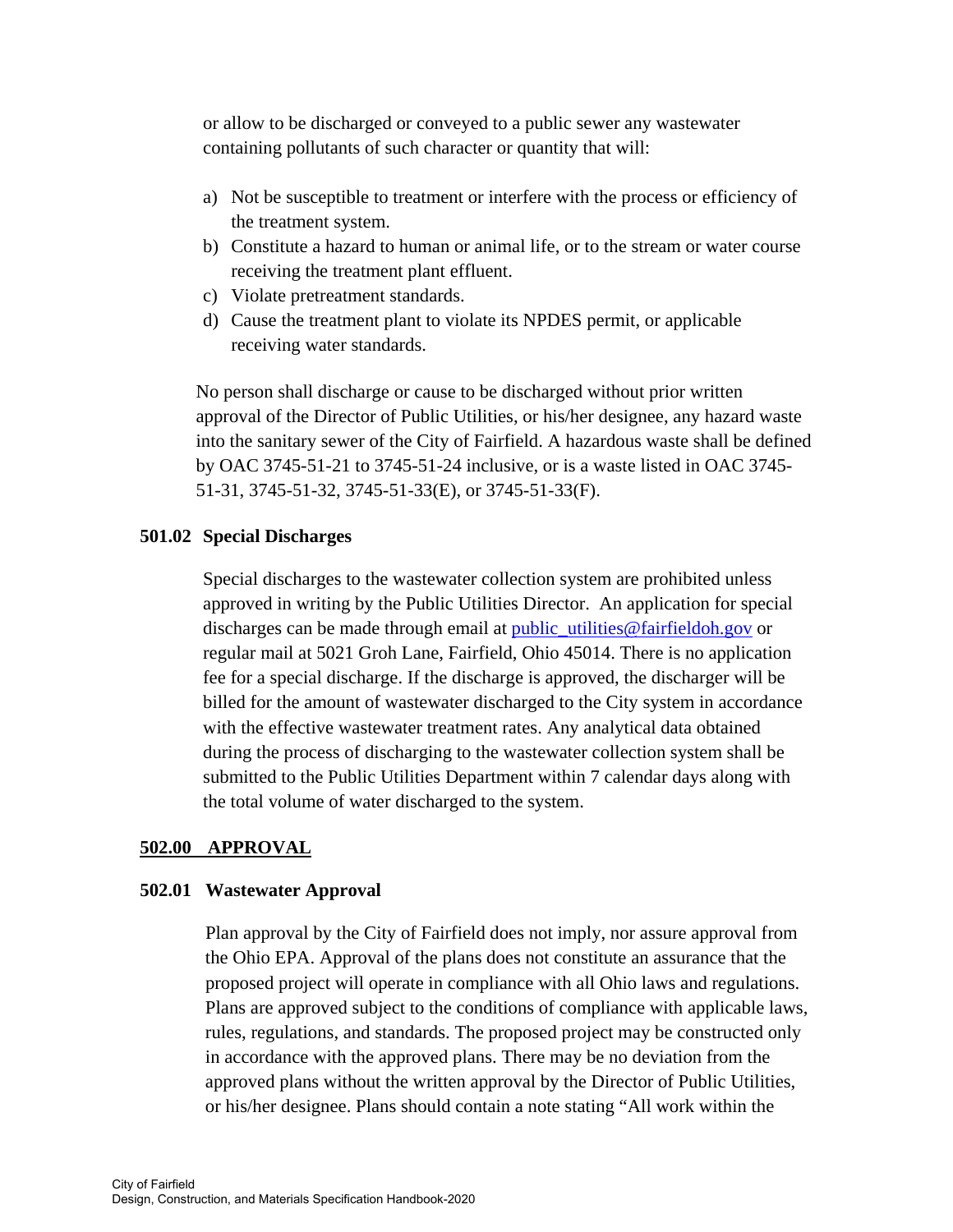right-of-way within City limits will require a permit from Public Works". Permits can be found at https://www.fairfield-city.org/448/Permits-Specifications.

As required by the Director of Public Utilities or his/her designee, plans shall be submitted to the Ohio EPA for approval. The cost of submitting plans to the Ohio EPA, and review by the Ohio EPA shall be paid by the developer. Construction shall not begin until such plans are approved by the Ohio EPA, or unless the Director of Public Utilities, or his/her designee, issues a conditional release.

All sewers connecting to the City of Fairfield's public sewer system shall comply with all City of Fairfield standards, as well as federal, state, and City ordinances. The Public Utilities Director and other authorized employees of the City bearing proper credentials and identification shall be permitted to enter into or upon all properties for the purpose of inspection, observation, measurement, sampling, and testing, in accordance with the provisions of this section. No tie-in shall be made except in the presence of the City of Fairfield Inspector.

#### **Inspection of Construction – See Section 102.00.**

#### **502.02 Determination of the Amount of Sewage and Average Flows**

The average flow of sanitary sewage shall be computed on the basis of 100 gallons per capita. The estimated flows listed are to be used only for the design of sewers and lift stations, and should not be used in the design of treatment plants.

| <b>WASTEWATER SOURCE</b>                | <b>ESTIMATED SEWAGE FLOW</b> |
|-----------------------------------------|------------------------------|
|                                         | $(gallons - per - day)$      |
| <b>Airports</b>                         |                              |
| Per Employee                            | 20                           |
| Per Passenger                           | 5                            |
| <b>Apartments</b>                       |                              |
| One bedroom                             | 250                          |
| Two bedroom                             | 300                          |
| Three bedroom                           | 350                          |
| <b>Assembly Halls</b>                   |                              |
| Per seat                                | 2                            |
| <b>Bowling Alleys (no food service)</b> |                              |
| Per Lane                                | 75                           |
|                                         |                              |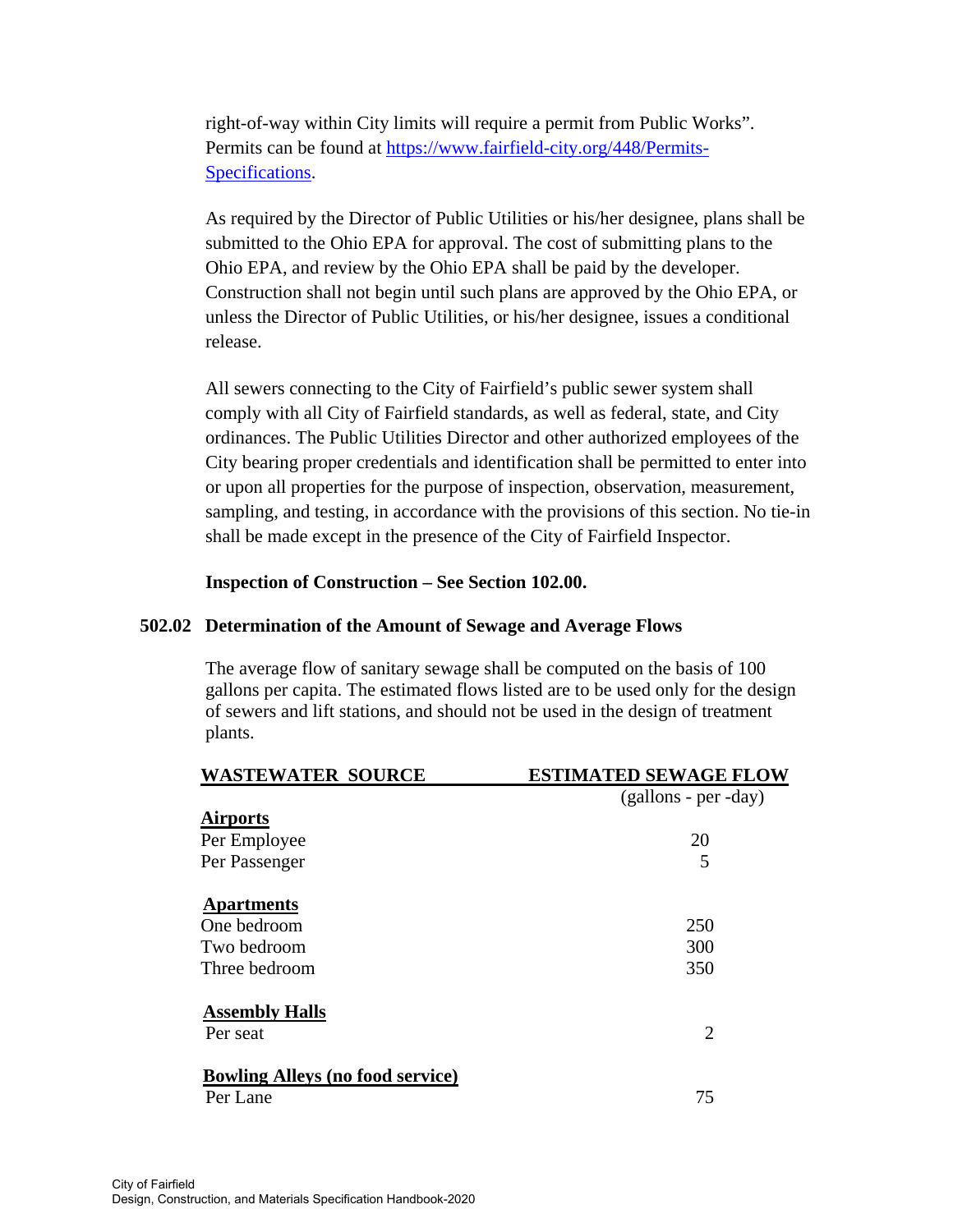# **WASTEWATER SOURCE ESTIMATED SEWAGE FLOW**

|                                                  | (gallons - per -day) |
|--------------------------------------------------|----------------------|
| <b>Camps</b>                                     |                      |
| With individual bath units-per person            | 50                   |
| With central bath house per person               | 35                   |
| <b>Churches</b>                                  |                      |
| Small- per sanctuary seat                        | $3 - 5$              |
| Large with kitchen-per sanctuary seat            | $5 - 7$              |
| <b>Dance Halls</b>                               |                      |
| Per person at maximum capacity                   | $\overline{2}$       |
| <b>Factories</b>                                 |                      |
| No showers per employee                          | 25                   |
| With showers per employee                        | 35                   |
| <b>Family Dwelling</b>                           |                      |
| Per person                                       | 100                  |
| <b>Food Service Operations</b>                   |                      |
| Restaurant per seat                              | 35                   |
| Banquet rooms-per seat                           | 5                    |
| Tavern (very limited food service) per seat      | 35                   |
| <b>Hospitals</b>                                 |                      |
| No resident personnel per bed                    | 300                  |
| <b>Institutions</b>                              |                      |
| Residents per bed                                | 100                  |
| <b>Laundries</b>                                 |                      |
| Coin operated-per machine (standard size)        | 400                  |
| <b>Motels</b>                                    |                      |
| Per Unit                                         | 100                  |
| <b>Nursing and Rest Homes</b>                    |                      |
| Per patient                                      | 150                  |
| Per resident employees                           | 100                  |
| <b>Office Buildings (exclusive of cafeteria)</b> |                      |
| Per employee per shift                           | 20                   |
|                                                  |                      |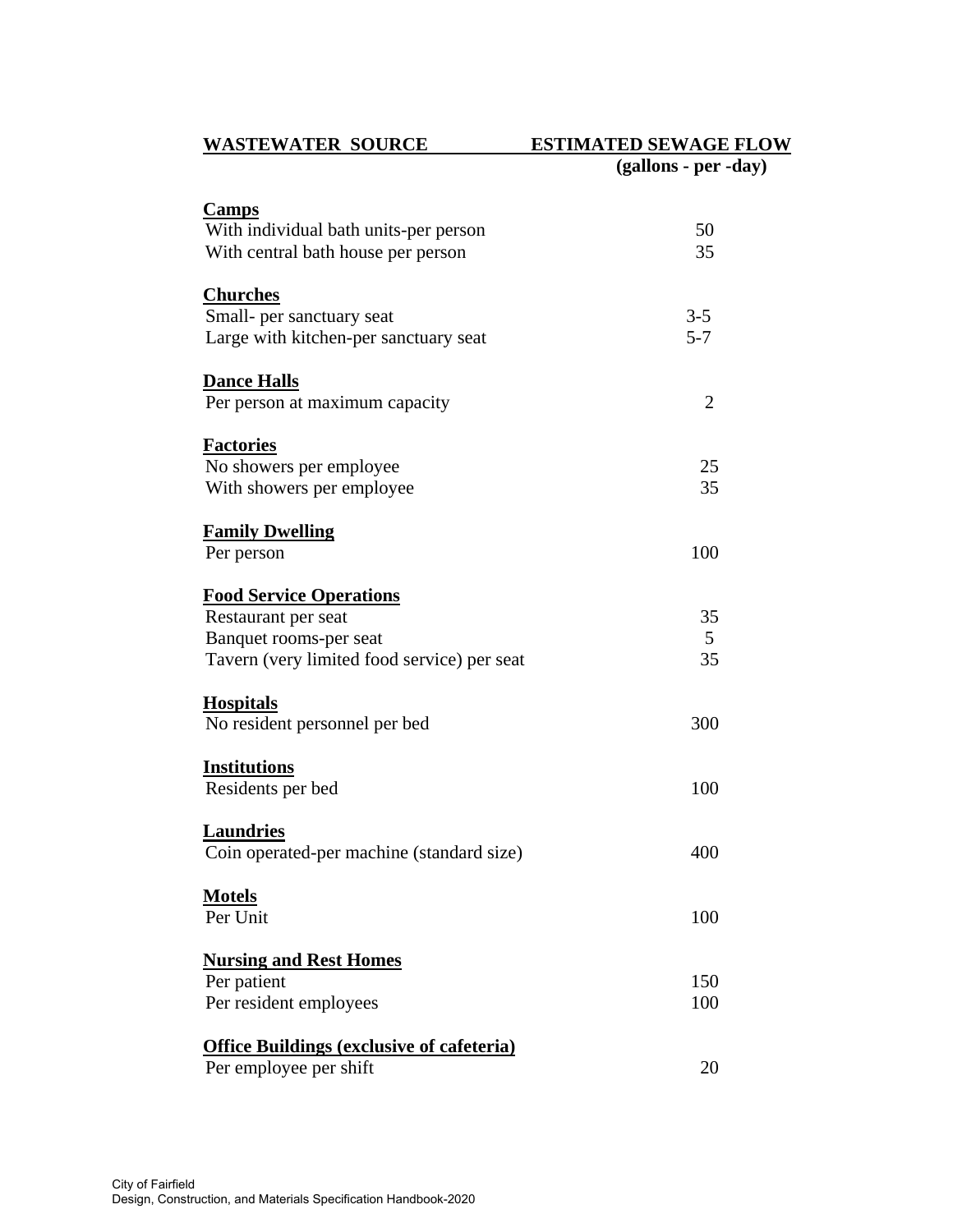#### WASTEWATER SOURCE ESTIMATED SEWAGE FLOW

 **(gallons - per -day)** 

| <b>Playgrounds and Daytime Parks</b><br>With toilet facility-per person | 5            |
|-------------------------------------------------------------------------|--------------|
| With showers, bathhouse toilets-per person                              | 10           |
| <b>Schools</b>                                                          |              |
| Elementary (not including showers or cafeteria-per pupil)               | 10           |
| High and Junior High (not including showers or cafeteria per pupil)15   |              |
| Add for cafeteria – per pupil                                           | 5            |
| Add for showers - per pupil                                             | 5            |
| <b>Service Gas Station</b>                                              | 1000         |
| <b>Shopping Centers (without food service or laundries)</b>             |              |
| Per area of floor space                                                 | $0.2$ /sq.ft |
| <b>Swimming Pool (average with hot shower)</b>                          |              |
| Per swimmer                                                             | $3 - 5$      |
| <b>Theaters</b>                                                         |              |
| Movie – per seat                                                        | 5            |
| <b>Trailer Parks (mobile home parks)</b>                                |              |
| Per trailer space                                                       | 300          |
| <b>Travel Trailer and Recreational Vehicle (parks and camps)</b>        |              |
| Per trailer or tent space                                               | 125          |
| <b>Vacation Cottages</b>                                                |              |
| Per person                                                              | 50           |

## **502.03 Peak Flows**

Sanitary sewers shall be designed on a peak flow basis using a peak factor of 4 times the total calculated average daily wastewater flow for collector sewers, and a peak factor of 2.5 for sub-mains and truck sewers. Pumps and force mains should be designed to carry the peak flow of all the sewers that discharge into the lift station. The peak flow for areas which do not have a 24-hour run-off period shall be calculated as follows:

 Peak X (*Calculated Wastewater Flow(gallons) x 24 hours)* = *gpd*  Factor *Run-off period (in hours)*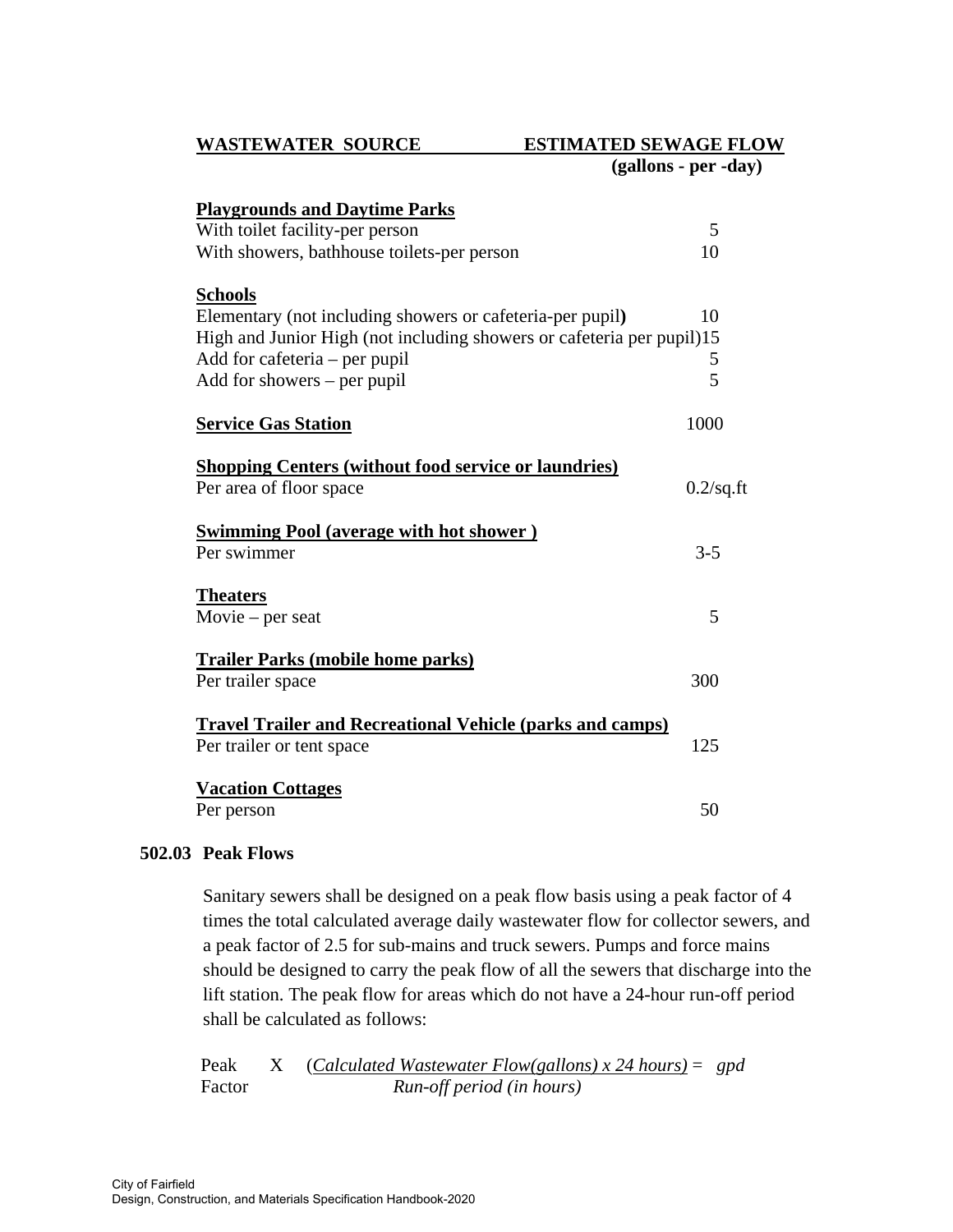Peak Factor  $= 4.0$  for collector sewer mains. Peak Factor  $= 2.5$  for trunk main sewers.

# **ENTITY RUN-OFF PERIOD**

| Municipality                   | 24 hours        |
|--------------------------------|-----------------|
| Factories                      | Length of shift |
| Subdivisions (over 250 homes)  | 24 hours        |
| Subdivisions (under 250 homes) | 16 hours        |
| Hospitals                      | $12-24$ hours   |
| Camps                          | 16 hours        |
| Schools                        | 8 hours         |
| Restaurants                    | 4 hours         |
| <b>Boarding Schools</b>        | 16 hours        |
| <b>Mobile Home Parks</b>       | 12 hours        |
| Apartments                     | 12 hours        |
| Motels                         | 4 hours         |

\**Use of other run-off periods must be documented.* 

# **503.00 DESIGN OF SEWERS**

## **503.01 Approval of Sewers**

In general, the City of Fairfield will approve plans for new systems, extensions to new areas, or replacement sanitary sewers only when designed upon the separate basis, in which rain water from roofs, streets, and other areas, and groundwater from foundation drains are excluded.

## **503.02 Design Capacity and Design Flow**

In general, sewer capacities should be designed for the estimated ultimate tributary population, except in considering parts of the systems that can be given to the maximum anticipated capacity of institutions, industrial parks etc. Where future relief sewers are planned, economic analysis of alternatives should accompany initial permit applications.

## **503.03 Minimum Size**

All public sanitary sewers conveying raw sewage shall be a minimum of 8 inches in diameter. Sanitary sewer laterals shall be a minimum of 6 inches of diameter,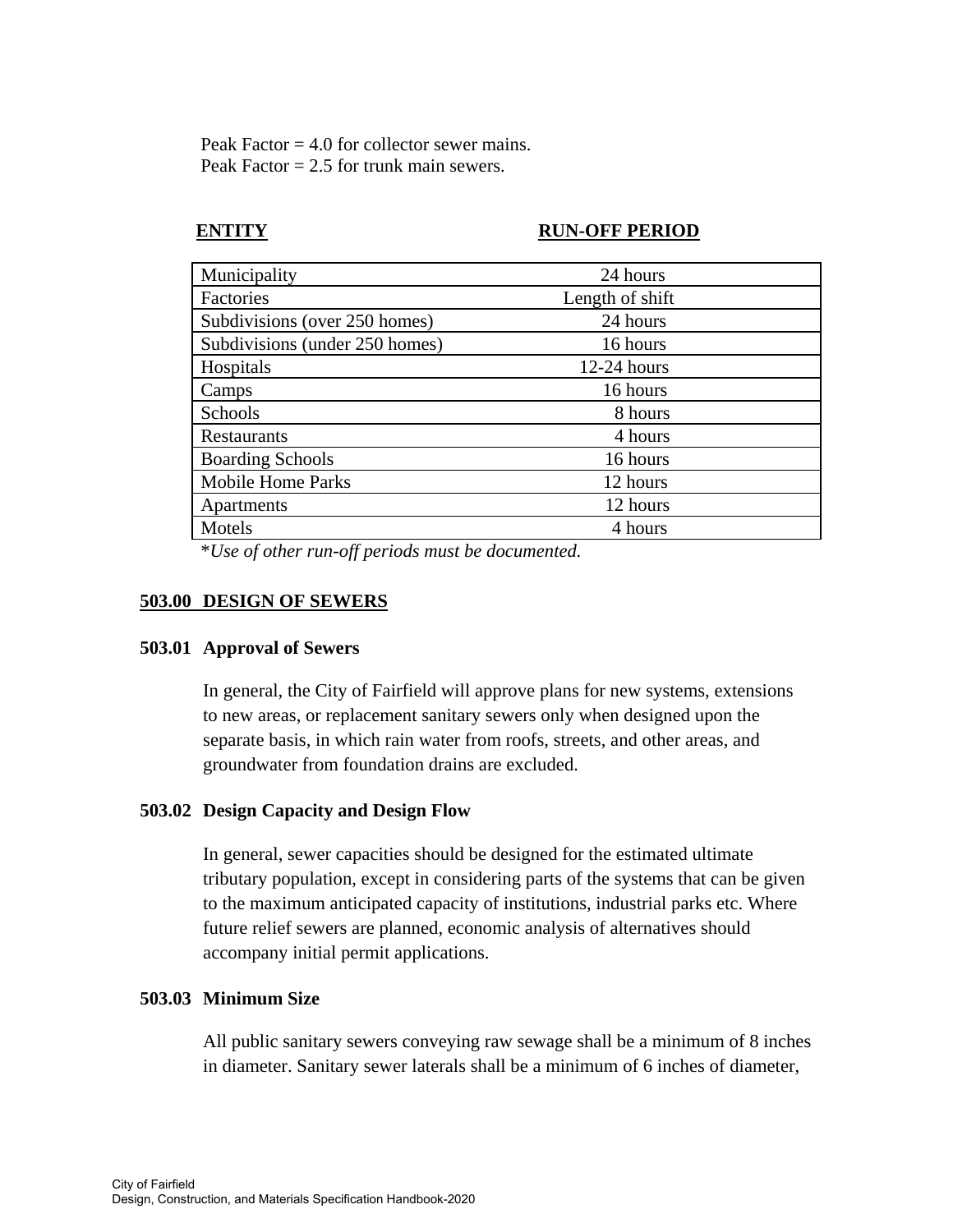and run to within 5 feet of the building, and tied directly into the building sanitary sewer.

# **503.04 Depth**

In general, sewers should be sufficiently deep to receive wastewater from basements, and to prevent freezing. Insulation shall be provided for sewers that cannot be placed at a depth sufficient to prevent freezing. A minimum depth for sewer laterals shall be 36 inches from the crown of the lateral to afford protection from frost. Sewer installation requiring less cover shall require the approval of the Director of Public Utilities, or his/her designee.

## **503.05 Buoyancy**

Buoyancy of sewers shall be considered and shall be prevented with appropriate construction. The flotation of the pipe shall be prevented with appropriate construction where high groundwater conditions are anticipated.

## **503.06 Location**

Public sewer mains shall be installed in public right-of-way, or upon approval, in a public utility easement. The width of a permanent sewer maintenance easement shall be governed by the following depth chart:

## **Depth Width of Maintenance Easement**

| $10-15$ feet | 20 feet                            |
|--------------|------------------------------------|
| $16-20$ feet | 30 feet                            |
| $21-30$ feet | 2.0 x depth of sewer, plus 10 feet |

*\*Sewers greater than 25 feet of depth shall require the approval of the Director of Public Utilities.* 

The sewer maintenance easement shall be no less than 20 feet wide, and shall be totally within the public right-of-way, or public utility easement. The easement shall be evenly divided on both sides of the sewer line.

# **503.07 Flow Velocities**

All sewers shall be designed and constructed to give mean velocities, when flowing full, of not less than 2.0 feet per second, based on Manning's formula using an "n" value of 0.013. When velocities greater than 12 feet per second are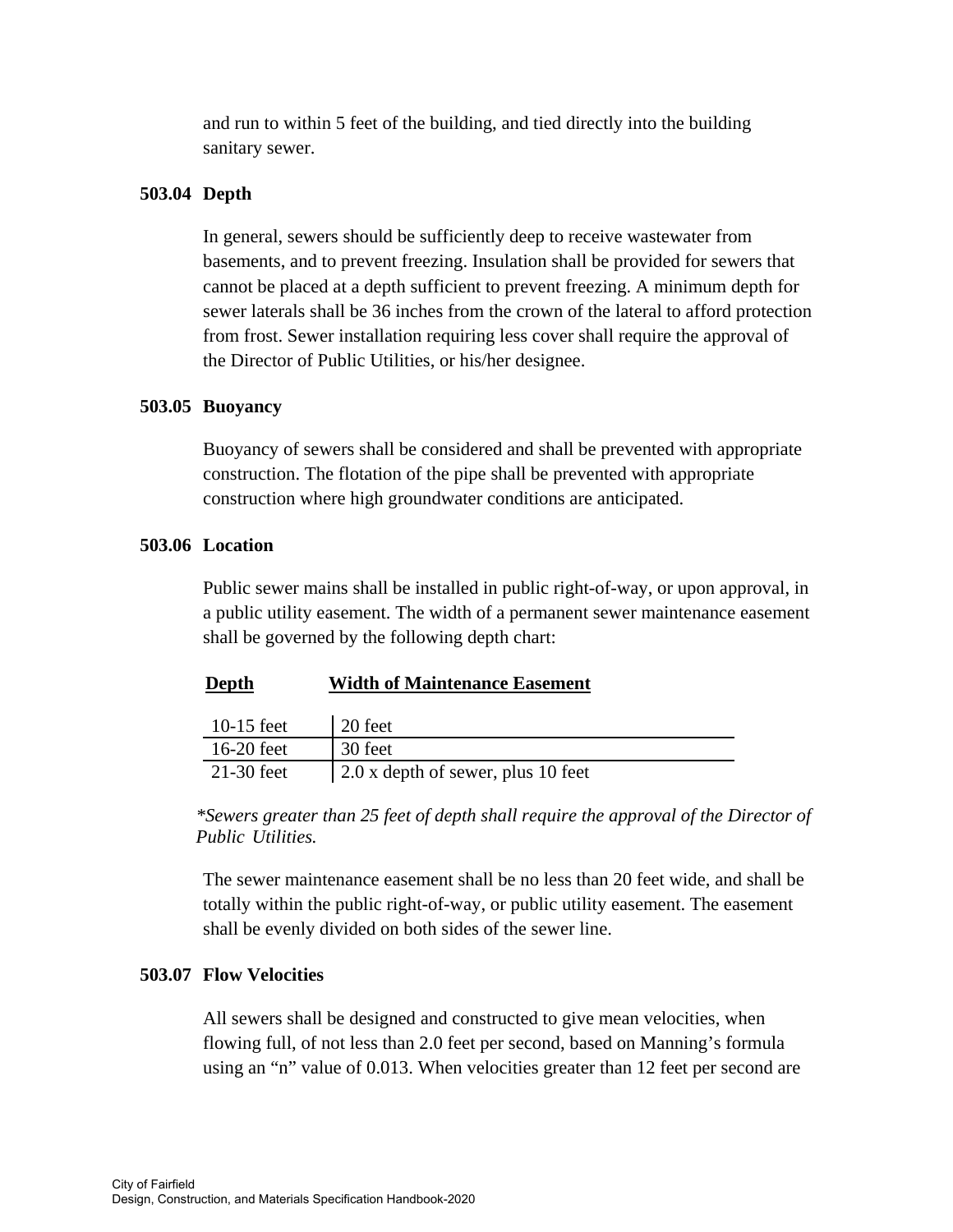expected, provisions should be made to protect against displacement by erosion and impact.

# **503.08 Minimum Allowable Slope**

The following minimum slopes, should be provided for sewers 18 inches or less. However, slopes greater than these may be desirable for construction, to control sewer gases, or to maintain self-cleansing velocities at all rates of flow within the design limits.

The minimum allowable slope shall be that which results in a velocity of at least 2 feet per second when the sewer pipe flows at ¼ of full depth. Sewers of 18 inches or less shall be laid with uniform slope and straight alignment between manholes. The line and grade alignment shall be checked with laser instruments.

| Sewer size | Min. Slope 2.0 FPS<br>Velocity (ft./100ft.)<br>$n - 0.013$ | Approx. Capacity<br>Minimum Slope<br>(GPD) | Approx. Capacity<br>Minimum Slope<br>(CFS) |
|------------|------------------------------------------------------------|--------------------------------------------|--------------------------------------------|
| 8 inch     | 0.50                                                       | 520,000                                    | 0.80                                       |
| 10 inch    | 0.28                                                       | 750,000                                    | 1.16                                       |
| 12 inch    | 0.22                                                       | 1,100,000                                  | 1.70                                       |
| 15 inch    | 0.15                                                       | 1,680,000                                  | 2.60                                       |
| 18 inch    | 0.12                                                       | 2,330,000                                  | 3.60                                       |

## **503.09 Minimum Flow Depths**

No slopes less than the recommended minimum will be permitted unless approved by the Director of Public Utilities or his/her designee.

## **503.10 Minimum Solids Deposition**

The pipe diameter and slope shall be selected to obtain the greater practical velocities to minimize settling problems. Oversize sewers will not be approved to justify using flatter slopes. If the proposed slope is less than the minimum slope of the smallest pipe, which can accommodate the design peak hourly flow; the actual depths and velocities (minimum, average and maximum) shall be calculated by the design engineer, and shall be included in the plans.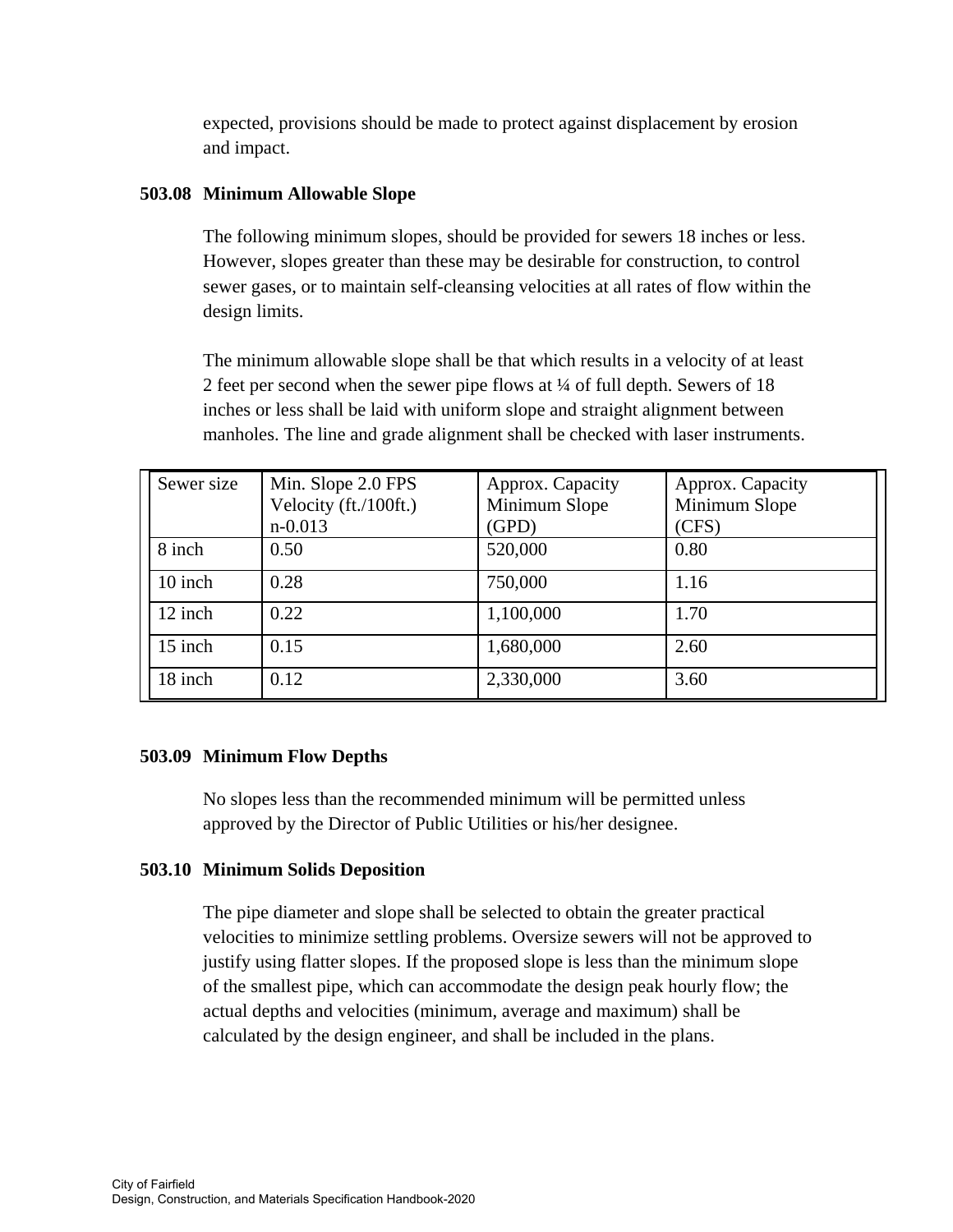## **503.11 Steep Slope Protection**

Sewers of a 15% slope or greater shall be anchored with concrete anchors spaced as follows:

- a) Grades from 15% to 35% shall be anchored on 36 feet center to center.
- b) Grades from 36% to 50% shall be anchored on 24 feet center to center and must be approved by the Public Utilities Director.
- c) Grades from 51% and over shall be anchored on 16 feet center to center and must be approved by the Public Utilities Director.

#### **503.12 Alignment**

In general, sewers shall be laid with straight alignment between manholes. Straight alignment shall be checked by using a laser beam. A laser beam system shall conform to OSHA requirements, and have an early warning system. See Section 507.04 Laser System.

## **503.13 Changes in Pipe Size**

A manhole or approved structure shall be placed at all changes in pipe diameter. At no time shall a pipe of a larger diameter flow into a pipe of a smaller diameter without the approval of the Public Utilities Director. The invert of the larger sewer should be lowered sufficiently to maintain the same energy gradient.

#### **503.14 Connections**

No buildings shall be connected to a lateral unless the building is completely under roof. In the case of building demolitions, the existing connection shall be abandoned at the right of way or as determined by the Public Utilities Director or his/her designee. Any utility abandonment during redevelopment or demolition requires an inspection by the Public Works Department.

## **503.15 Protection of Water Supplies**

There shall be no physical connection between a public or private potable water system and a sewer, or it's appurtenance that would permit the passage of any sewage into the potable water supply.

## **503.16 Parallel Installation**

Sanitary sewers and manholes shall be laid a minimum of 10 feet horizontally from any existing or proposed water main. When local conditions prevent a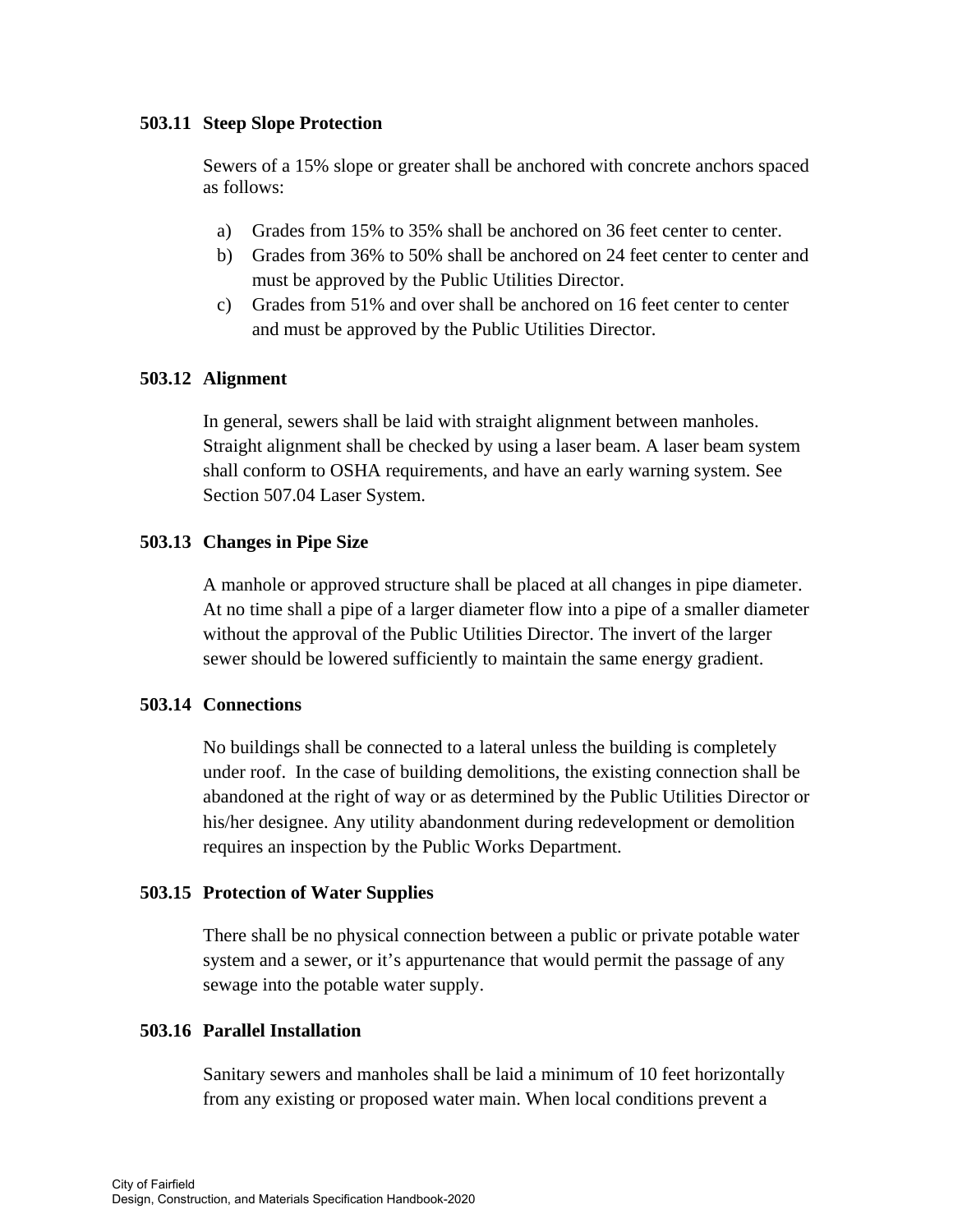separation of 10 feet, a sewer line may be laid closer than 10 feet to water main if it is laid in a separate trench. The sewer shall be laid lower than the water line, with a minimum of 18 inches below the invert of the water main. When it is impossible to obtain proper separation, the sewer pipe material shall be pressure rated at 150 psi and shall be pressure tested to assure water tightness.

#### **503.17 Crossings**

Whenever sewers must cross under water mains, the sewer shall be laid at such an elevation that the top of the sewer is at least 18 inches below the bottom of the water main. When the elevation of the sewer cannot be buried to meet the above requirement, the water main shall be relocated to provide this separation, or reconstructed with ductile iron pipe, that will withstand a 150 psi pressure test, for a distance of ten feet on each side of the sewer. One full length of water main pipe shall be centered over the sewer so that both joints will be as far from the sewer as possible.

#### **504.00 LATERALS**

#### **504.01 Lateral Size**

No gravity lateral sewer conveying wastewater shall be less than 6 inches. Laterals for low-pressure force main systems shall be sized according to the hydraulic design criteria.

## **504.02 Lateral Slope**

The slope of the 6-inch pipe shall be not less than  $1/4$  inch per foot  $(2\%)$ , while maintaining a minimum vertical separation of 36 inches. A minimum vertical separation of 36 inches shall be required as measured from the crown of the public sanitary main and the lowest floor elevation served by gravity sewers. In any structure in which the plumbing is too low to permit gravity flow to the utility system, or private sewer, the sewage shall be lifted by artificial means and discharged into the utility system. When only the lower floor of a structure is too low for gravity flow, the remaining floors must flow by gravity. **See the Service Line Details drawing on Page 24 of the Standard Construction Drawings.** 

## **504.03 Location**

No sewer lateral shall be laid parallel to within 5 feet of any bearing wall, which might thereby be structurally weakened. A 2-inch-tall "S" shall be stamped on the curb face at all sewer lateral locations. **See the Utility Service Location Designation drawing on Page 11 of the Standard Construction Drawings.**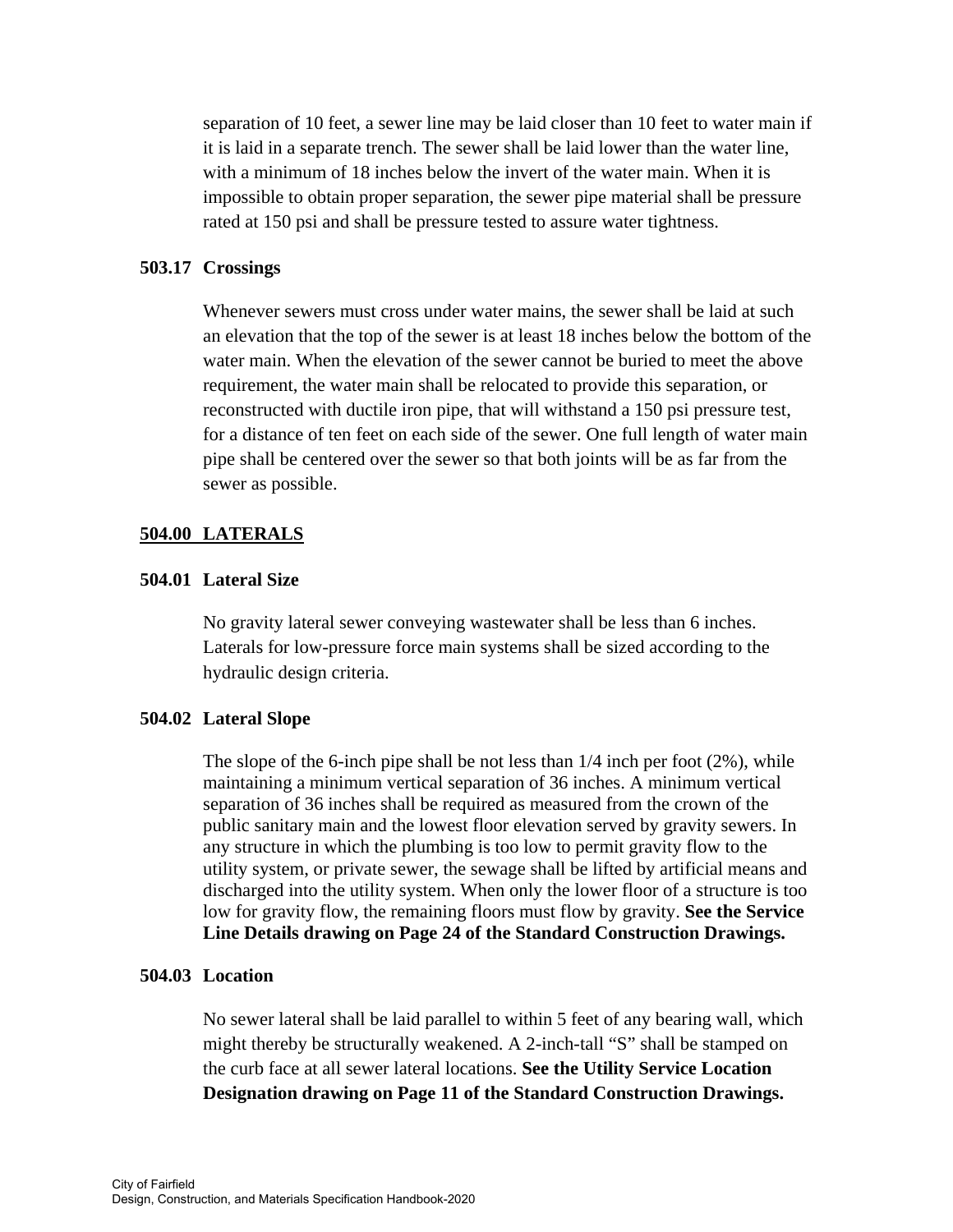#### **504.04 Depth**

The minimum sewer lateral cover depth shall be 36 inches from the crown of the lateral to afford protection from frost. The sewer lateral shall be installed on the low point of the property being served and shall be sufficiently deep to receive wastewater from basements. A minimum vertical separation of 36 inches shall be required as measured from the crown of the public sanitary main and the lowest floor elevation served by gravity sewers.

#### **504.05 Alignment**

The sewer lateral shall be laid at a positive uniform grade and in straight alignment. Changes in direction shall be made only with properly made curved pipe-fittings with no deflections greater than 45º permitted. The maximum connection angle shall be no greater than 60º degrees into the public main.

#### **504.06 Tap Connections**

The connection of a building lateral to an existing sanitary sewer shall be air and water tight in an acceptable manner. The standard connection shall utilize standard pipe-fittings or manufacturer's recommended adapter designed to join the type of pipes together. The connection from a 4-inch pipe to a 6-inch lateral shall be made by use of a commercial fitting only and within 5 feet of the building. Cement grout shall not be permitted. Building connections are not to be completed until the structure is under roof in order to prevent unnecessary inflow and infiltration. Connections to gutters, sump pumps, or pool drains will not be allowed.

 The tap for truss pipe shall be accomplished by installing a manufactured wye fitting to prohibit any degradation of the interior truss lining void structure. Coring a hole for the tap may be completed at the discretion of the Public Utilities Director. For truss pipe tapping connections, a solid sleeve type coupling shall be used to add integrity and stiffness to the pipe at each connection.

 A manufactured tap saddle of a high durometer PVC shall be used on sanitary pipe materials other than truss pipe. The tap saddle apron shall be installed by a solvent weld system, in addition to stainless steel slip-lock clamps around the saddle on the sanitary main pipe.

 All connections within the sanitary sewer system shall be inspected and approved by the City of Fairfield before being covered. No sewer pipe laid underground shall be covered, or the trenches filled, until after the sewer has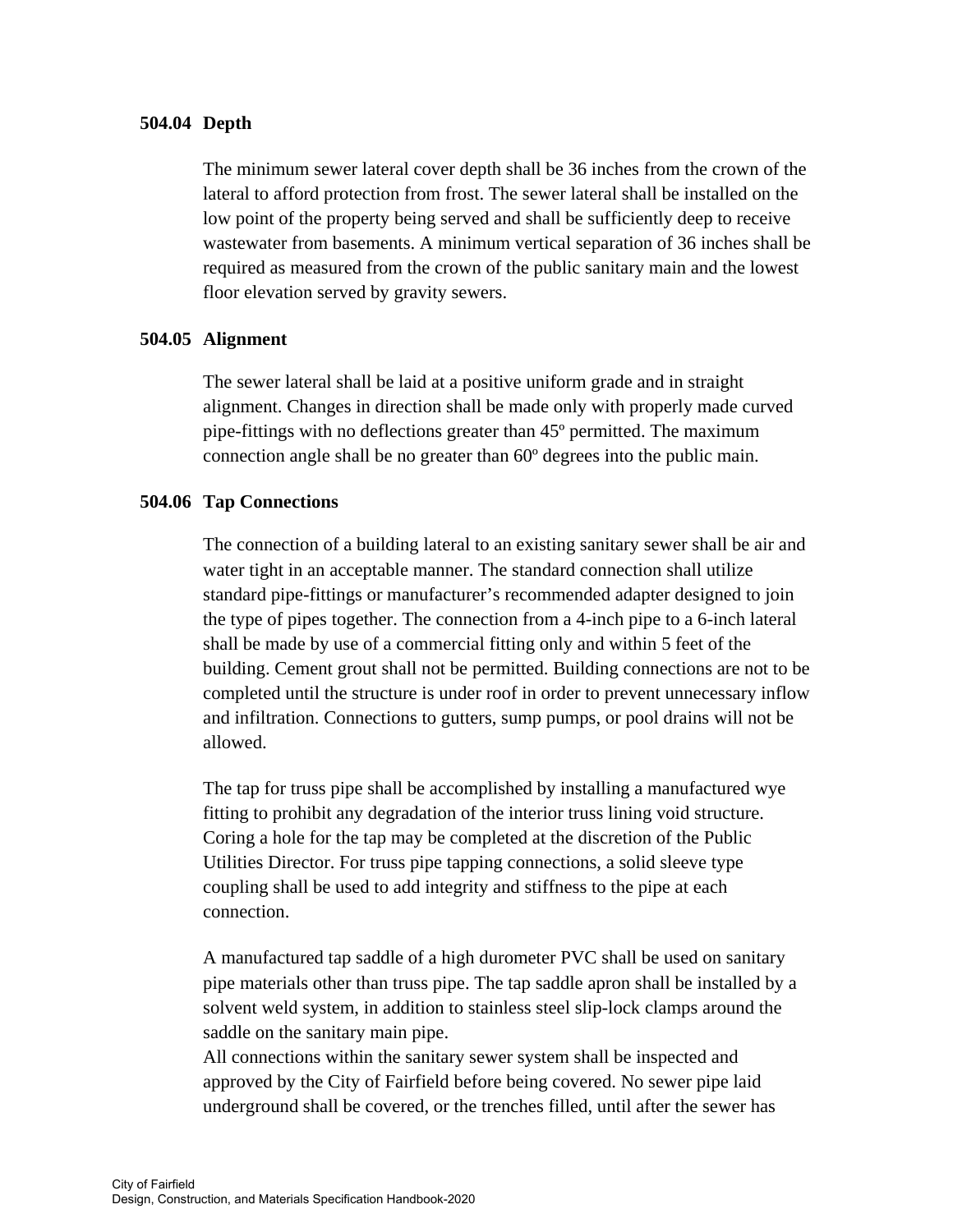been inspected for workmanship and proper material. If the City of Fairfield refuses to approve the work, the plumber or owner must proceed immediately to correct the work.

#### **504.07 Clean Outs**

Clean outs to grade shall use a 4-inch minimum diameter riser capped with a 4 or 6-inch cleanout plug. Clean outs are required at every 100 feet or fraction thereof along all straight lines of pipe and at the discretion of the Public Utilities Director or his/her designee, at changes of direction of 45 degrees or more. Clean out installation should be avoided in traffic areas, however if such installation is required, materials shall be capable of bearing traffic weight. Clean outs caps constructed of plastic material in traffic areas shall be un-acceptable. In all cases, a 2-way cleanout is preferred, however, in some cases the Engineer and his/her designee may approve a directional cleanout or wye. **See the Two Way Cleanout drawing on Page 27 of the Standard Construction Drawings.** 

#### **504.08 Bedding**

All sanitary sewer laterals shall be bedded in #8's, #9's or #57's gravel. The granular bedding shall extend to 12 inches above the top of the lateral. Any overdig area shall utilize #57 gravel. Bedding shall have bell holes for joint shape and locations.

#### **504.09 Backfilling Under Pavement**

Flowable controlled density fill (Low Strength Mortar –LSM 50) shall be per ODOT 613 under the roadway and curb. Granular backfill item 304 may be used under private driveways. **See the Trench Detail drawing on Page 3 of the Standard Construction Drawings.** 

#### **504.10 Sewer Stubs**

All sewer lateral stubs shall be capped with a watertight plug. Plug location shall be marked with a 2 x 4 stake, 12 feet long, with one end buried at depth of the plug invert and extending at least 3 feet vertically out of ground. The portion of the stake above the ground shall be painted green, marked with the word "SEWER" and indicate the depth from the pipe invert to the ground surface. Any new street curb, or curb replacement over the sanitary lateral shall be stamped with an "S" symbol to identify the approximate location of the sewer. **See the Utility Service Location Designation drawing on Page 11 of the Standard Construction Drawings.**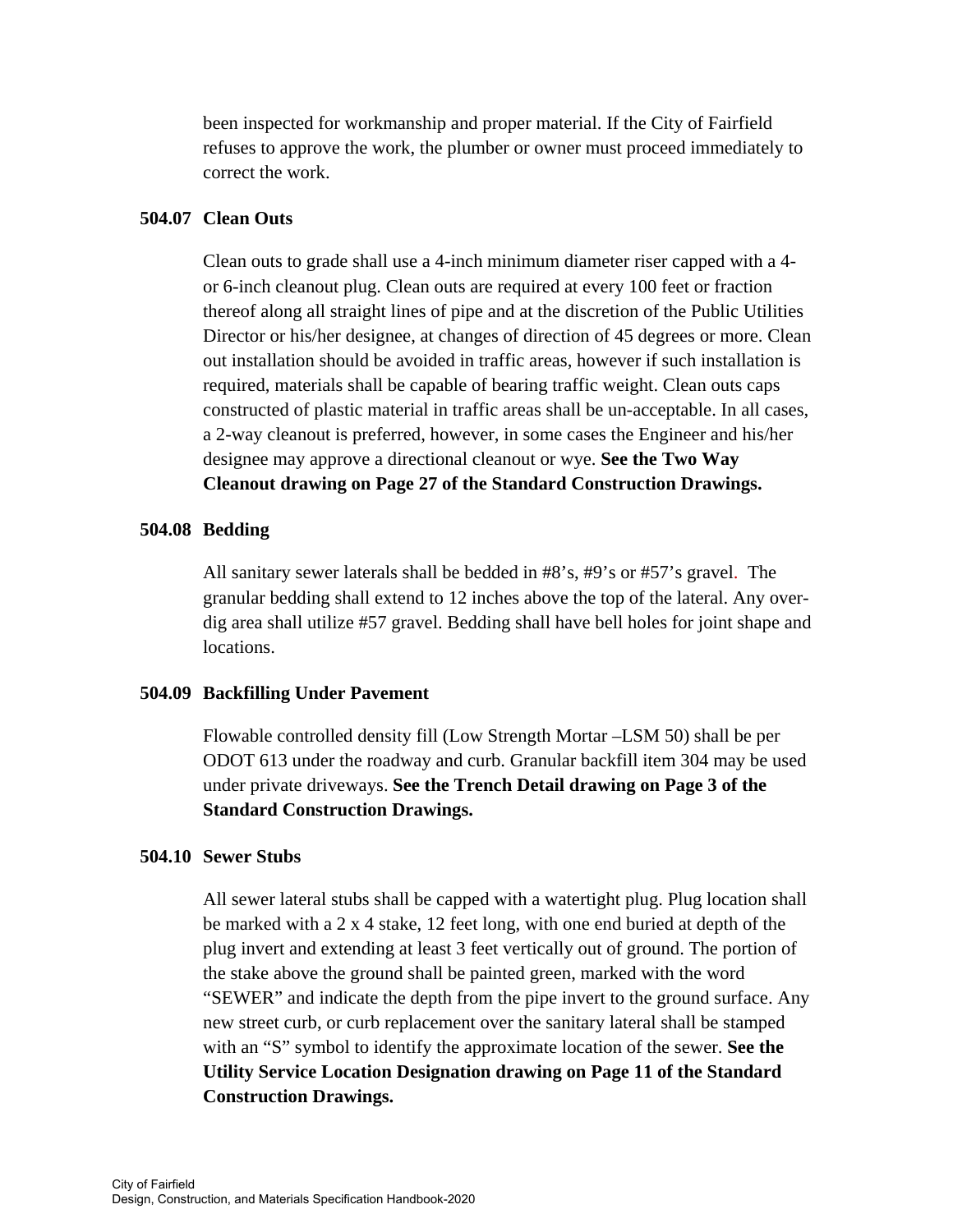## **504.11 Cured-In-Place Pipe (CIPP) Service Lateral Lining**

The intent of this CIPP lateral lining specification is to provide reconstruction of service laterals without excavating the entire existing pipeline. The existing pipe reconstruction will be accomplished using a scrim reinforced liner tube measured to exact length and inside diameter utilizing a thermosetting resin that meets required physical and chemical resistance properties. The scrim reinforced liner will be impregnated with resin then loaded into an approved air pressure launching system. The liner will be aligned to the open end of the existing lateral pipe. Once the liner is aligned, the launching system will invert the resinimpregnated liner with air pressure. The inversion process is completed once the liner has fully inverted to the sewer main collection pipe, stopping at the connection. The inversion process must conform with ASTM F 1216. The liner will be open to allow the calibration tube to invert beyond the liner end at the sewer main connection. A calibration tube is then inverted into the liner holding the liner in place during the curing process. At no time will the calibration tube lose air pressure and be re-pressurized during the inversion process. The calibration tube will be sealed at the sewer main, holding air pressure to secure the liner against the existing host pipe until the liner is fully cured. After the resin-impregnated liner is fully cured, the calibration tube is removed. The sewer lateral collection pipe will be immediately televised for the inspector's approval. A copy of the televised inspection must be recorded digitally and provided to the City for future reference.

The liner tube will consist of scrim reinforcement and needled felt. The liner tube will be fabricated together using a butt-stitched seam sealing process with a heat welded sealing tape to ensure airtight seal. The liner tube will be capable of carrying resin and withstanding installation pressures and curing temperatures. The liner tube will be lined on one side with a translucent impermeable chemically resistant polyvinylchloride (PVC) water proof coating. This coating will be on the inner lateral collection lined pipe after curing is completed. The coating will provide a smooth and seamless inner wall.

The resin will be a two-part, 100% solids epoxy containing no styrene. The epoxy resin shall be formulated to have a gel (pot) life of approximately 30 minutes with a set cure time of three hours. The epoxy shall ambient cure by internal exothermic chemical reaction.

The scrim reinforced / seam stitched / heat welded seam tape / felt liner tube and resin will upon installation meet and/or exceed minimum testing standards as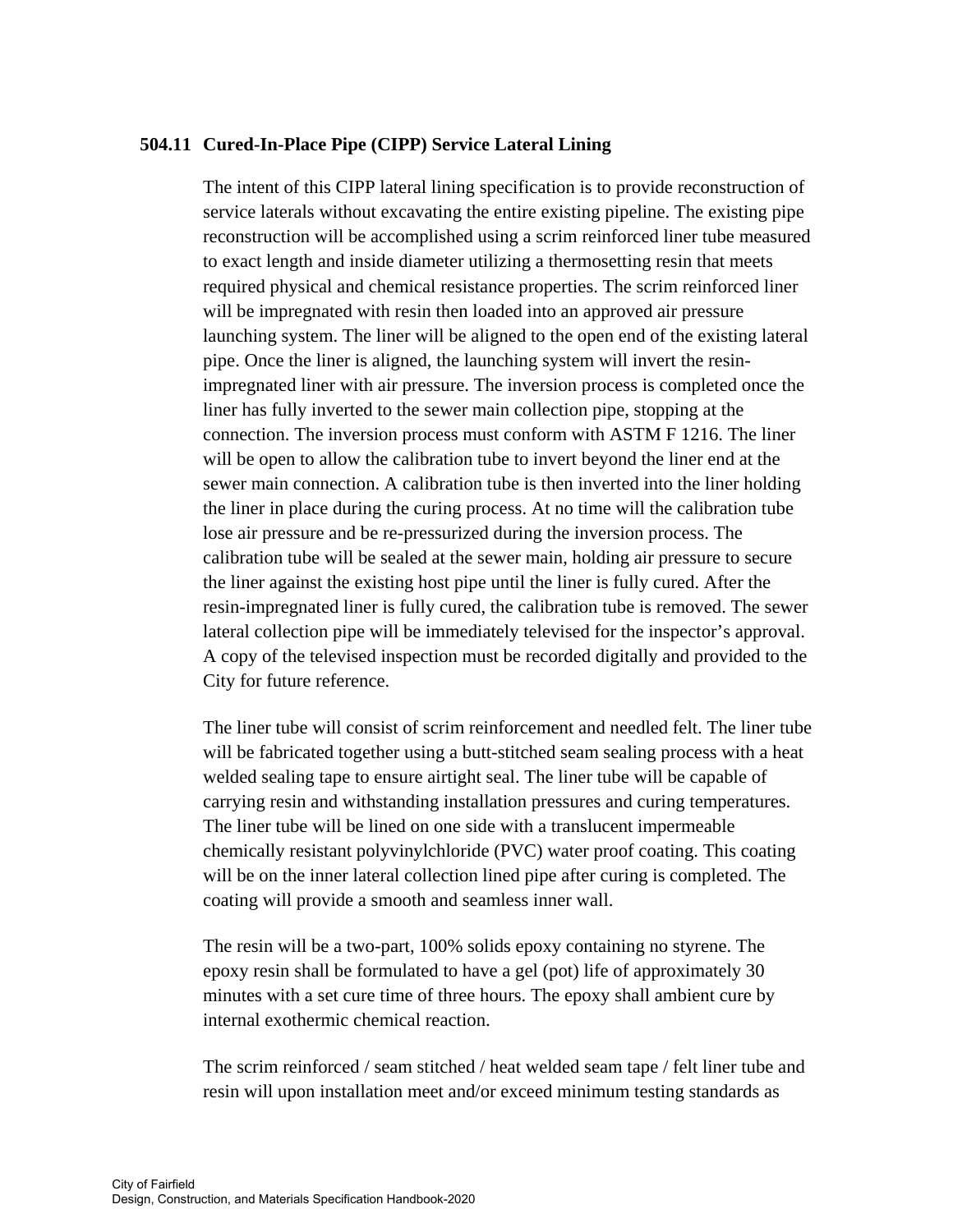required by ASTM, IAPMO and ANSI/NSF International. All materials must have 3<sup>rd</sup> party testing provided by independent laboratory. The materials must be ANSI/NSF Standard-14 and IAPMO Certified for small diameter pipe lining in Sewer Pipes and Vents. The scrim reinforced / seam stitched / heat welded seam tape / felt liner tube and resin must have NSF Standard 14 denoted on the tube.

- a) The Contractor must have a valid City of Fairfield Sewer Tapper License in addition to being a certified CIPP installer with proof of certification.
- b) The Contractor shall supply plans to the Director of Public Utilities or designee five days prior to construction. The Contractor will arrange for work to be inspected by the City Inspector prior to construction.
- c) The owner shall be notified 24 hours in advance of project start time. No building utilities, such as toilets, sinks, dishwasher, laundry washer, bath tubs, or sump pumps will be used during the installation and curing process.
- d) Lateral sewer collection pipe must be cleaned thoroughly prior to installation of liner. All sand, rocks, gravel, grease, mud, sludge, and other debris must be removed from the invert to permit proper installation. Roots must be removed to the extent necessary to effectively line the entire pipe to the main.
- e) The existing service lateral will be inspected using a mini-television color camera system capable of viewing the interior condition of the host pipe. The TV inspection must be performed within 5 hours prior to installation of liner tube and be provided to the homeowner and City.
- f) The resin-impregnated liner tube will be kept clean and loaded directly into the air pressured launching system. The launching system will be aligned to the existing host pipe for proper installation.
- g) The resin shall not be contaminated and/or diluted prior to installation.
- h) The liner tube shall be inverted using air pressure, inverting the liner inside-out until the liner tube reaches the sewer main collection pipeline. The liner tube will be open and not sealed off. The liner tube will be designed to fit tightly against the host pipe annular space and gaps. A calibration tube will be inverted inside the liner tube to ensure the liner is tight against the host pipe until fully cured. The resin-impregnated liner tube will cure within 4 hours without external heat sources.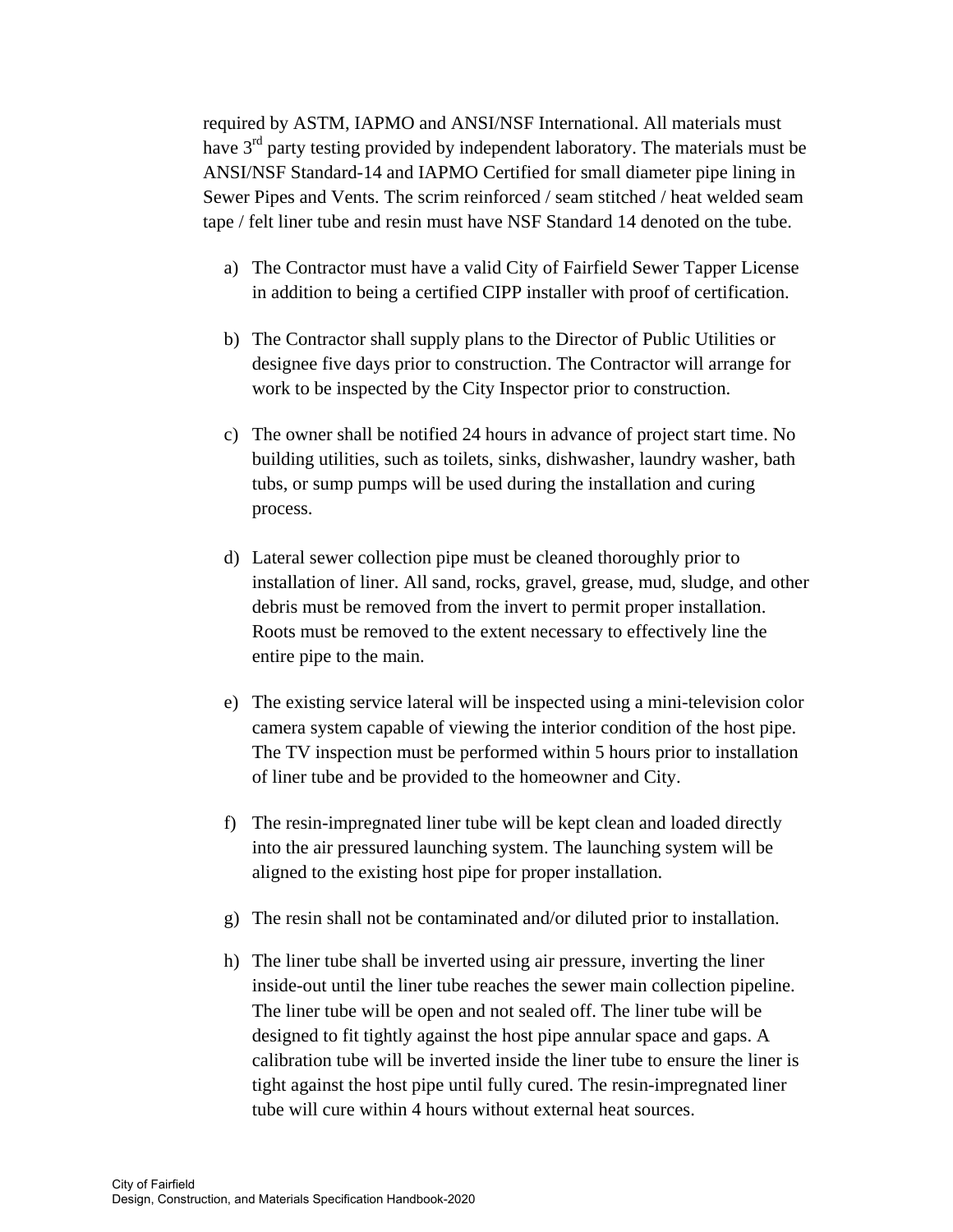- i) Once the curing process is finished, the calibration tube shall be removed and the lateral sewer collection pipe immediately inspected for final acceptance. The new lined pipe shall be free of any foreign objects providing a smooth, seamless and continuous lined pipe from entry point to main sewer connection pipe.
- j) Any liner tube protruding from the lateral sewer collection pipe into the main sewer pipeline must be removed by remote robotic cutting equipment.
- k) If the liner/repair contacts or affects the city sewer main in any manner, the contractor is solely responsible and must repair the main to meet city standards.
- l) A final TV Inspection of the lined pipes will be recorded and provided to the owner and City for final approval.

| Required Cureu-In-I face Lateral Linnig Standarus |                 |                    |  |  |
|---------------------------------------------------|-----------------|--------------------|--|--|
| <b>Flexural Strength</b>                          | ASTM D-790      | 4,500 PSI (min.)   |  |  |
| <b>Flexural Modulus</b>                           | ASTM D-790      | 250,000 PSI (min.) |  |  |
| Tensile Strength                                  | ASTM D-638      | 3,000 PSI (min.)   |  |  |
| <b>Compressive Strength</b>                       | ASTM D-695      | 4,000 PSI (min.)   |  |  |
| <b>Tensile Elongation</b>                         | ASTM D-638      | $5$ PSI (min.)     |  |  |
| <b>Chemical Resistance</b>                        | ASTM D-543      | $>20\%$ loss       |  |  |
| Leakage Test*                                     | NSF Standard 14 | $0$ /gal/in/day    |  |  |

#### **Required Cured-In-Place Lateral Lining Standards**

\*Leakage test performed by ANSI/NSF International

Manufacturer must have United States based manufacturing headquarters. The manufacturer must have at least five years of manufacturing / supplying CIPP Air Inversion Liner Tube and Materials. The manufacturing plant has a Quality Assurance / Quality Control program in place and overseen by NSF International and IAPMO R&T Laboratories.

## **505.00 SEWER MAIN PIPE MATERIALS**

#### **505.01 Force Main and Gravity Sewers**

All materials for sewer pipe shall be new and furnished by the Contractor. The Manufacturer and Contractor shall use equipment and methods adequate to protect pipe, joint elements, and coatings from damage during hauling, storage and handling. When there is reasonable doubt as to the structural strength or water tightness of damaged sections, those sections shall be rejected and replaced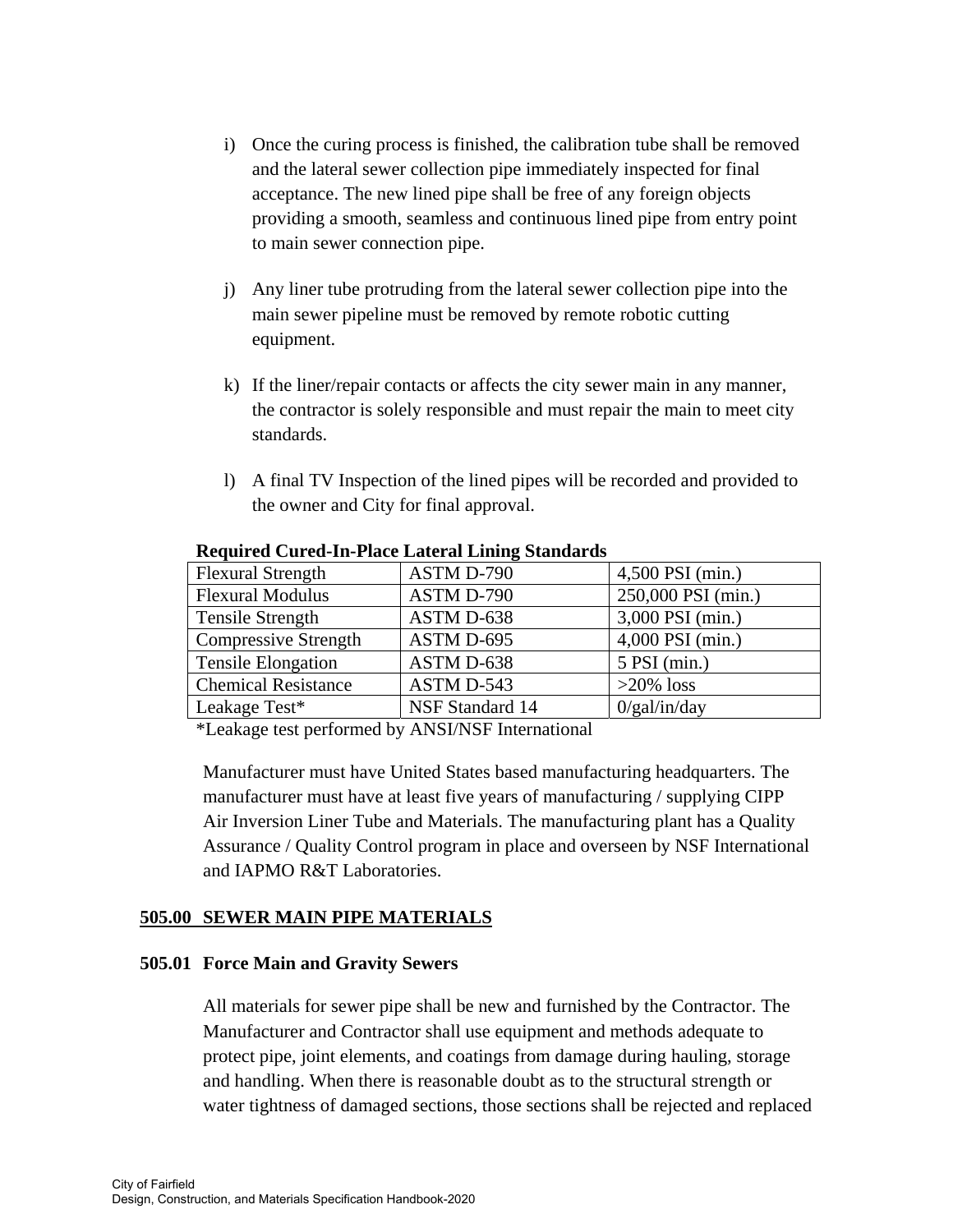at the Contractor's expense. Any proposed deviations from these listed, or specified materials must first be approved by the City of Fairfield, Director of Public Utilities, or his/her designee. The force mains and sewers shall be constructed to the alignment and inverts shown on the construction plans, and of the size and type shown or specified.

 A manufacturer's certificate that the material was manufactured and tested in accordance with the appropriate ASTM specification shall be furnished to the City of Fairfield prior to the installation of pipe.

 PVC or HDPE pipe shall not be used in industrial areas where the effluent is detrimental to the integrity of the pipe. The Director of Public Utilities, or his/her designee, may request analytical data on the proposed industrial discharge. Any cost for the analysis will be encumbered by the contractor. The Director of Public Utilities, or his/her designee, shall make a determination on what type of pipe should be used based upon industrial sampling.

 No sewer shall exceed 25 feet in depth without the approval of the City of Fairfield, Director of Public Utilities, or his/her designee.

 All materials not specifically referenced shall comply with applicable sections ASTM, AWWA, APWA, GLUMRB, or ODOT standard specifications.

## **505.02 High Density Polyethylene Pipe (HDPE)**

HDPE pipe material may be considered for force mains and service laterals only. All material shall be manufactured from a PE 4710 resin listed with the Plastic Pipe Institute (PPI) as TR-4. The resin material shall meet the specifications of ASTM D 3350 with a minimum cell classification of 445474C. HDPE pipe and fittings shall contain no recycled compounds except that generated in the manufacturer's own plant from resin of the same specification from the same raw material. HDPE products shall be homogeneous throughout and free of visible cracks, holes, foreign inclusions, voids, or other injurious defects. The polyethylene compound shall be suitably protected against degradation by ultraviolet light by means of carbon black of not less than 2 percent. The manufacture of the HDPE resin shall certify the cell classification indicated. Pipe sizes 3 inches and larger shall have a manufacturing standard of ASTM F 714, while pipe smaller than 3 inches shall be manufactured to the dimensional requirements listed in ASTM D 3035. Dimension Ratio (DR) and Outside Diameter (IPS/DIPS) shall be as specified on plans. Pipe shall meet AWWA C901 ( $1/2$ " to 3") or AWWA C906 ( $4$ " to 63"), and shall be listed as meeting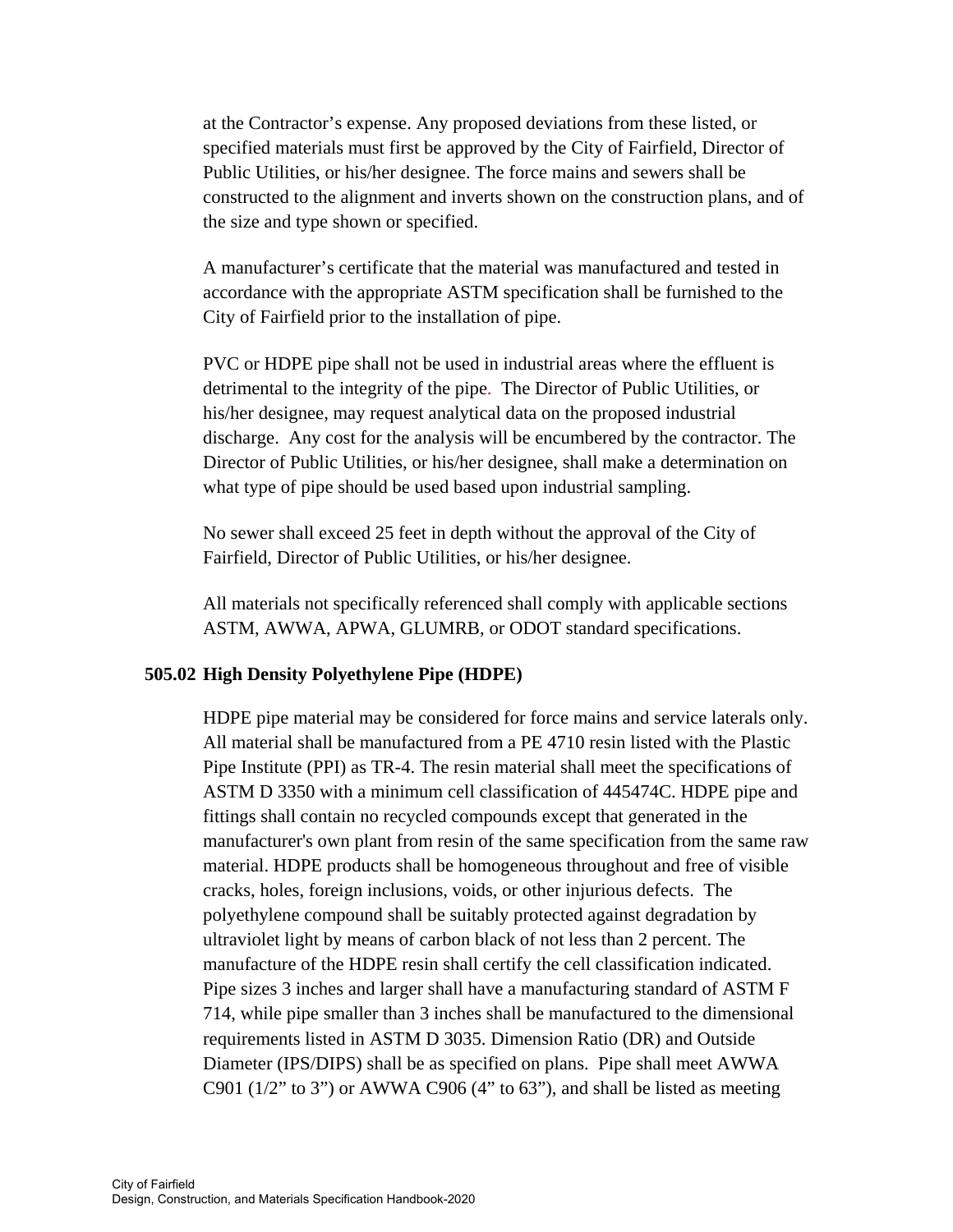NSF-61. HDPE pipe shall be either black in color or black with green stripes. Butt fusion shall be performed per manufacturer's recommendations. The Inspector shall have the right to test butt-fused joints at least once per day when butt fusion is being performed. Electro-fusion may be performed only when approved by the Public Utilities Director of his/her designee. A minimum 12 ga. tracer wire shall be installed with all HDPE pipe with the ends terminating in a test box or structure to allow easy access for locating equipment connections.

# **505.03 PVC Pipe**

PVC pipe shall conform to ASTM D 3034-08 or current standard. PVC gravity sewer pipe may be installed according to manufacturer's recommendations except for the conditions noted on the following table:

| <b>SDR</b>    | $3-14$ feet |
|---------------|-------------|
| 35            |             |
| <b>SDR</b>    | 15-19 feet  |
| 26            |             |
| <b>SDR 21</b> | 20-25 feet  |

**PVC Gravity Pipe Depth (feet)** 

## **505.04 Ductile Iron Sewer Pipe**

All ductile iron shall conform to ANSI/AWWA C150 /A21.50-08 or current standard. In no case shall the pipe be less than Class 53 (Ductile Iron Wall Thickness). The lining and coating for ductile iron pipe and fittings shall be cement mortar lined with bituminous seal coat conforming to ANSI/AWWA/C104 A/21 or current standard.

 The fittings for ductile iron pipe shall be mechanical and shall conform to ANSI/AWWA/C111 A/21 or current standard. All ductile iron pipe shall bear the manufacturer's name or trademark, the year produced, and the letter's "DI" or word "Ductile". The Ductile Iron lining/coating system shall be impervious to sewer gases and waste (Protecto 401, or approved equal.). A Polyethylene Encasement conforming to AWWA C105 shall be utilized when ductile iron pipe is installed.

# **505.05 Deflection of Pipe**

The deflection of pipe diameter shall not exceed 5 percent. Installed pipe shall be tested 30 days or more after trench has been back-filled to the finished grade.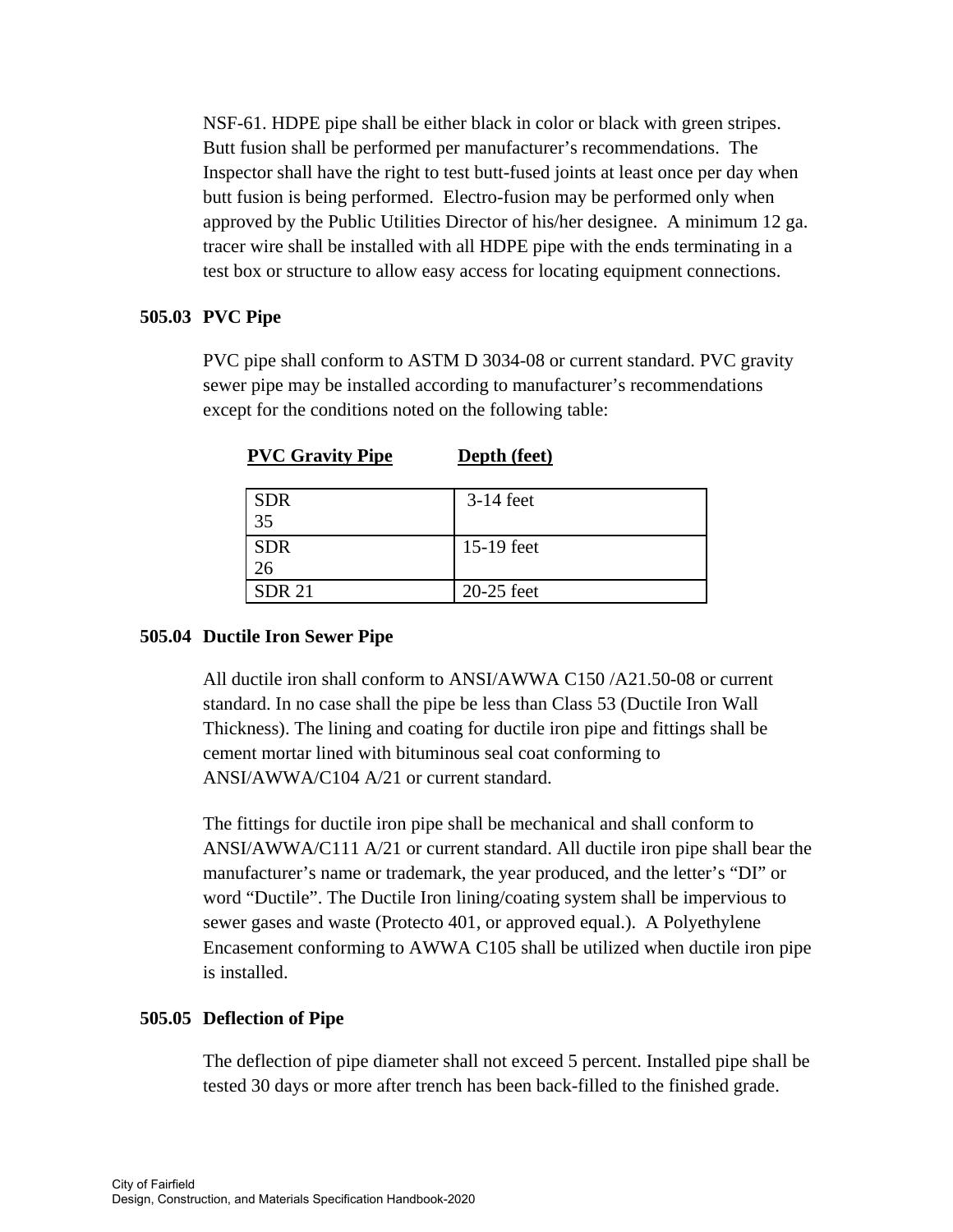Test is to be scheduled and performed by the Developer or Contractor, under supervision by the City of Fairfield.

# **505.06 Joints**

PVC pipe joints can be solvent-welded and conform to ASTM D2680-01 or current standard or elastomeric gasket joints which shall conform to ASTM D 3212-07 or current standard. Joints recommended for circular sewers where infiltration or exfiltration is a factor in design shall use flexible watertight joints using compression type rubber gaskets for sealing the joint, and shall conform to ASTM C443 or current standard. Sewer joints shall be premium joints, and shall be designed to minimize infiltration and to prevent entrance of roots. In all jointing operations, the trench shall be dry before making pipe joints. All surfaces to be joined and all parts of the joint shall be clean.

# **505.07 Concrete Encasement**

In areas requiring concrete encasement, Ductile Iron Class 53 with poly wrap (refer to 505.04) shall be used unless waived by the Director of Public Utilities, or his/her designee. Concrete encasement is required where sanitary sewers cross under streams, drainage swales, points of heavy loading, or at other locations as directed by the City of Fairfield. Concrete encasement shall completely surround the pipe and shall have a minimum thickness at any point of 1/4 of the outside diameter of the pipe, or a minimum of 6 inches, whichever is greater. In addition, 4 reinforcing bars of a size selected by the inspector shall be evenly spaced around the pipe, and have a length equal to that of the encasement. The concrete encasement shall be designed to provide the necessary addition strength. **See the Gravity Sewer Creek Crossing drawing on Page 28 of the Standard Construction Drawings.**

## **505.08 Casing Spacers and Insulators**

 Field adjustable casing spacers shall be ISO-9001 certified and used to center, or adjust the position and elevation of the gravity sewer pipe to on-grade requirements within the casing. An appropriate end-seal shall be used on the encasement as recommended by the manufacturer or approved by the inspector.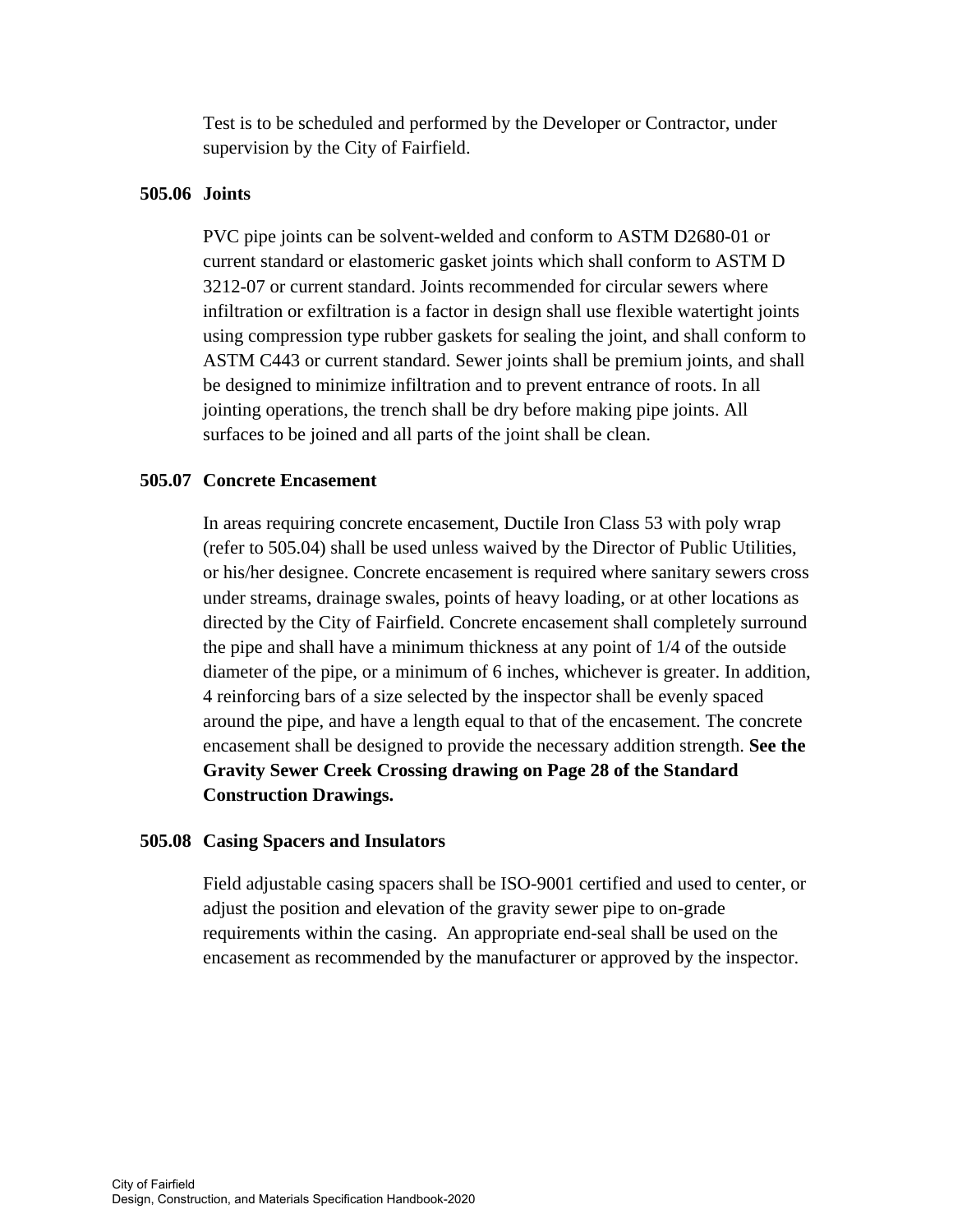#### **506.00 MANHOLES**

#### **506.01 Manholes**

Manholes shall be installed in accordance with the City of Fairfield Sanitary Sewer Standard Construction Drawings and shall not be spaced further apart than 400 feet. Manholes shall conform to ASTM C478-12a or current standard for precast reinforced concrete manhole sections. In traffic load bearing conditions, manholes shall conform to AASHTO M199 or current standard. Pre-cast reinforced concrete manholes shall be constructed with use of Xypex C-1000, or approved equal, at the discretion of the Public Utilities Director. In addition, all pre-cast reinforced concrete manholes shall include the sidewall rings and base. The cone shall be of the eccentric type. Manhole joints shall be sealed with flexible watertight rubber gaskets conforming to ASTM C900, C443 or current standard. Prior to backfilling, 12-inch-wide rubber external seal wraps or approved equal shall be applied to each manhole section joint in accordance with ASTM C877 (Type III – Chemically-Bonded Adhesive Butyl Bands) or current standard. At points of pipe inlet, the pre-cast base manhole shall contain a wedge lock, or flexible O-ring joint conforming to ASTM C-923-08 or current standard. "Resilient Connections" to ensure the prevention of shearing the pipe due to differential settling. Grouted joints between sections and cast-in-place bases are not acceptable.

Pipe material changes between manholes shall not be permitted.

#### **506.02 Manhole Castings**

Manhole castings shall be made of cast iron, and conform to AASHTO M199 or current standard or Low-Density Traffic H-20 Loading to support traffic, or current standard. The manhole frame shall be East Jordan 00160014 with a 00160062 (Solid)/0016026 (Vented) cover or Neenah 1767-2001 Frame with 1767-5027 (Solid)/1767-5023 (Vented) cover and have "SANITARY SEWER" factory cast into the lid. Water-tight manhole covers are to be used wherever the manhole covers may be flooded by street run-off, or predicted high water conditions. Water-tight covers shall be East Jordan 00104509 or Neenah R 1916- F. Vented Manhole covers shall be permitted only if the manhole, and sanitary system has high-pressure fluctuations and requires pipe venting. Vented lids shall have a maximum of (4), 1-inch ventilation holes and be utilized only in unpaved areas or when the elevation of the vented cover is above the surrounding ground elevation. Steps inside the manhole shall be polypropylene encapsulated steel spaced a minimum of 12 and a maximum of 16 inches apart. The standard base shall be precast by the manufacturer.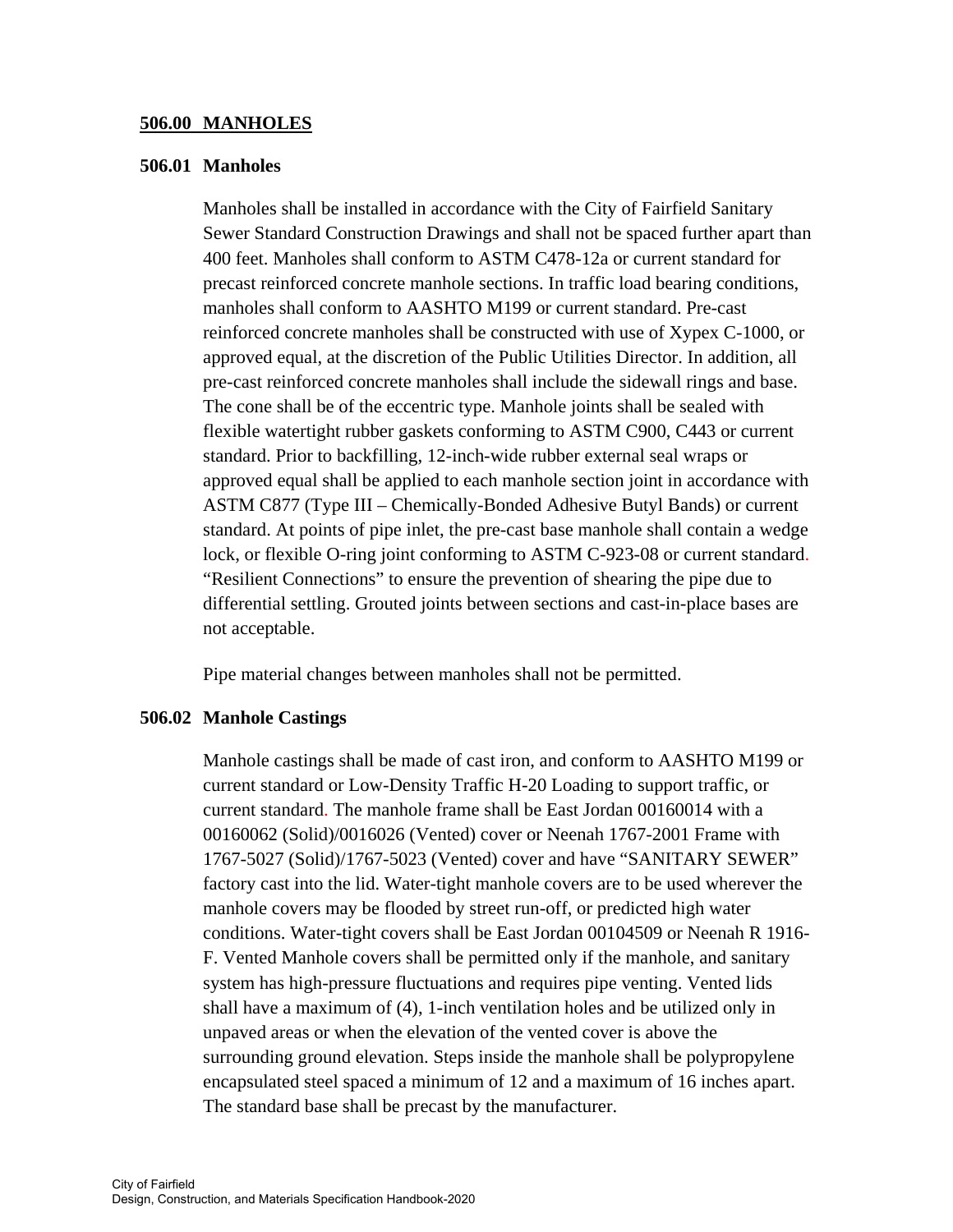#### **506.03 Manhole Installation**

Manholes shall be installed plumb. Whenever possible, the height of the manhole sections shall be selected in order to allow the manhole casting to be set directly on the top cone at the required elevation, rather than using pre-cast grade rings. In areas where the manholes are located in streets, the casting and cover shall be installed at the same grade as the street with use of pre-cast grade rings. Pre-cast grade rings may be utilized to adjust grade levels to a maximum of 16 inches. No more than 3 pre-cast grade rings may be utilized for grade adjustment.

 The minimum diameter of the manhole shall be 48 inches and shall conform to the requirements of ASTM C478-12a or current standard. A minimum access opening of 22 inches shall be provided. Manholes shall be installed at the end of each sewer line, or service lateral having a length greater than 150 feet, at all changes in grade, size, alignment, and at all pipe intersections. Manholes shall also be installed at a spacing distance not greater than 400 feet for main sewers. The locating of a manhole in a sidewalk shall be avoided whenever possible. Private sewer systems must be separated from the City sewer systems by a manhole located at the right-of-way line.

 Manholes installed in flood plains shall extend 2 feet above the 100-year flood elevation, and shall have an internal rubber seal installed to seal the framechimney joint area. Seals must be provided with the initial sleeve and extensions on the installation of manholes with multiple adjusting rings. The full chimney section, between the frame and cone section shall be open. Expansion bands are required at such intervals to ensure a complete rubber seal. A sleeve or boot shall have a vertical height of 12 inches and be capable of expanding 2 inches.

 All resilient connectors, boots and sleeves between the reinforced concrete manhole structure its pipes and laterals shall conform to ASTM C-923-08 or current standard.

#### **506.04 Drop Inlets**

 Drop inlets shall be avoided whenever possible. When approved, a drop pipe shall be provided for a sewer entering a manhole at an elevation of 24 inches or more above the manhole invert. Drop manholes shall be constructed with an outside drop connection. Inside drops shall only be used when tying into any existing sewer main, and requires approval by the Director of Public Utilities, or his/her designee. Where the difference in elevation between the incoming sewer and the manhole invert is less than 24 inches, the manhole bench or flow channel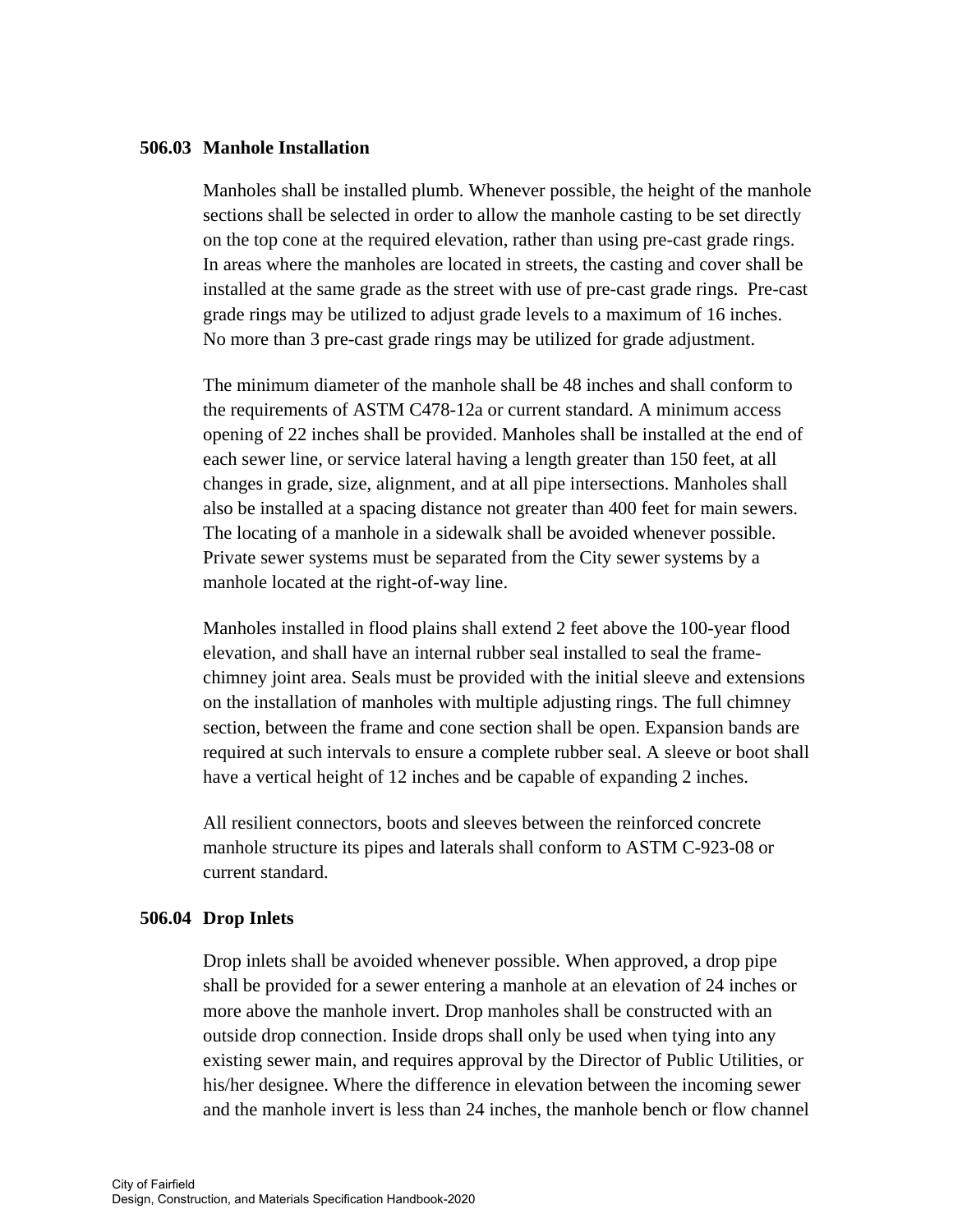shall be modified to prevent solids deposition. **See the Drop Manhole drawing on Page 33 of the Standard Construction Drawings.**

#### **506.05 Flow Channel**

The flow channel shall be straight through the manhole, and shall be made to conform in shape, slope and smoothness to that of the sewers. Flow direction changes in excess of 90 degrees will not be permitted. The channel walls should be formed or shaped to the full height of the crown of the outlet sewer in such a manner to not obstruct maintenance, inspection or flow in the sewers. A bench shall be provided on each side of the flow channel when pipe size is less than manhole diameter. No lateral sewer or drop manhole pipe shall discharge onto the surface of the bench. The bench shall slope one inch per foot.

## **506.06 Control and Inspection Manholes**

All industrial dischargers shall provide for an on-site monitoring manhole. All discharge from the property must pass through one control manhole before entering the City of Fairfield sewer system. Control manholes are manholes through which all flow from a single user passes. Inspection manholes are manholes with additional monitoring features to allow for routine sampling of a user's wastewater discharge.

 The City of Fairfield requires that a control manhole be installed for any new or changed industrial unit. The Public Utilities Director may require the user to install monitoring and/or flow measuring equipment as necessary. The facility's sampling and monitoring equipment shall be maintained at all times in a safe and proper operating condition by the user at its own expense. The Director or his designated agent(s) shall have the right to enter the premises of any user to determine whether the user is complying with the requirements of the wastewater discharge permit, or order issued hereunder.

 Users shall allow the Director ready access to all parts of the premises for purposes of inspection, sampling, records examination and copying, and the performance of any additional duties. Information and data on a user obtained from reports, surveys, wastewater discharge permit applications, and monitoring programs from the Director's inspection and sampling activities shall be available to the public without restriction, unless the user specifically requests, and is able to demonstrate to the satisfaction of the Director, that the release of such information would divulge information, processes, or methods of production entitled to protection as trade secrets under applicable State law.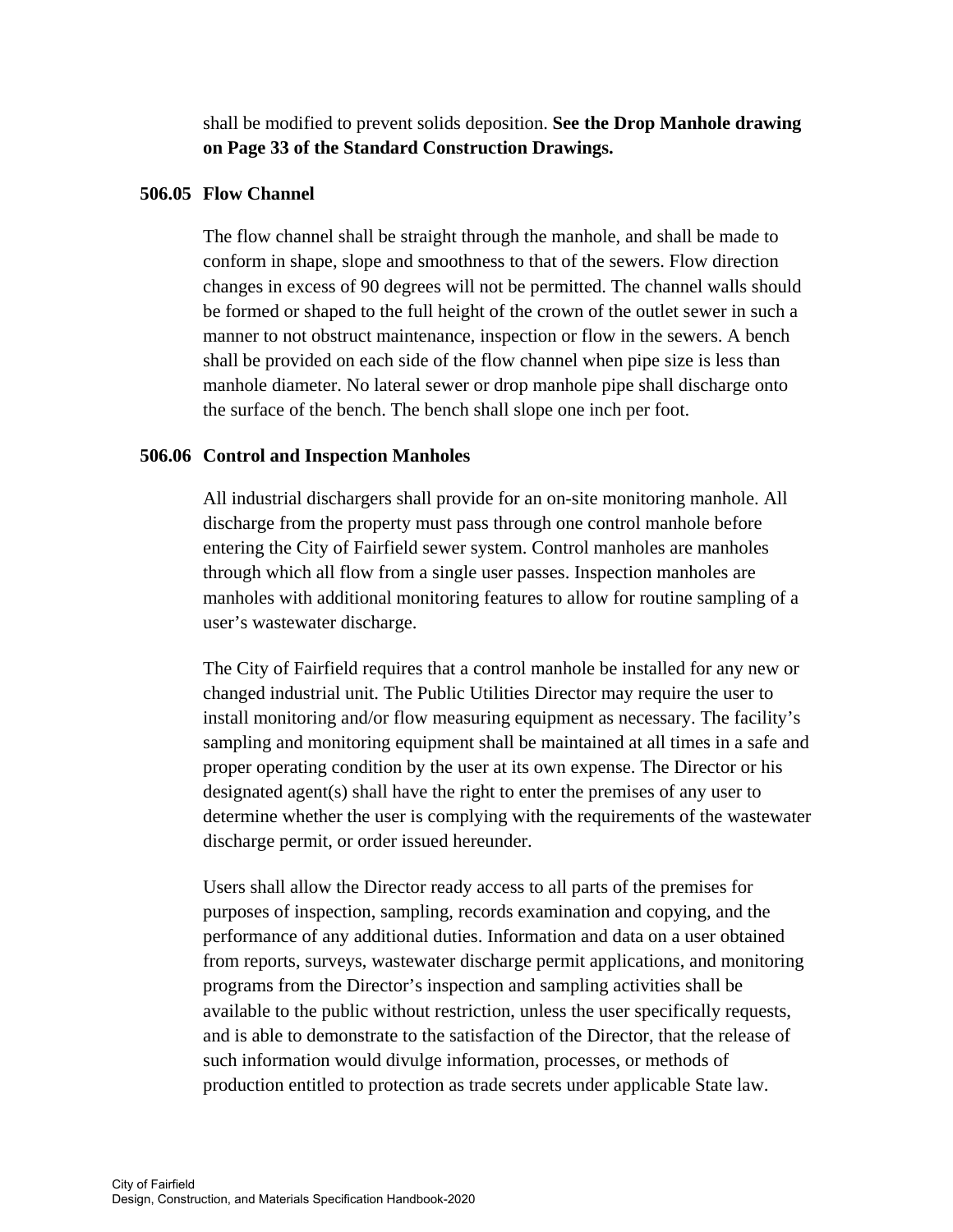#### **506.07 Manhole Inspections**

Sanitary Sewer manholes will be inspected in the field for visual damage and water tightness. All manholes shall be vacuum tested by the contractor prior to acceptance using testing procedures described in 508.02. The vacuum test method shall demonstrate the integrity of the installed materials.

## **507.00 TRENCHING AND EXCAVATION**

## **507.01 Protection of Underground Utilities**

The accuracy of location of existing underground utilities as shown on plans is not guaranteed. It shall be the duty of the Contractor to locate these utilities in advance of excavation, and to protect same from damage after uncovering. The Contractor shall contact the owners of the utilities for assistance in locating these service lines. The Contractor shall contact the Ohio Utilities Protection Service (1-800-362-2764 or 811), (ohio811.org) at least 48 hours in advance of digging. Any expense incurred by reason of damaged or broken lines shall be the responsibility of the Contractor. **For Separation of Water Mains and Sewers***,*  **see Section 406.01.**

# **507.02 Installation**

No trenching or laying of pipe, and fittings shall be done until grade stakes have been set. The Contractor shall use digging equipment that produces an even bedding and foundation on which the pipe and fittings shall be installed. The bottom of the trench shall be level and free from lumps, holes, excessive loose dirt and large stones. The bottom of the trench base shall be undercut 6 inches, and then back filled with #8's, #9's or #57's gravel. The bottom of the trench shall be accurately graded to provide uniform bearing and support for each section of pipe. Support of pipe shall be given at every point along its entire length, except to excavate for bell holes and joints. Allowing the pipe to be bridged by the bell or joint end is unacceptable. The trench shall be excavated to the depth required to provide a uniform and continuous bearing support for the pipe on solid and undisturbed ground at every point between joint ends.

 All sanitary sewers shall have minimum cover of 36 inches. The open trench ahead of pipe-laying shall be kept to a minimum, and shall not be in excess of 25 feet at the end of the working day, or the ceasing of work.

 Open cut trenches and excavations shall be sheeted and braced as required by OSHA standards and municipal ordinances, and as may be necessary to protect life, property, the project, or as ordered by the project engineer or inspector. To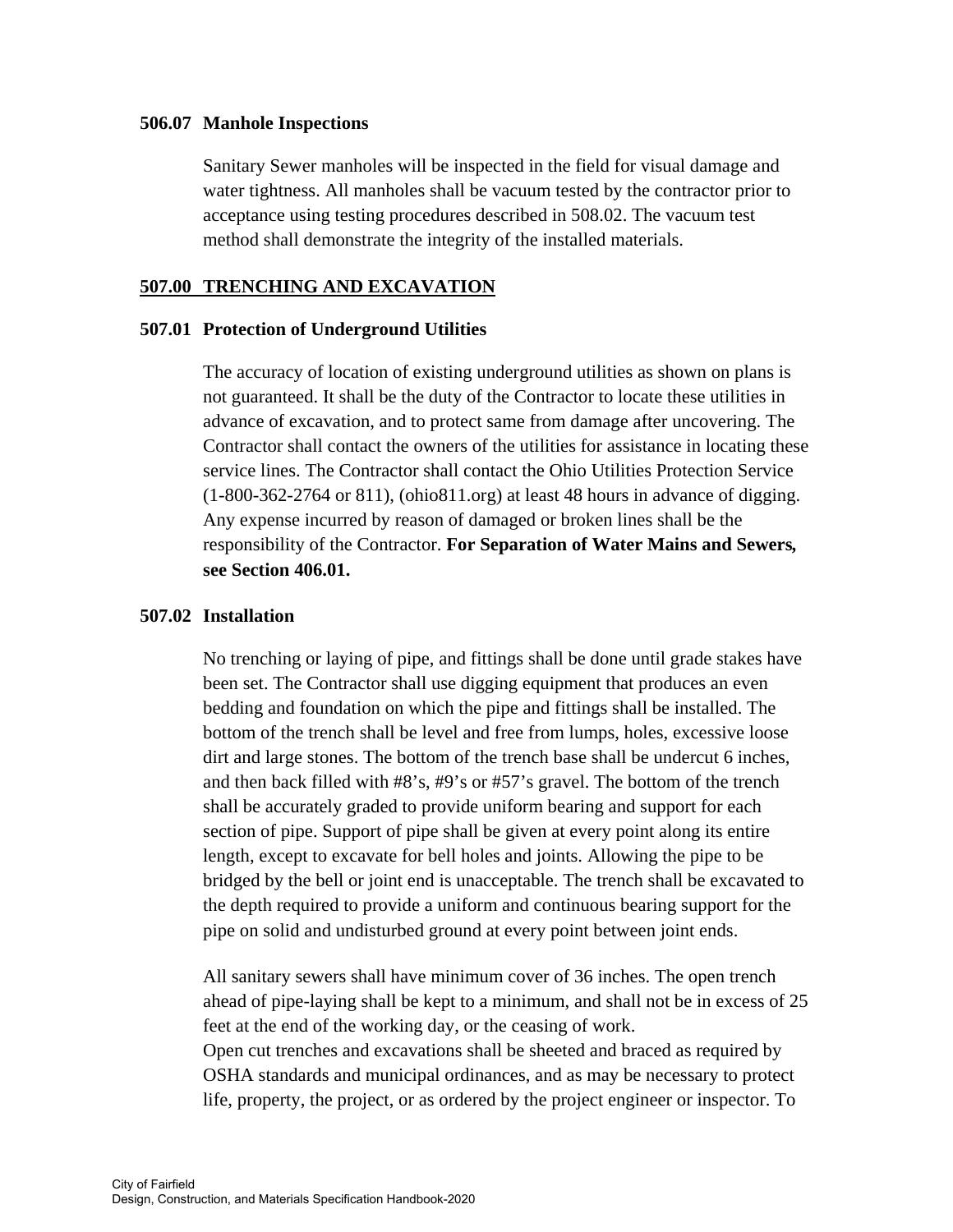protect the persons from injury, and to avoid property damage, adequate barricades, construction signs, torches, red lanterns, and guards shall be placed and maintained as required during the progress of the construction until it is safe.

 All grading in the vicinity of a trench excavation shall be controlled to prevent surface water from flowing into the trench. Any water accumulating in the trench shall be removed by pumping or other approved method. Material excavated from the trench shall be stacked in an orderly manner and a safe distance away from the trench edge. The project inspector will have the contractor remove materials unsuitable for backfilling.

 The Contractor shall notify the City 24 hours in advance of the location and time that the Contractor intends to work. Any unauthorized excavation below the grade shall be backfilled at the Contractors expense with controlled fill. For public and private work within the City's Right-of-Way, the contractor performing the work is required to restore any disturbed areas in the Right-of Way within 48 hours after the completion of the work.

 All trenching, grade and cover work shall conform to the lines and grades given by the engineer. Work shall be done according to the drawings and specifications; subject to such modifications as the City of Fairfield may determine necessary during the project period.

#### *Allowable Removal of Pavement***, see Section 408.02**

#### *Trenchless Methods,* **see Section 408.03**

#### *Protection of the Public***, see Section 408.04**

#### **507.03 Pipe Installation**

Proper facilities shall be provided for stringing and lowering sections of pipe into the trench. The pipe shall be installed in accordance to the active standard ASTM D2321-05 for underground installation of buried thermoplastic pipe for sewers and other gravity-flow applications.

 Existing sanitary sewer lines and flow shall remain in operation at all times. Any rerouting or blockage of sewer lines during construction by the Contractor shall require prior approval by the Director of Public Utilities, or his/her designee.

Pipe laying shall begin at existing sewer locations and shall proceed upgrade with the bell or groove end of the pipe placed upstream. The interior of the pipe shall be kept free from dirt, excess mortar and other foreign material as the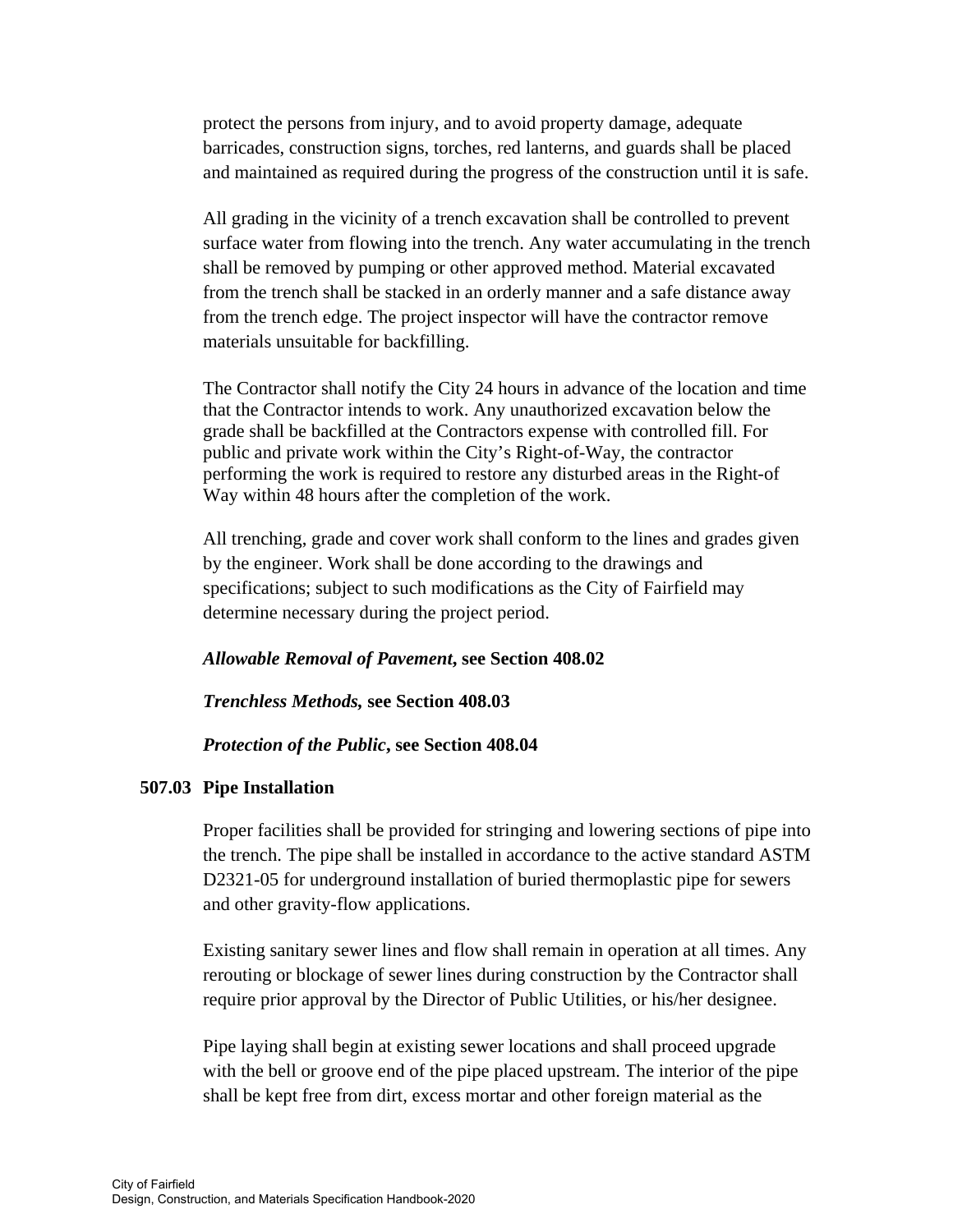laying progresses. Pipe shall not be laid when the condition of the trench or the weather is unsuitable, or when water or mud may interfere with proper joining. All open ends of pipe and fittings shall be adequately and securely closed whenever the work is discontinued. Any pipe, which shows undue settlement or is damaged shall be taken up and replaced at the Contractor's expense.

#### **507.04 Laser System**

The Contractor shall furnish and use, for grade and alignment control, a laser beam system, which complies with OSHA requirements. The laser system is to be provided by the Contractor, and shall have a minimum accuracy of 0.01 foot per 100 feet on line; and a minimum visible range of one thousand 1000 feet.

 The battery for the laser device should be located far enough from the manhole or sewer pipe to ensure that it will not act as an ignition source for explosive hazards originating in the excavation or in existing sewer lines. When laser alignment is impractical, such as short pipe runs, the Contractor shall have a professional surveyor on site to set grade verify the installation of each pipe joint.

#### **508.00 TESTING**

#### **508.01 Testing Requirements of Gravity Sewers**

All completed piping shall be tested as specified herein by low-pressure air test, exfiltration, or infiltration test prior to backfilling to test for leaks. The maximum leakage allowance for all sanitary sewers shall be 50 gallons per inch diameter per mile of pipe per 24 hours. If the level of the current prevailing groundwater is two feet or more above the top of the sewer pipe, an infiltration test will be required. At the request of the Inspector, a low-pressure air test or exfiltration test will be performed instead of or in addition to an infiltration test if the ground water level is uncertain. Labor, equipment and supplies required for all tests shall be furnished by the Contractor. The Contractor shall flush and clean the sewer line to the satisfaction of the Inspector prior to testing. The Inspector shall witness and approve all leakage tests. In the event the Contractor performs any test without witness by the Inspector, the Contractor will be required to test the section again at no cost to the City. The Contractor and Inspector shall sign all test reports. Note that only four sections (approximately 1,200 – 1,600 feet) of sewer will be permitted to remain untested at any time.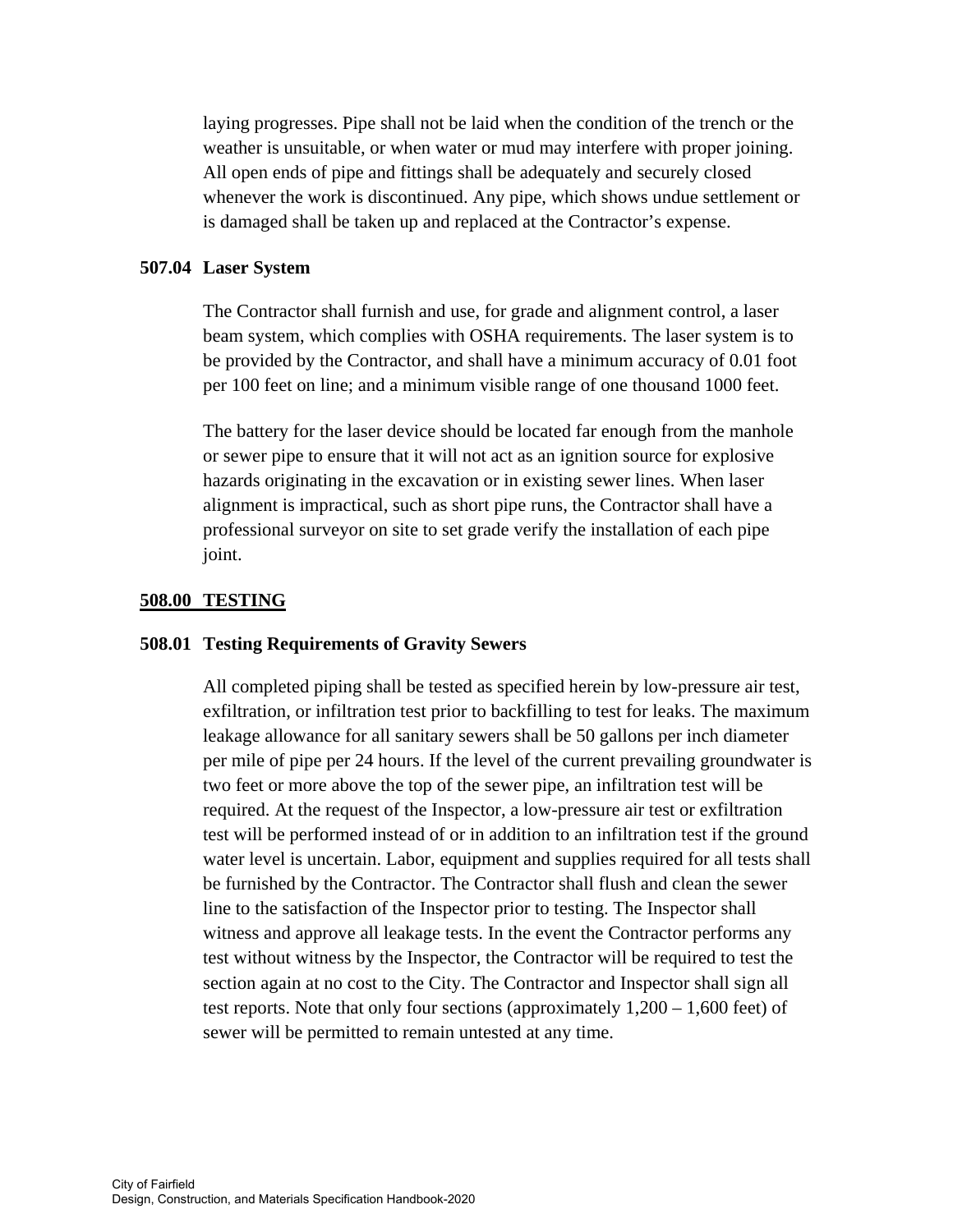## **a) Low-Pressure Air Test:**

The air test shall be conducted between two consecutive manholes. Low pressure air tests shall be in accordance with ASTM C 924-02, or current standard, for concrete pipe or ASTM F 1417-11a, or current standard, for plastic pipe, except as specified by the Director of Public Utilities or his/her designee, herein. All pipe outlets must be plugged in the section being tested with suitable test plugs. One of the plugs used at a manhole must be tapped and equipped for an air inlet connection for filling the line from the air compressor.

Air shall be supplied slowly to test section until the internal pressure reaches approximately 4 pounds per square inch (psi). At least 2 minutes shall be allowed for the air pressure to stabilize. When the pressure has stabilized and is at or above 3.5 psi, the air supply shall be disconnected and timing shall begin. Timing shall continue until the pressure has dropped 1.0 psi. If the time elapsed before the pressure drops 1.0 psi is greater than the specified minimum holding time, the section shall be considered to have passed the test. If the time is less than the specified minimum holding time, the section shall be considered to have failed and must be repaired or replaced.

Minimum holding time shall be calculated from the following equation:

Holding Time (minutes) =  $0.00037 \times D^2 \times L / Q$ 

where  $D =$  Pipe Diameter (inches)  $L =$  Length of Pipe Tested (feet)  $Q =$  Allowable Air Loss (ft3/min) from Table: Minimum Holding Time for Low Pressure Air Test

An air pressure correction is necessary when the current prevailing groundwater is above the invert of the sewer line being tested. Under this condition, the air test pressure shall be increased 0.433 psi for each foot the groundwater level is above the invert of the pipe. All gauge pressures shall be increased by this amount. If the current prevailing groundwater is more than 24 inches above the invert of the pipe, the infiltration or exfiltration test should be used as required above. Thus, internal air pressures should never exceed 5.0 psi.

| mmun noiume tunctor down ressure in test |                        |  |
|------------------------------------------|------------------------|--|
| <b>Nominal Pipe Size, (Inches)</b>       | Time per 100 feet      |  |
|                                          | 42 seconds             |  |
| 8                                        | 1 minute $-12$ seconds |  |
|                                          | 1 minute $-30$ seconds |  |
|                                          | 1 minute $-48$ seconds |  |

**Minimum Holding Time for Low Pressure Air Test**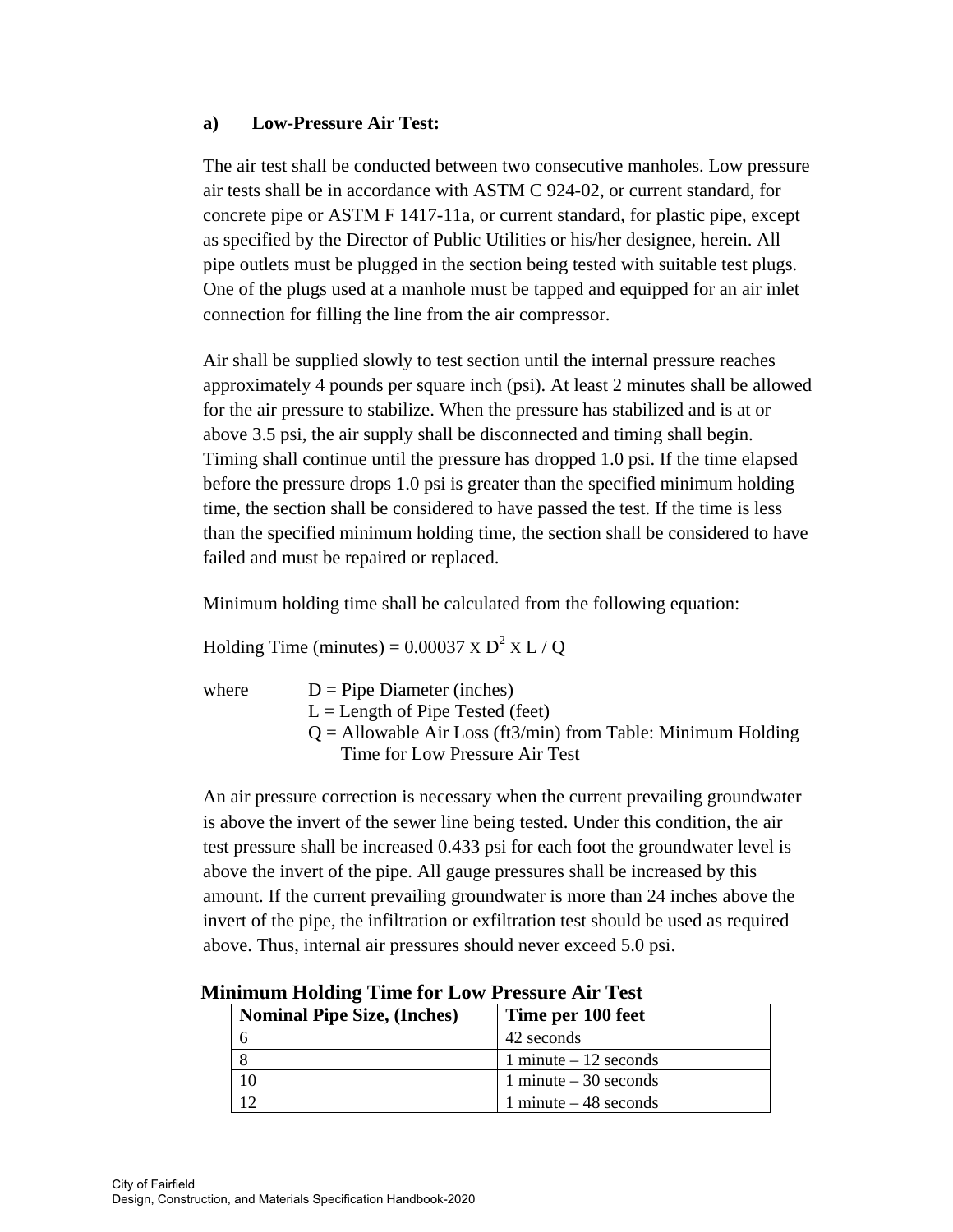| 15 | $2$ minutes $-6$ seconds                 |
|----|------------------------------------------|
|    |                                          |
| 18 | $2$ minutes $-24$ seconds                |
| 21 | 3 minutes                                |
| 24 | $3$ minutes $-36$ seconds                |
| 27 | $4 \text{ minutes} - 12 \text{ seconds}$ |
| 30 | $4 \text{ minutes} - 48 \text{ seconds}$ |
| 33 | $5 \text{ minutes} - 24 \text{ seconds}$ |
| 36 | 6 minutes                                |

**Allowable Air Loss for Low Pressure Air Test** 

| <b>Nominal Pipe Size (Inches)</b> | Air $\overline{\text{Loss }(Q)}$ , ft <sup>3</sup> /min |
|-----------------------------------|---------------------------------------------------------|
| 6 and 8                           | $\overline{2}$                                          |
| 10                                | 2.5                                                     |
| 15                                | 3                                                       |
| 15                                | 4                                                       |
| 18                                | 5                                                       |
| 21                                | 5.5                                                     |
| 24                                | 6                                                       |
| 27                                | 6.5                                                     |
| 30                                | 7                                                       |
| 33                                | 7.5                                                     |
| 36                                | 8                                                       |
| 42                                | 9                                                       |
| 48                                | 10                                                      |
| 54                                | 11                                                      |
| 60                                | 12                                                      |
| 66                                | 13                                                      |
| 72                                | 14                                                      |

## **b) Infiltration Test:**

The Contractor may elect to use an infiltration test when the level of the current prevailing groundwater is 2 feet or more above the top of the sewer pipe, including all service laterals, at the highest point of the section being tested. The inlet end(s) of the upstream manhole shall be securely sealed. The downstream sewer shall be completed and open to allow the sewer to drain. The Inspector shall approve the length of sewer to be tested at one time. The Inspector may require that each manhole span be tested separately. The amount of infiltration shall be measured by means of a weir located in the downstream manhole. The test head shall be maintained for a period of at least 24 hours before the weir measurement is made. Infiltration shall not exceed 50 gallons per inch diameter per mile of pipe per 24 hours. This infiltration test may not be performed until the sewer line and manholes are completed and all known leaks are repaired. The Contractor will be required to correct all conditions that permit visible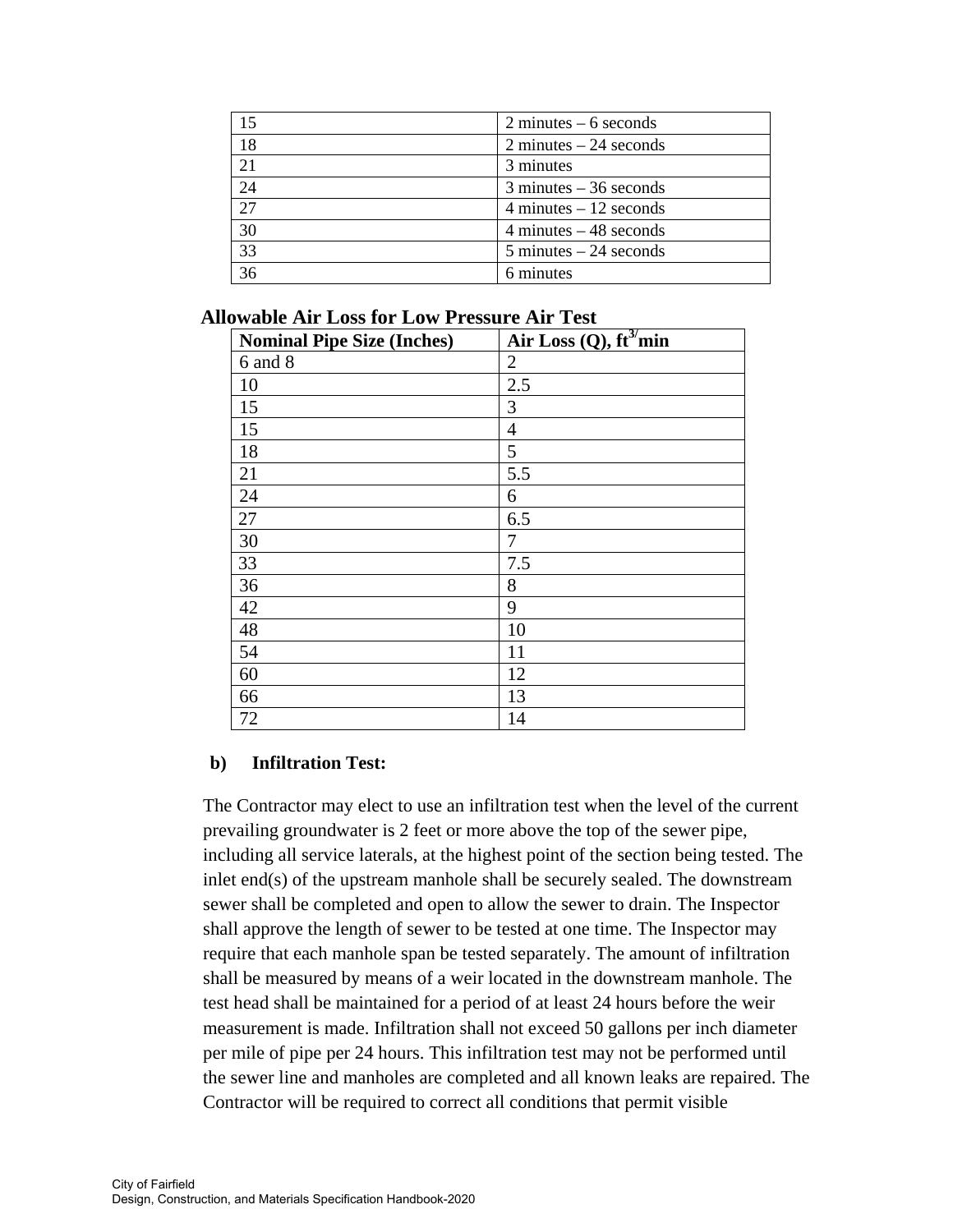infiltration and may be required to relay sections with such conditions that cannot be corrected, even though infiltration is within allowable limits.

# **c) Exfiltration Test:**

When the exfiltration test is selected, the inlet ends of the upstream and downstream manholes shall be sealed with watertight plugs or bulkheads, and the sewer along with the upstream manhole shall be filled with water until the elevation of the water in the upstream manhole is: 1) two feet higher than the top of the sewer pipe, including all service laterals, at the highest point of the section being tested, or 2) two feet above the level of the current prevailing groundwater, whichever is the higher elevation. The test level shall be clearly marked in the upstream manhole. The entire length of section to be tested shall be filled and maintained full of water for a period of at least 24 hours prior to the start of the test. If the water level in the upper manhole drops during this 24-hour period, the level shall be raised to the test level mark prior to start of the test. Exfiltration will be determined by measuring the amount of water required to maintain the marked water level for a period of 1 hour from the start of the test. The allowable leakage of 50 gallons per inch diameter per mile of pipe per 24 hours based on a maximum difference in elevation of 8 feet between the water level in the upstream manhole and the invert of the pipe being tested in the lower manhole or the current prevailing groundwater level, whichever is higher. If this difference in elevation exceeds 8 feet, the allowable leakage shall be increased 5 percent for each 1 foot in excess of 8 feet. All observed leaks shall be corrected even if exfiltration is within the allowable limits.

## **508.02 Vacuum Testing of Manholes**

This specification shall govern the vacuum testing of sanitary sewer manholes and structures and shall be used as a method of determining acceptability by the Director of Public Utilities, or his/her designee, in accepting maintenance of a sanitary sewer manhole or structure on behalf of the public. Vacuum testing shall be according to ASTM C1244-11, or current standard, except as specified otherwise herein. Other forms of testing of some manholes may be required, as deemed necessary by the Director of Public Utilities.

 All manholes related to a project are subject to vacuum testing. Manholes to be tested shall be selected by the Inspector at the time of testing. No advance notice will be provided to the Contractor as to which manholes will be tested.

Manholes shall be tested after installation with all connections in place.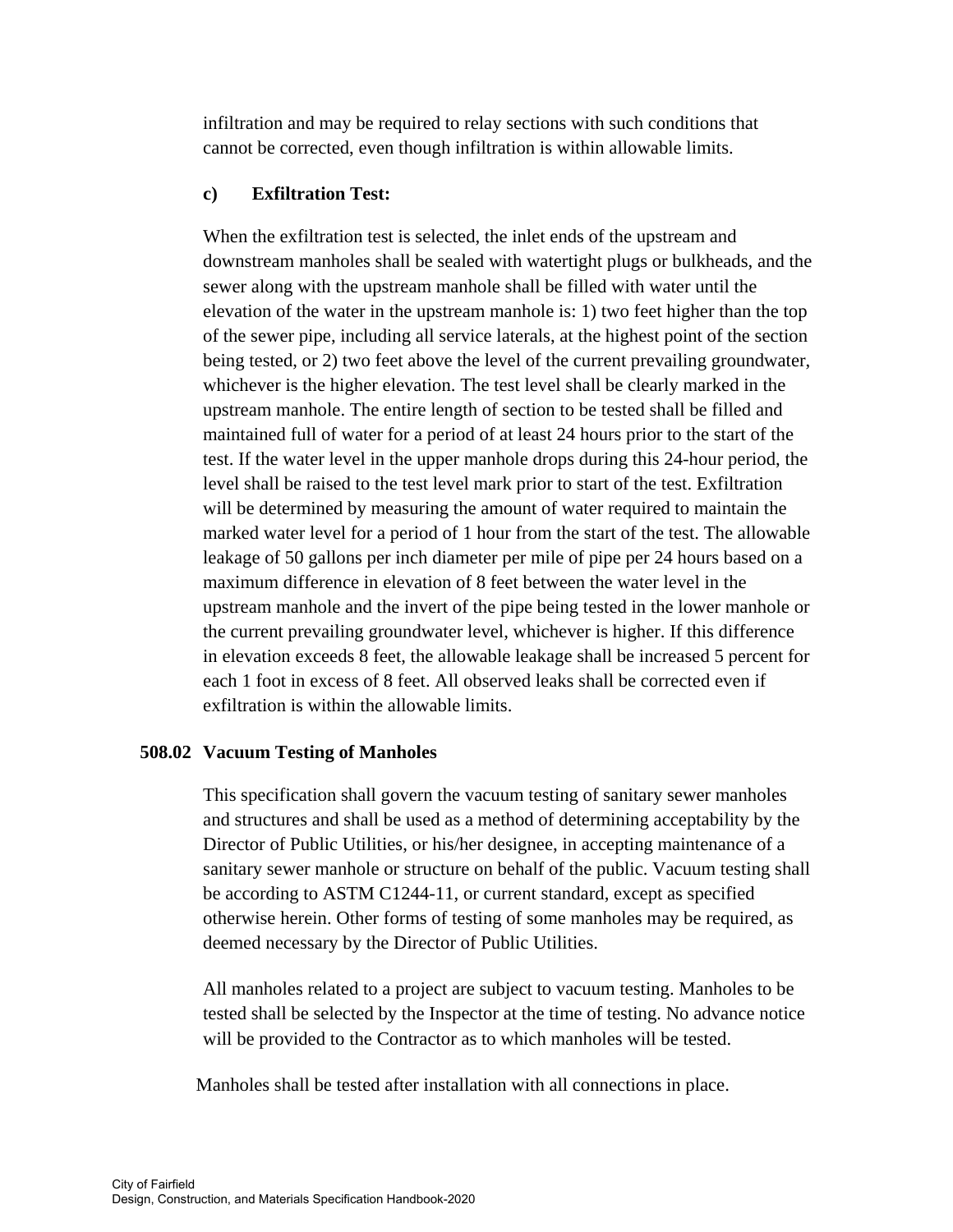- a) Drop connections shall be installed prior to testing.
- b) The vacuum test shall include testing of the seal between the cast iron frame and the concrete cone, slab or grade rings.
- c) If a coating or lining is to be applied to the interior of the manhole the vacuum test must not be performed until the coating or lining has been cured according to the manufacture's recommendations.
- d) If existing manholes are to be vacuum tested (e.g. in the case of a sewer rehabilitation project), the Inspector and Contractor must deem the manhole structurally sound prior to vacuum testing.

Procedure for testing shall be as follows:

- a) Temporarily plug all pipes entering the manhole. Each plug must be installed at a location beyond the manhole/pipe gasket (i.e. outside the manhole wall), and shall be braced to prevent the plug or pipe from being drawn into the manhole.
- b) The test head shall be placed on the rim of the cast iron frame at the top of the manhole, in accordance with the manufacturer's recommendations.
- c) A vacuum of at least 10 inches of mercury (10" Hg) shall be drawn on the manhole. Shut the valve on the vacuum line to the manhole and shut off the pump or disconnect the vacuum line from the pump.
- d) The pressure gauge shall be liquid filled, having a 3.5-inch diameter face with a reading from zero to thirty inches of mercury.
- e) The manhole shall be considered to pass the vacuum test if the vacuum reading does not drop more than 1" Hg (i.e. from 10" to 9" Hg) during the following minimum test times.

| <b>MH</b> Depth(feet) |                | 4' Diameter MH   5' Diameter MH   6' Diameter MH |                            |
|-----------------------|----------------|--------------------------------------------------|----------------------------|
| 15 Feet or less       | 50 sec.        | $1 \text{ min. } 5 \text{ sec.}$                 | $\pm 1$ min. 20 sec.       |
| 15.01 to 30 Feet      | 1 min. 20 sec. | 1 min. 45 sec.                                   | $\frac{1}{2}$ min. 10 sec. |

f) If any manhole fails the vacuum test, the manhole shall be repaired with a non-shrinkable grout or other material or method approved by the Director of Public Utilities or his/her designee. The manhole surfaces shall be properly prepared prior to any repairs. Once the repair material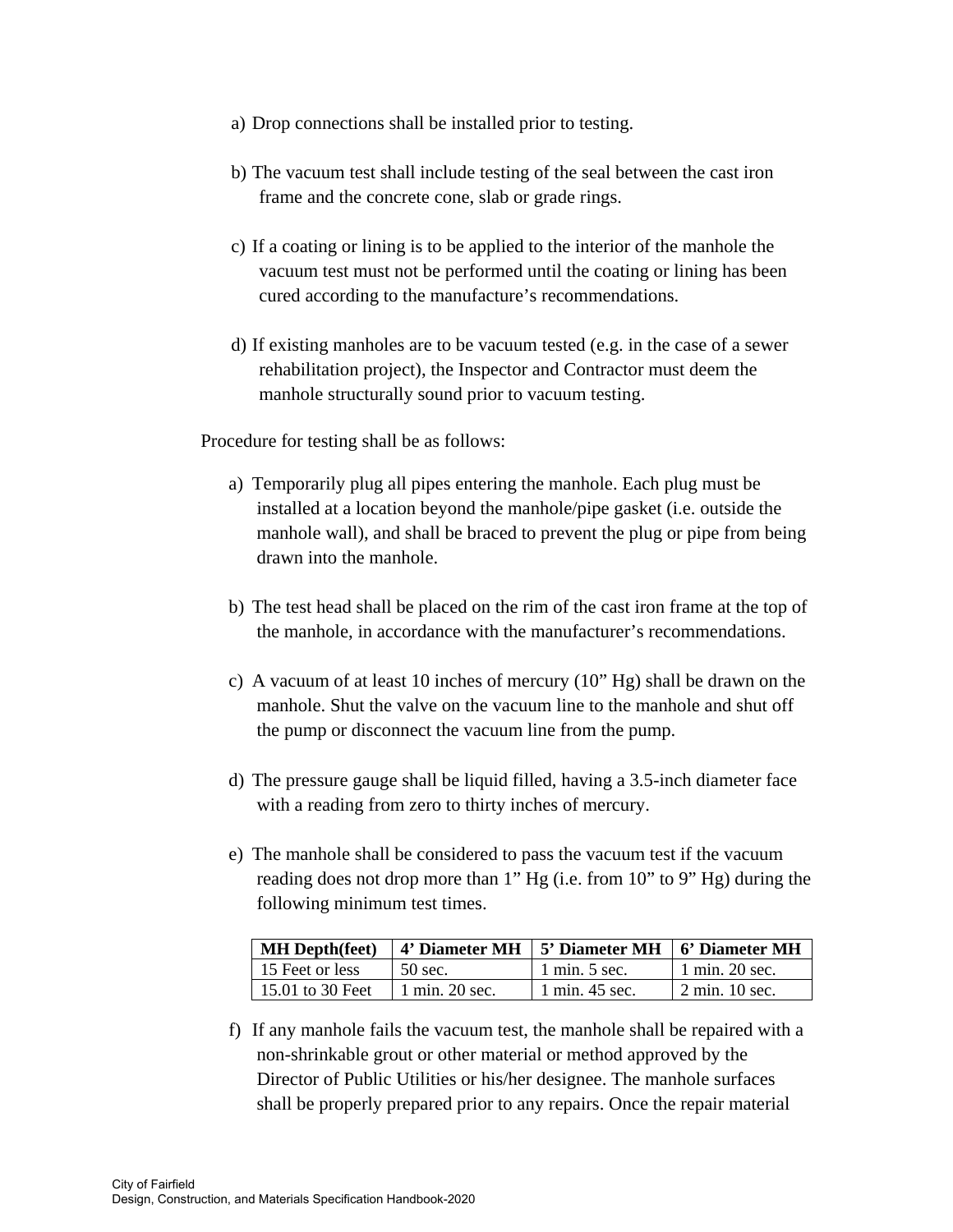has cured according to the manufacture's recommendations the vacuum test shall be repeated. This process shall continue until a satisfactory test is obtained.

g) All temporary plugs and braces shall be removed after each test.

# **508.03 Deflection of Pipe**

The deflection of pipe diameter shall not exceed 5 percent. Installed pipe shall be tested 30 days or more after trench has been back-filled to the finished grade. Test is to be scheduled and performed by the Developer or Contractor, under supervision by the City of Fairfield.

# **508.04 Closed Circuit Television (CCTV)**

All new sanitary sewer extensions shall be inspected with the City of Fairfield Wastewater Division's CCTV equipment prior to acceptance. The sanitary laterals may also require additional CCTV camera inspection as a condition of acceptance. All construction must be completed and approved by the inspector prior to the CCTV inspection. The sewer lines and manholes shall be cleaned before the inspection process. A camera inspection will be performed after the Air test of the sanitary system(s). Additional CCTV inspections shall be performed when warranted.

 The contractor shall bear all costs for correction of deficiencies found during the CCTV inspection, including the cost for additional CCTV camera inspection(s) to verify the correction of deficiencies.

 No performance bond shall be released until a CCTV inspection has been performed, and the sanitary work has been approved for quality assurance by the City of Fairfield. The City of Fairfield may also CCTV inspect the sewer lines prior the expiration of any warranty, or again before final acceptance of a subdivision or other project as necessary.

 If an unsatisfactory condition is found, that condition shall be presumed to have been caused by defective workmanship, or materials. The Contractor shall be directed to correct the work in a manner as approved by the City of Fairfield Wastewater Division.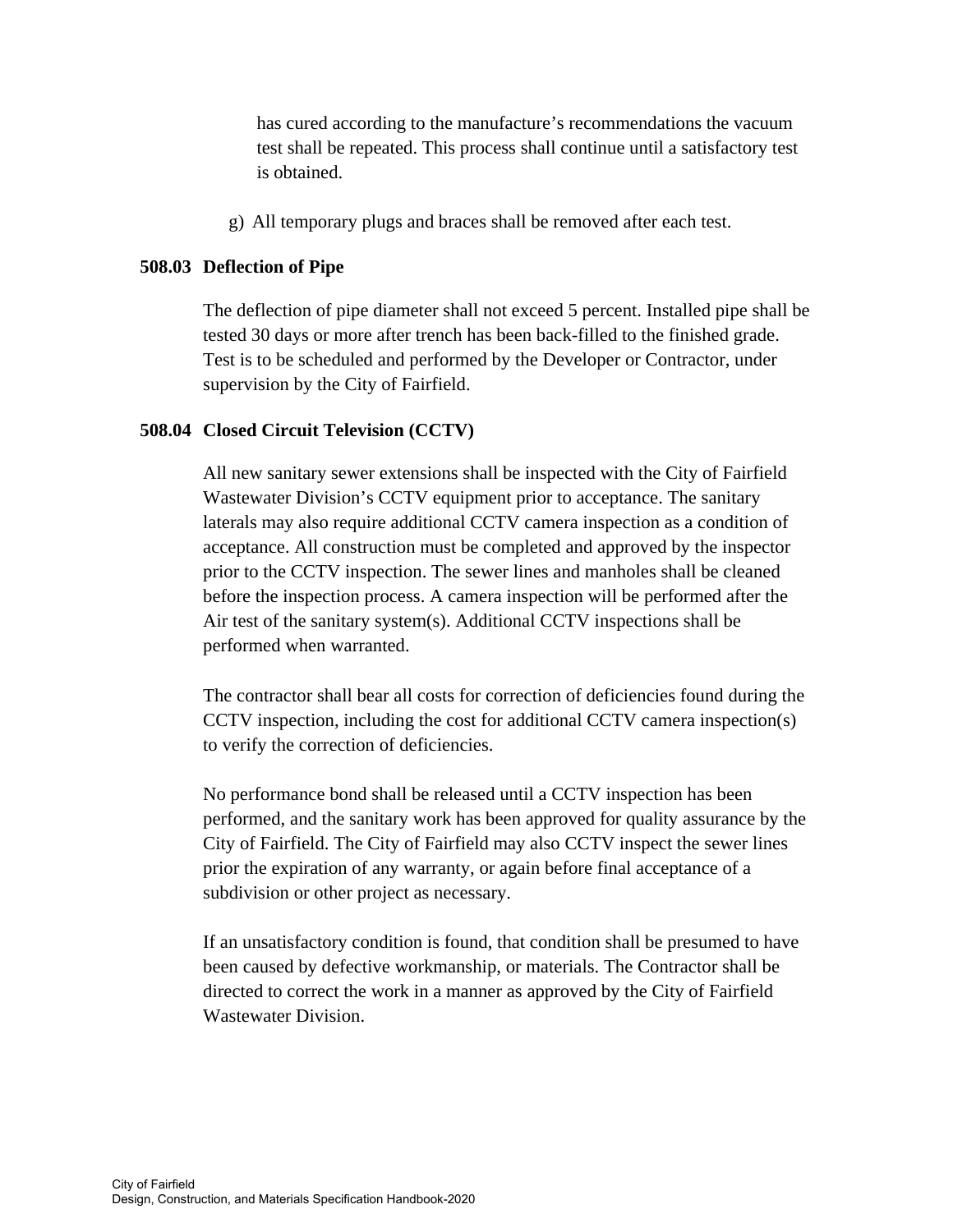## **508.05 Testing Requirements for Force Mains**

A hydrostatic pressure test at 150 psi for at least 2 hours shall be performed. All tests will be conducted in accordance with the hydrostatic testing requirements of AWWA C600, or current standard, on all force mains and service laterals. Pressure shall be measured at low point on section of pipelines. The contractor shall furnish all gauges, meters, pumps and other equipment required and shall maintain said equipment for accurate testing.

 If the pressure drops more than 5 psi or the leakage is greater than allowable as determined by the formula in AWWA C600, or current standard, the test shall be considered failed. Common force mains shall be tested after all air release valves, flushing installations, and other appurtenances have been installed and with all service laterals installed at least to the curb stop. Private force mains and service laterals (on the pump side of the curb-stop) shall be tested after the entire system is completely installed (except for the connection to the gravity sewer, when applicable).

 An Occupancy Permit shall not be issued until the sanitary sewers are tested and accepted by the City of Fairfield. See section 511.00 for building permits and occupancy.

## **509.00 FAT, OIL, AND GREASE PREVENTION**

## **509.01 Fat, Oil, and Grease (FOG), Waste Food, and Sand Interceptors**

FOG, waste food, and sand interceptors shall be installed when in the opinion of the City of Fairfield they are necessary for the proper handling of liquid wastes containing fats, oils and grease, ground food waste, sand, soils, or other harmful ingredients in excessive amounts, which impact the wastewater collection system. All interceptors shall be of a type and capacity as approved by the City of Fairfield, or the Butler County Department Water and Sewer (BCWS) as the governing jurisdiction requires. In general, the interceptor shall be designed to meet the Plumbing and Drainage Institute (PDI) standards.

 New construction and renovation of food service establishments shall be required to install adequately sized grease interceptors necessary to maintain FOG compliance. All car washes, truck washes, garages, service stations, laundries, airport facilities, and other sources of sand, soil and oil shall have effective sand, soil and oil interceptors installed.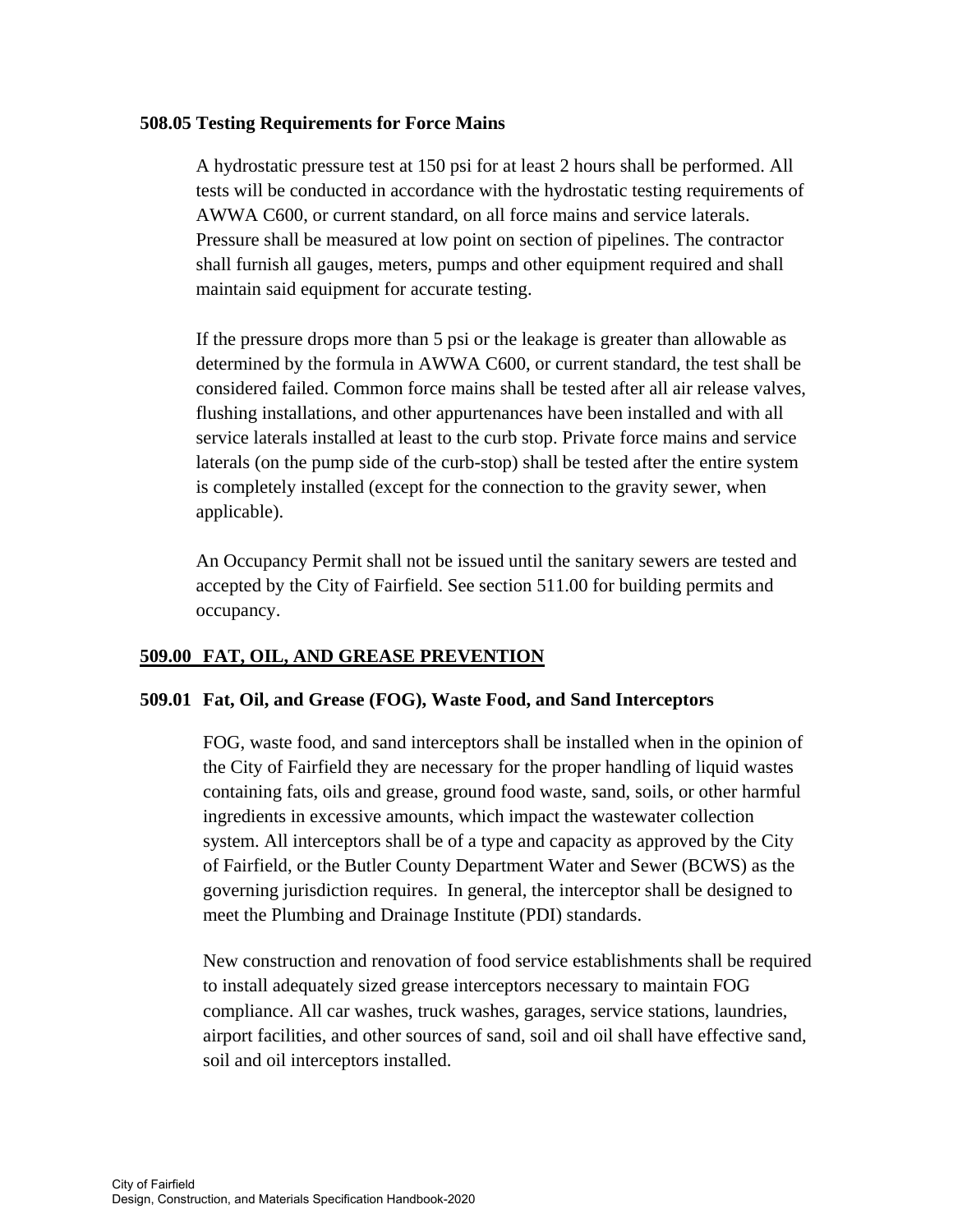Oil and grease interceptors shall be constructed of impervious materials capable of withstanding abrupt and extreme changes in temperature. They shall be of substantial construction, watertight, and be equipped with easily removed covers, which when bolted in place shall be gas tight and waterproof. The interceptor shall be installed at a location where it can be easily accessed for inspection, cleaning, and removal of accumulated grease and installed as close as possible to the source of the FOG laden hot water. Access manholes, with a minimum diameter of 22 inches shall be provided over each grease interceptor chamber. The access manhole shall extend to finished grade and be designed and maintained to prevent water inflow or infiltration. Grease interceptor sizing shall be a minimum of 1000 gallons, and meet the PDI design guidelines.

 Where installed, all oil, grease and sand interceptors shall be maintained by the owner at his expense while providing continuous operation at all times. The owner shall maintain a yearly maintenance logbook subject to the review by the Director of Public Utilities, or their agent(s). The owner shall provide for the proper removal and disposal of the captured material. Grease interceptors shall be fully pumped out and cleaned at a frequency such that the combined FOG and solids accumulation does not exceed 25% percent of the total design hydraulic depth of the grease interceptor.

 All food service establishments shall pump out and fully clean the grease interceptor every 90 days or less. Permits for the hauling and disposal of this material must be secured from the Butler County Health Department.

#### **510.00 GRINDER PUMPS AND LOW-PRESSURE FORCE MAINS**

#### **510.01 Grinder Pumps and Low-Pressure Force Main Systems**

 In developments where first-floor gravity service can be provided, but basements cannot be served by gravity, individual grinder pumps will be permitted to provide basement sewer service. In this event, gravity sewers shall be installed throughout the development such that each building can be provided with firstfloor-only gravity sewer service.

The lowest level serviced by a gravity sewer shall be a minimum of 3 feet above the top of the receiving sewer at the point of connection. If the minimum separation cannot be achieved, then an on-site individual sanitary grinder pump system is required. No public or shared force mains will be permitted where firstfloor gravity service can be provided.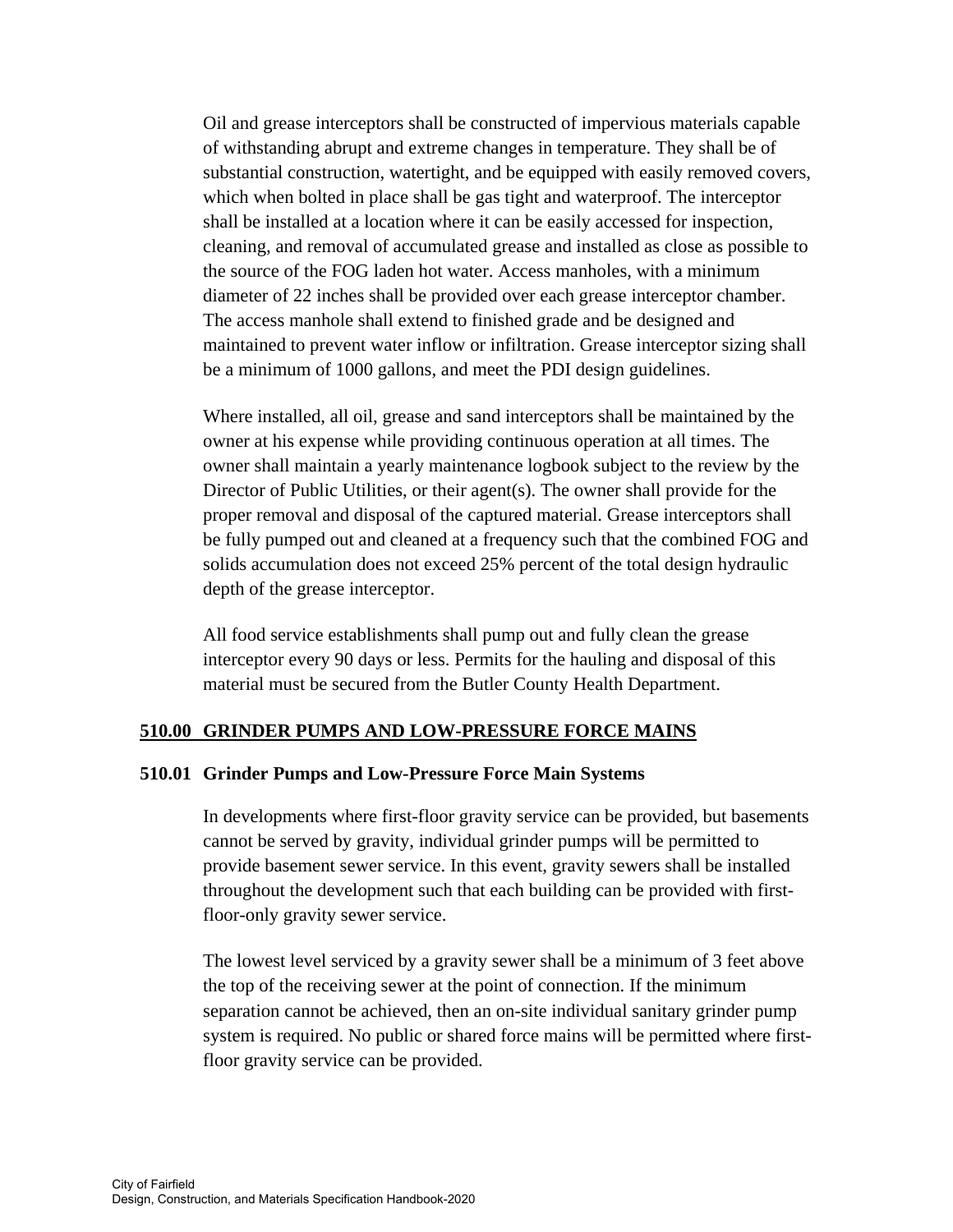The installation of grinder pump systems creates an ongoing operation and maintenance expense for the property owners and transfers the burden of extending off-site trunk sewers to the City of Fairfield and its sewer customers (existing and future).

It is the goal of the City of Fairfield Public Utilities Department to provide for the conveyance of wastewater by natural gravity flow wherever, and whenever possible.

# **510.02 Complete System Design Requirements for Low-Pressure Mains**

Plans shall be consistent with a complete system design submittal which shall be approved by the pump manufacturer and submitted to the City of Fairfield's Department of Public Utilities for approval.

The complete system design shall include:

- a) Numbers of properties served by each force main and force main branch.
- b) Type of occupancy and anticipated flow rate for each property.
- c) Development sequence and timetable.
- d) Design flows (average, daily peak, instantaneous peak etc.).
- e) Grinder pump system manufacturer and model number(s). Include catalog cut sheets, pump curve(s), and a description of system features.
- f) Small scale sketch of entire pump system, including pump locations and elevations; location and direction of flow for each individual force main/service lateral, and each common force main or branch; location and elevation of discharge point(s); locations and elevations of any high points in the system. Each branch or zone shall be identified on the sketch with a unique branch number. Branches/zones shall be divided as described below.
- g) Table indicating the following information for each branch-zone to include:
	- 1) Branch number.
	- 2) Number of pumps connected directly to the branch.
	- 3) Accumulated total number of pumps connected directly or indirectly.
	- 4) Maximum daily flow in branch.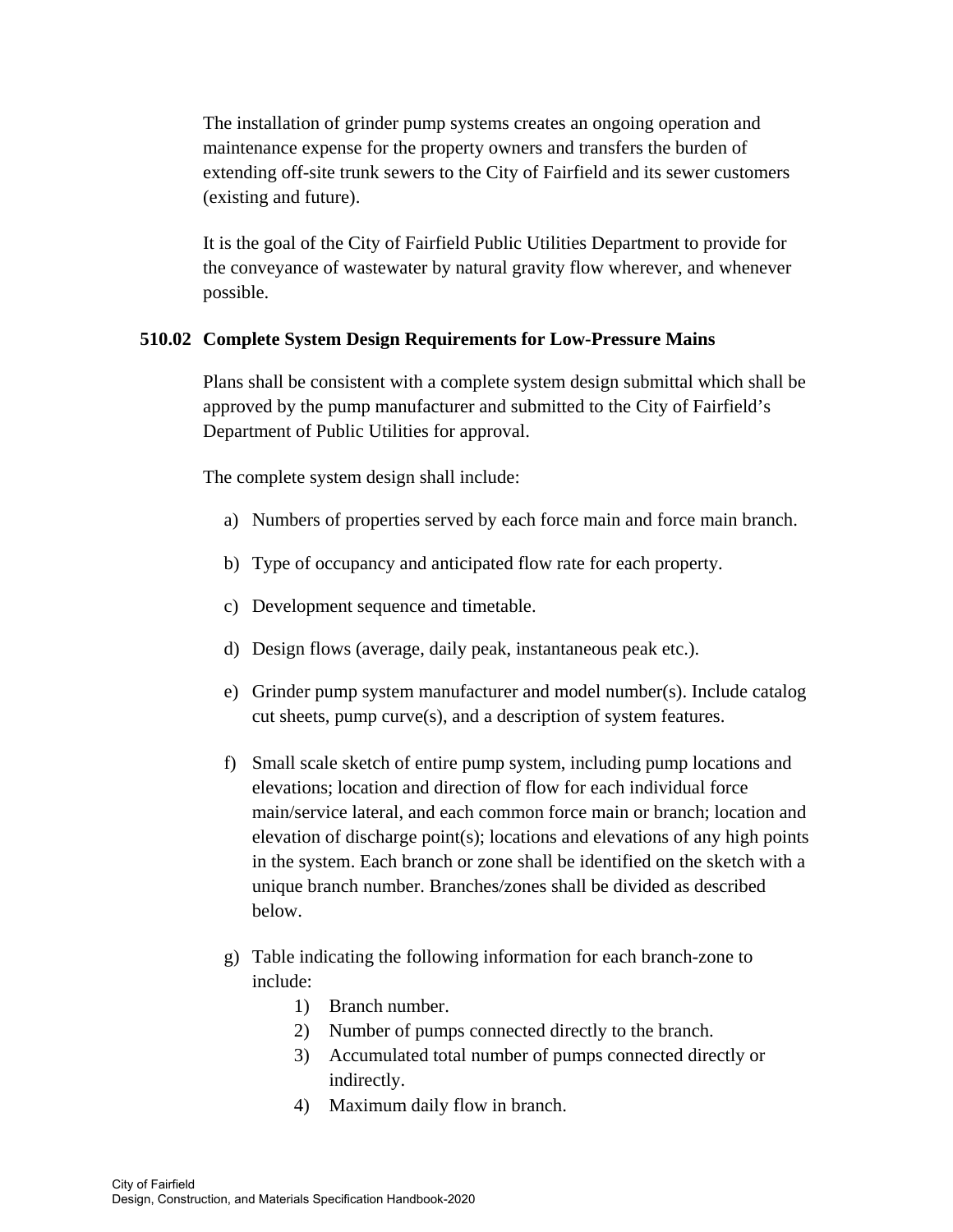- 5) Pipe size.
- 6) Maximum daily velocity in branch.
- 7) Length of branch.
- 8) Friction loss in branch per Hazen Williams with C 120.
- 9) Accumulated friction loss.
- 10) Maximum force main elevation (between branch and discharge).
- 11) Maximum pump elevation (connected directly to branch).
- 12) Maximum elevation difference.
- 13) Maximum total dynamic head (for pump connected directly to branch).

# **510.03 Maximum Daily Design**

The force main design maximum daily velocity (i.e. minimum velocity anticipated to occur at least once each day) shall not be less than 1.90 feet per second (fps) and not greater than 4.0 fps. This requirement shall apply to each force main branch or zone. Zones shall be divided based on the number of grinder pumps connected as shown in the following table. A new zone shall also be defined on each side of any common force main junction. The following table shall be used to determine the maximum number of grinder pumps operating simultaneously daily in each zone.

| Number of Grinder Pumps Connected        | <b>Maximum Number of Grinder Pumps</b> |
|------------------------------------------|----------------------------------------|
| (Each range represents a separate zone.) | <b>Operating Simultaneously Daily</b>  |
|                                          |                                        |
| $2 - 3$                                  |                                        |
| $4-9$                                    |                                        |
| $10 - 18$                                |                                        |
| 19-30                                    |                                        |
| $31 - 50$                                |                                        |
| 51-80                                    |                                        |

# **Maximum Number of Grinder Pumps Operating Simultaneously Daily**

#### **510.04 Basic Design and Construction Requirements for Low-Pressure Systems**

All grinder pump systems shall be designed and constructed in accordance, but limited to, the following: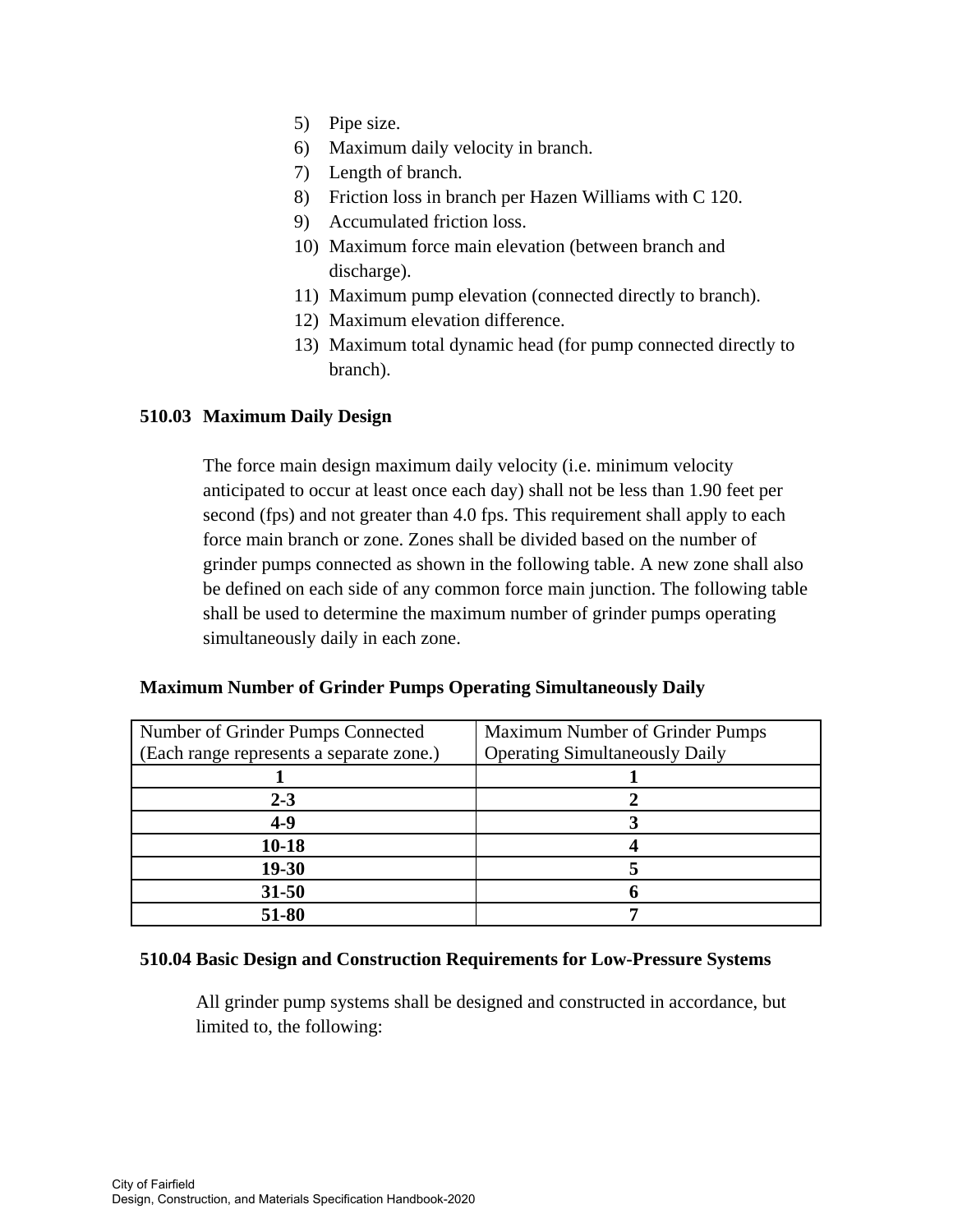- a) The maximum number of contiguous (or nearly contiguous) homes allowed with private grinder pumps shall be 80 homes. Public wastewater lift stations may be considered for larger developments.
- b) All properties to be served by a particular common force main shall be included in the same section of the development and developed at the same time. Any future section requiring a common force main shall have a separate force main independent of any other common force main. Each individual grinder pump installation connected to a common force main shall be consistent with the overall system design approved by the manufacturer and Public Utilities Director.
- c) No public force main branches shorter than 300' will be permitted. Homes or other buildings on short cul-de-sac streets or panhandle/ flag lots shall be served via parallel individual service laterals.
- d) Where grinder pumps are required, each building or property that is (or could potentially be) owned by a different owner shall have a separate wet well tank, grinder pump, and force main/service lateral.
- e) No individual/private force main discharging directly to a gravity sewer will be permitted longer than will allow for a complete turnover of the sewage in the force main at least four times per day at 150 gallons/day per residential home.
- f) Single-family pipe requirements: All individual force mains and service laterals shall be 1-1/4" or 1-1/2" nominal diameter SDR 21 PVC, Schedule 40 PVC (200 psi) or HDPE pipe with a SDR rating of 11 or heavier and conform to iron pipe sizing (IPS) or copper tube sizing (CTS) Diameter  $(1-1/4$ " or  $1-1/2$ ") shall be determined during the design of each project/installation and shall be approved by the Public Utilities Director. Joints shall be rated for at least 200 psi. HDPE piping with a standard inside dimension ratio (SiDR) will not be approved.
- g) Commercial and Multi-family Residential pipe requirements**:** All individual force mains and service laterals shall be sized according to the estimated average flows anticipated from each building or parcel, with a minimum size of 1-1/4" nominal diameter. Pipe diameter shall be approved by the Public Utilities Director. Piping smaller than 3" nominal shall be SDR 21 PVC, Schedule 40 PVC (200) psi or HDPE pipe with a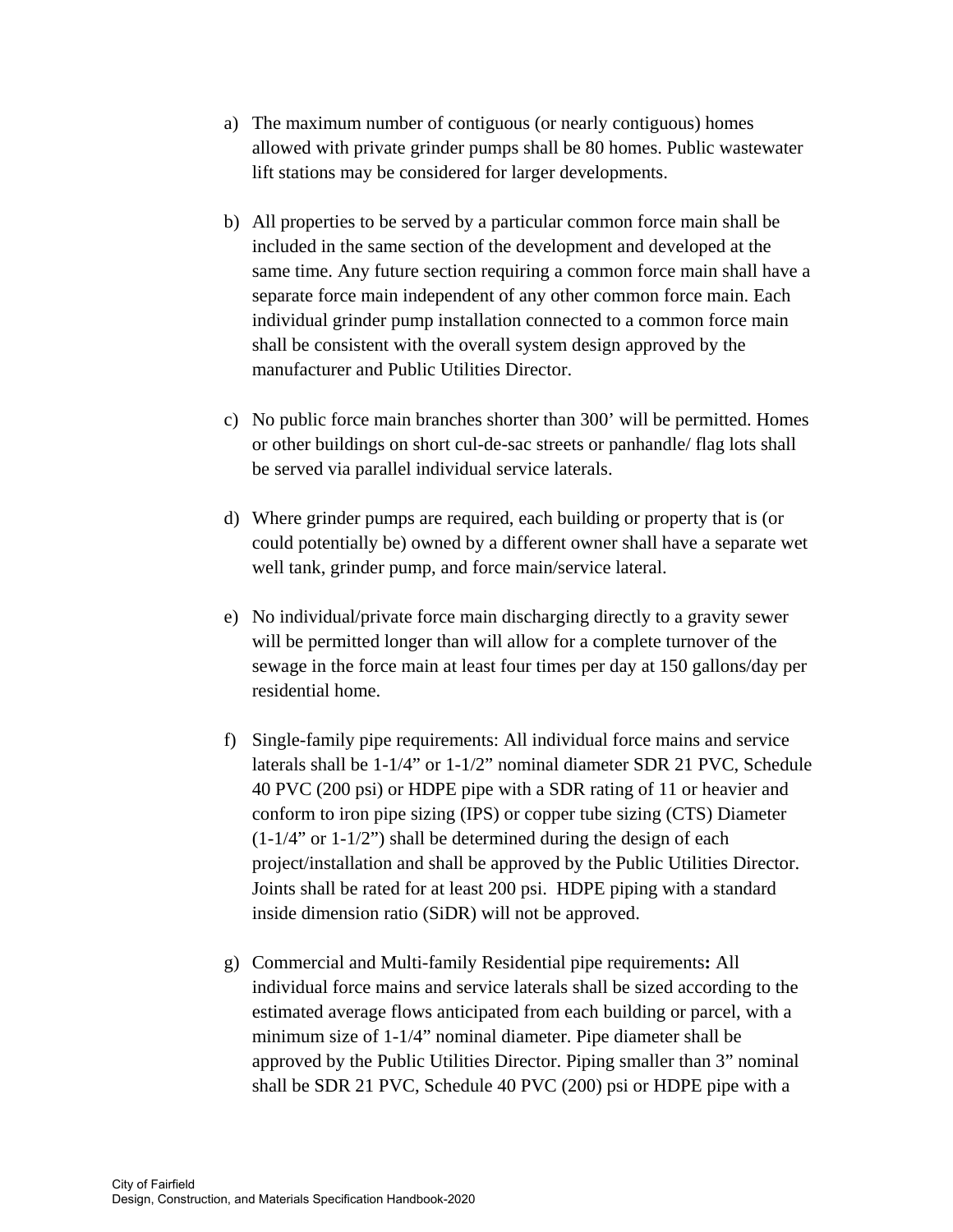SDR rating of 11 or heavier and conform to iron pipe sizing (IPS) or copper tube sizing (CTS). Piping 3" nominal diameter and larger shall be Ductile Iron Class 53 with ceramic epoxy Protecto 401 lining or approved equal. Joints shall be rated for at least 200 psi. HDPE piping with a standard inside dimension ratio (SiDR) will not be approved.

- h) Detectable magnetic marking tape shall be installed in the ditch line onefoot (1') below the final surface grade for non-metallic pipe installed within the public right-of-way and easements. If horizontal direction drilling is the installation method for the force main piping, the contractor shall affix minimum 12 ga. tracer wire to the product pipe prior to the pipe being pulled in to the drilling path.
- i) Private force mains that connect to a public gravity sewer shall connect via a wye fitting. Private force main connections to public manholes must be approved by the Public Utilities Director or his/her designee.
- j) Private service laterals that connect to a common/public force main shall connect at a manufactured fitting. No direct taps or tapping saddles will be permitted on public force mains. No new service connections to existing force mains will be permitted-only those connections included in the original design. A stainless-steel curb stop and cast-iron stop box shall be installed inside the public right-of-way or easement on each service lateral and shall be located approximately 5 feet from the public force main. Curb stops shall be least 2 inches lower than the connection of the service lateral to the public force main. All curb stops shall be made of stainless steel, and all curb-stop-boxes shall be made of cast iron or ABS with a cast iron lid. The top of each curb stop box shall be set in a concrete slab 18"x18"x6" thick (or 18" circular x 6" thick) with the top of the slab and box flush with the top of the ground.
- k) Each individual/private force main or service lateral shall have at least one check valve located at the pump, and an additional redundant check valve located at the curb-stop. Check valves and all other portions of the private force main or service lateral shall meet the pump manufacturers requirements and recommendations.
- l) All public force mains shall be at least 2" nominal diameter.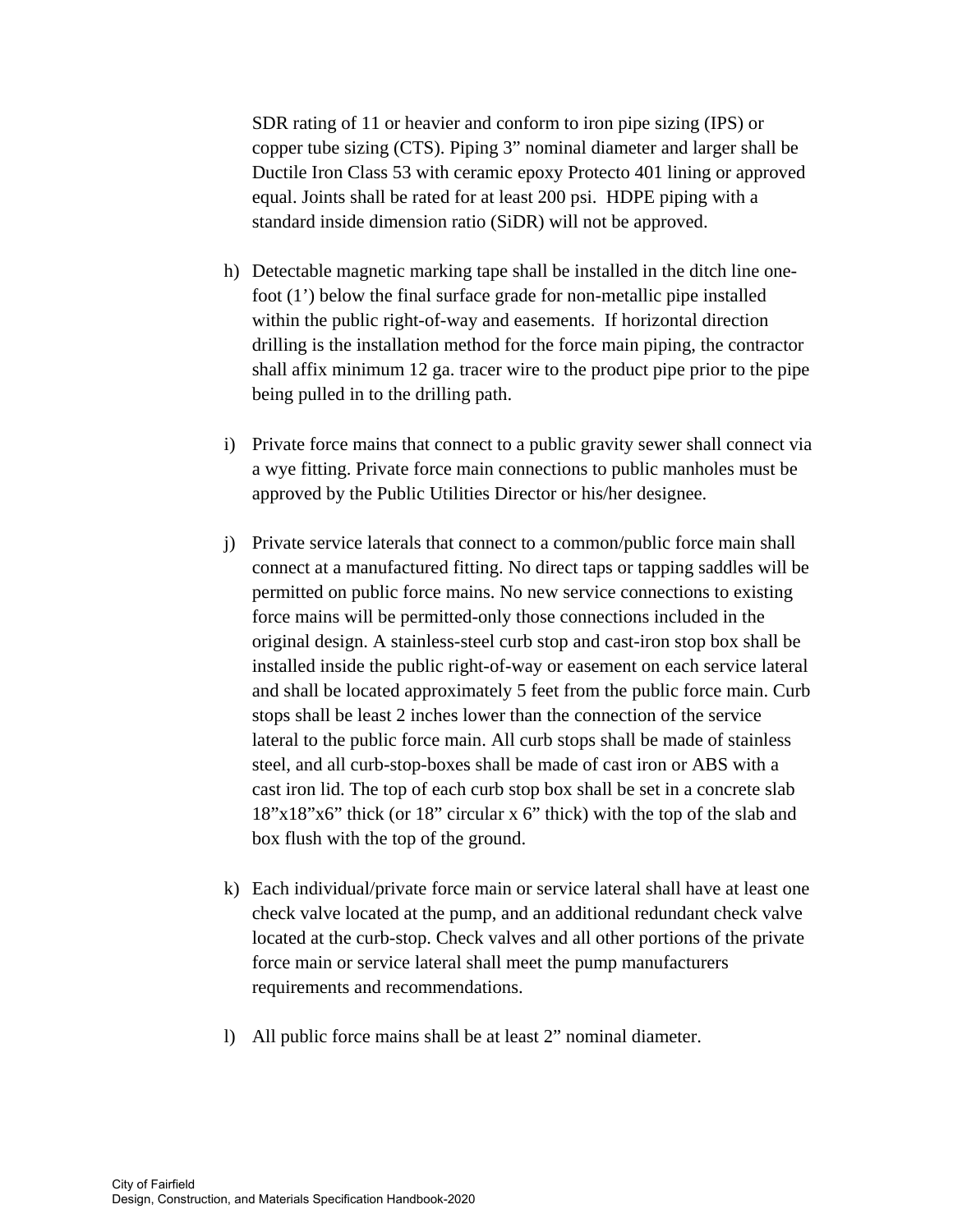- m) Private force mains shall be installed with a minimum of 4 feet ground cover. Common/public force mains shall be installed with a minimum of 4 feet and a maximum of 12 feet ground cover. A minimum of 10 feet horizontal clearance (for parallel installations) and 18 inches vertical clearance (at crossings) shall be maintained between all force mains/services laterals and water mains/services.
- n) Whenever possible, common/public force mains should be installed with a continuous positive grade to the discharge into the gravity sewer. Approved air/vacuum release valves shall be installed anywhere where this is not possible and where localized high points exist or on long runs (greater than 2500 feet) with no clearly defined high point occur. Air/vacuum release valves shall be installed on upward-turned tees. Taps or tapping saddles are not allowed. The Engineer and contractor should also evaluate the need for air release valve(s) at high points on private force mains and service laterals.
- o) Flushing connections shall be installed at the end of each common force main (farthest from the discharge point), at each junction of two common force main branches, and at intermediate points such that the maximum distance between flushing installations (or discharge point) is 1000 feet. The Engineer and contractor should also evaluate the need for flushing attachments on private force mains and laterals.
- p) Public force mains shall discharge into a gravity sewer through a separate manhole with no up-stream gravity sewer connections. The force main shall be extended along the bottom of the manhole and approximately 10 feet into the gravity sewer at the sewer's invert. A flow channel and bench shall be formed in the manhole to allow any water or sewage to drain into the gravity sewer, but still allow access into the sewer for maintenance. No laterals may be connected into the gravity sewer within 12 feet of this manhole.
- q) A hydrostatic pressure test at 150 psi for at least 2 hours shall be performed in accordance with the hydrostatic testing requirements of AWWA C600 on all force mains and service laterals. If the pressure drops more than 5 psi in 2 hours, or the leakage is greater than allowable as determined by the formula in AWWA C600, the test shall be considered failed. Common force mains shall be tested after all air release valves, flushing installations, and other appurtenances have been installed,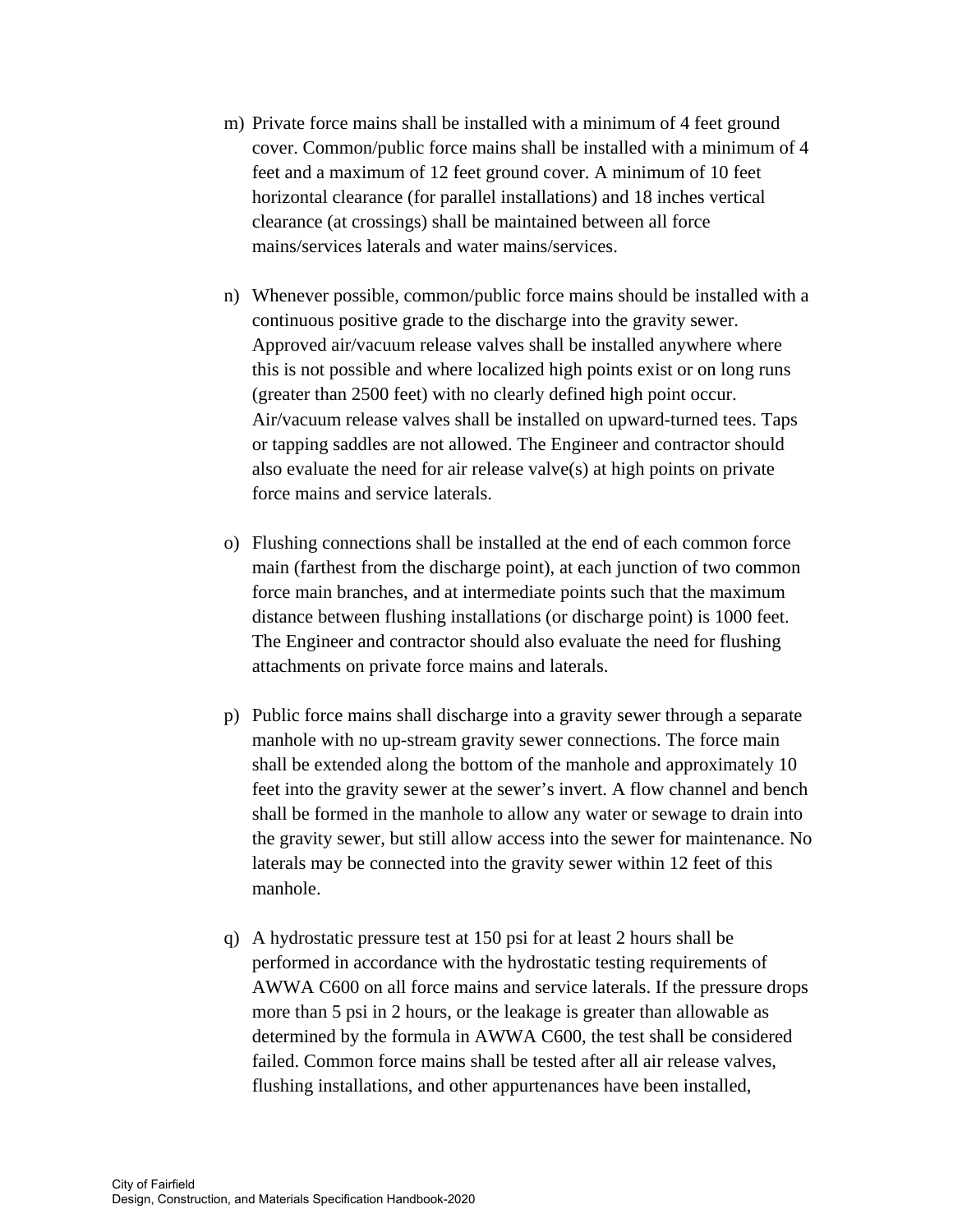including all service laterals installed to the curb stop. Private force mains and service laterals (on the pump side of the curb stop) shall be tested after the entire system is completely installed (except for the connection to the gravity sewer, when applicable).

- r) The following requirements apply to installations connected to common force mains: All pumps shall be progressive cavity non-clogging, nonjamming grinder pumps capable of pumping 15 g.p.m. at 0 feet TDH, 9 g.p.m. at 138 feet TDH, and capable of operating at negative TDH without overloading the motor. The maximum design total dynamic head (TDH) for any pump shall be 138 feet (60 psi) with the maximum number of grinder pumps operating simultaneously daily (see article five). Grinder pump motors shall have built-in automatic reset overload protection. Grinder pumps shall be designed for the specific purpose of grinding and pumping domestic wastewater. Grinder pumps shall be suitable for operation under varying conditions in a system with multiple other grinder pumps. An anti-siphon valve and check valve shall be integral with the grinder pump. Level sensing control for grinder systems shall be nonfouling type with no moving parts in contact with the sewage. Each grinder pump system shall have a high-level audible and visual warning alarm to warn the building's occupants of a high wet well level. A battery backup system is recommended. Future replacement pumps must be the same type and meet the same operating conditions as the original pump.
- s) Detectable marking tape shall meet the following requirements:
	- 1) Minimum thickness of 5 mil, with a solid aluminum foil core. Construction is 2 mil clear film, reverse print laminated to aluminum foil to 2 mil clear film, making the film permanently printed.
	- 2) Minimum width of 3 inches
	- 3) Color coded green to signify Sewer or associated line.
	- 4) Tensile strength of 35 lbs./in. (15,000 psi).
	- 5) Elongation of 80 percent.
	- 6) Adhesives with value of Morton 548 or higher.
	- 7) Bottom layer with the value of virgin PE.
	- 8) Top layer with the value of virgin PET.
	- 9) Printability value of 45 dynes.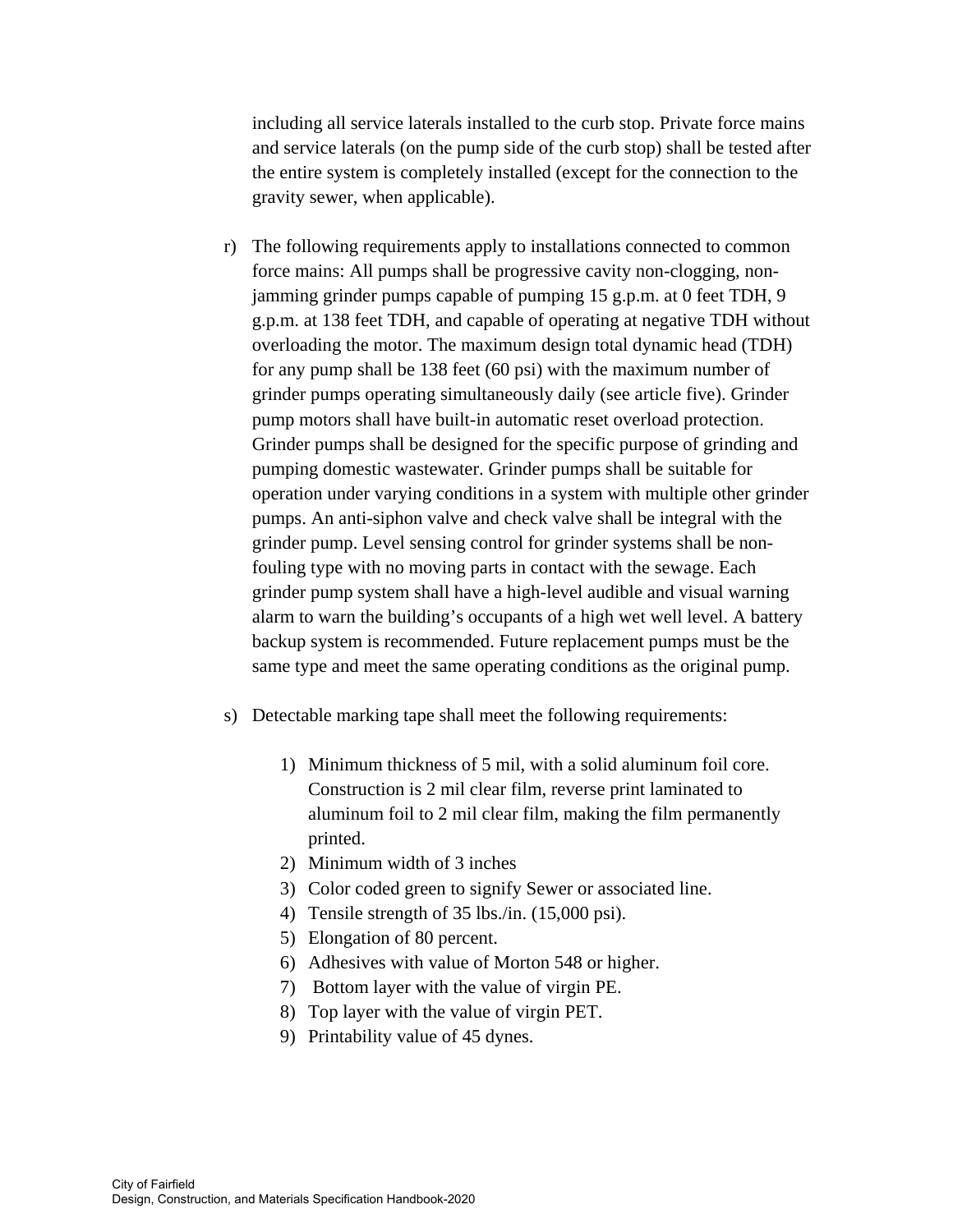- t) Where future gravity service is reasonably possible (as determined by the Director of Public Utilities, or his/her designee) and there is unsewered up-stream property, a dry gravity sewer shall be installed from the most reasonable point at the downstream property line of the proposed development (for connection to the future trunk sewer) to the upstream boundary/boundaries of the development. This dry sewer shall be installed prior to acceptance of the grinder pump system by the City of Fairfield.
- u) Whenever there is potential for installation of a future gravity sewer to serve the involved properties, each building utilizing a grinder pump system shall have a gravity sewer drain through the building's foundation to facilitate connection to the future sewer, whether the grinder pump is located inside or outside the foundation.
- v) Where future gravity sewer service is reasonably possible, adequate platted right-of-way and/or easements shall be provided for future local gravity sewers. Each building's gravity sewer drain shall leave the foundation at a location that will facilitate connection to the future gravity sewer.

# **510.05 Operation and Maintenance**

All individual grinder pump facilities and force mains serving only one home or property shall be privately owned and maintained by the property owner. All common force mains serving multiple properties will be publicly owned and maintained by the City of Fairfield.

 The City of Fairfield will maintain the service lateral from the public force main to (and including) the curb-stop. The property owner will be responsible for the private service lateral or force main from the curb-stop the pump. The property owner shall maintain all check valves on the private service lateral and/or force main.

 The property owner shall be responsible for operation, maintenance, and future replacement of the private grinder pump system. Maintenance of each grinder pump system shall be performed by a licensed contractor, which is certified and approved by the equipment manufacturer. Documentation of all maintenance shall be provided to the City of Fairfield's Public Utility Department upon request. Failure to adequately maintain the private pump system or provide the required documentation will cause for disconnection of sewer service by the City of Fairfield.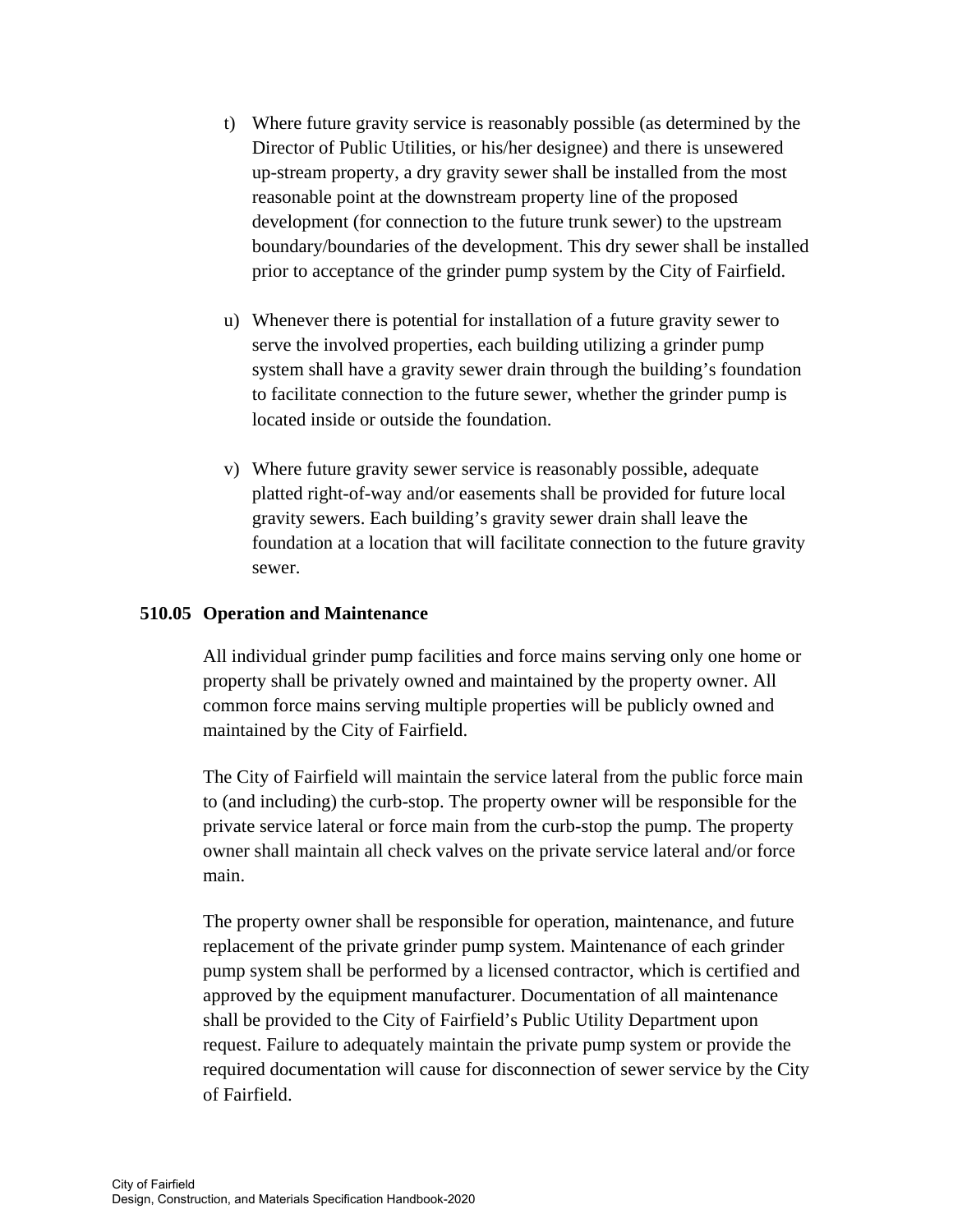## **510.06 Construction Plan Requirements**

The following language shall be included on all construction drawings for developments that include any lots to be served by private grinder pump systems. Such plats shall clearly indicate which lots require grinder pumps, and appropriate utility easements.

- a) Where grinder pumps are required, each building or property that is (or could potentially be) owned by a different owner shall have a separate wet well tank, grinder pump, and force main/service lateral.
- b) Each individual grinder pump installation connected to a common force main shall be consistent with the overall system design approved by the pump manufacturer and the City of Fairfield's Director of Public Utilities Department, or his/her designee.
- c) Each building utilizing a grinder pump system shall have a gravity sewer drain through the building's foundation at a location that will facilitate connection to a future gravity sewer, unless future gravity sewer service is not possible.
- d) All individual grinder pumps facilities and force mains serving only one home or building shall be privately owned and maintained by the property owner. All common force mains serving multiple properties will be publicly owned and maintained by the City of Fairfield.
- e) All individual force mains and service laterals shall be  $1-1/4$ " or  $1-1/2$ " nominal diameter SDR 21 PVC, Schedule 40 PVC (200 psi) or other approved material.
- f) Detectable magnetic marking tape shall be installed in the ditch line one foot (1') below the final surface grade for non-magnetic pipe installed the public right-of-way and easements.
- g) Private force mains that connect to a public gravity sewer shall connect via a "Wye" fitting. No private force main connections to public manholes will be allowed.
- h) Private Service laterals that connect to a common/public force main shall connect at the original laterals installed with the public force mains. No new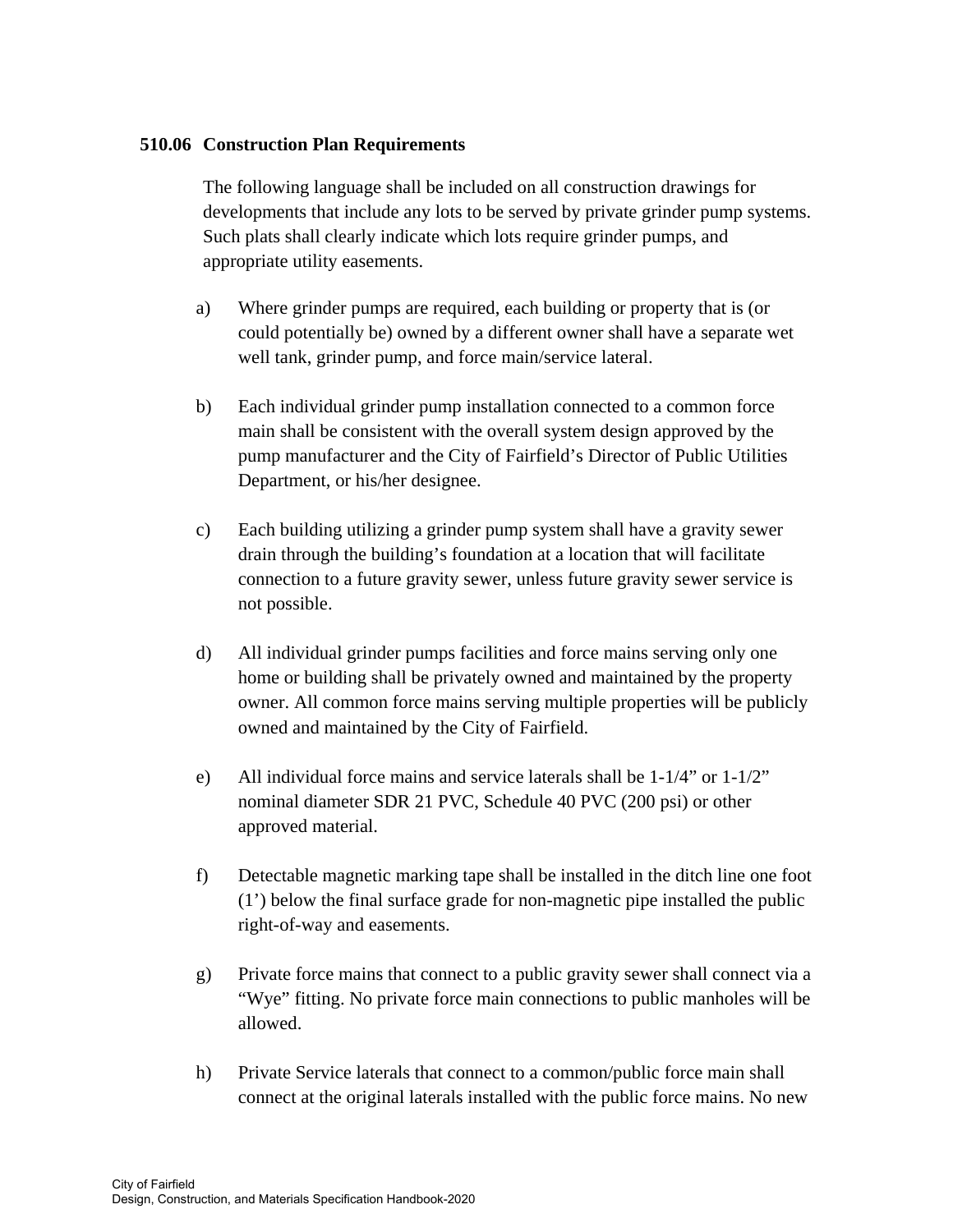service connections to existing force mains will be permitted-only those connections included in the original system design. All curb-stops shall be made of brass, and all curb-stop-boxes shall be made of cast iron. The curbstop and curb-stop-box shall remain when the connection is made, and the elevation of the curb-stop shall not be changed. The top of each curb-stopbox shall be set in a concrete slab 18" x 18" x 6" thick (or circular x 6" thick) with the top of the slab and box flush with the top of the ground. The City of Fairfield will maintain the service lateral from the common force main to (and including) the curb-stop. The property will be responsible for the private service lateral from the curb-stop to the pump.

- i) Each individual/private force main or service lateral shall have one check valve located at the pump, and an additional redundant check valve located at the curb-stop. The property owner shall maintain all check valves. Check valves and all other portions of the private force main or service lateral shall meet the pump manufacturer's requirements and recommendations.
- j) No individual/private force main discharging directly to a gravity sewer will be permitted longer than will allow for the complete turnover of the sewage in the force main at least four times per day per day at 150 gallons/day per residential home.
- k) The property owner shall be responsible for operation, maintenance, and future replacement of the private grinder pump system.
- l) The annual maintenance of each grinder pump system shall be performed by a licensed and bonded plumber/contractor, which is certified and approved by the equipment manufacturer. Documentation of all maintenance of all pumping shall be provided by request to the City of Fairfield Director of Public Utilities, or his/her designee. Failure to adequately maintain the onsite pump system, or provide the required documentation will cause for disconnection of sewer by the Public Utilities Department.
- m) The Engineer and plumber should evaluate the need for air release valve(s) and/or flushing attachments on private force mains and service laterals.
- n) A hydrostatic pressure test of each private force main/service lateral shall be performed in accordance with the City of Fairfield requirements.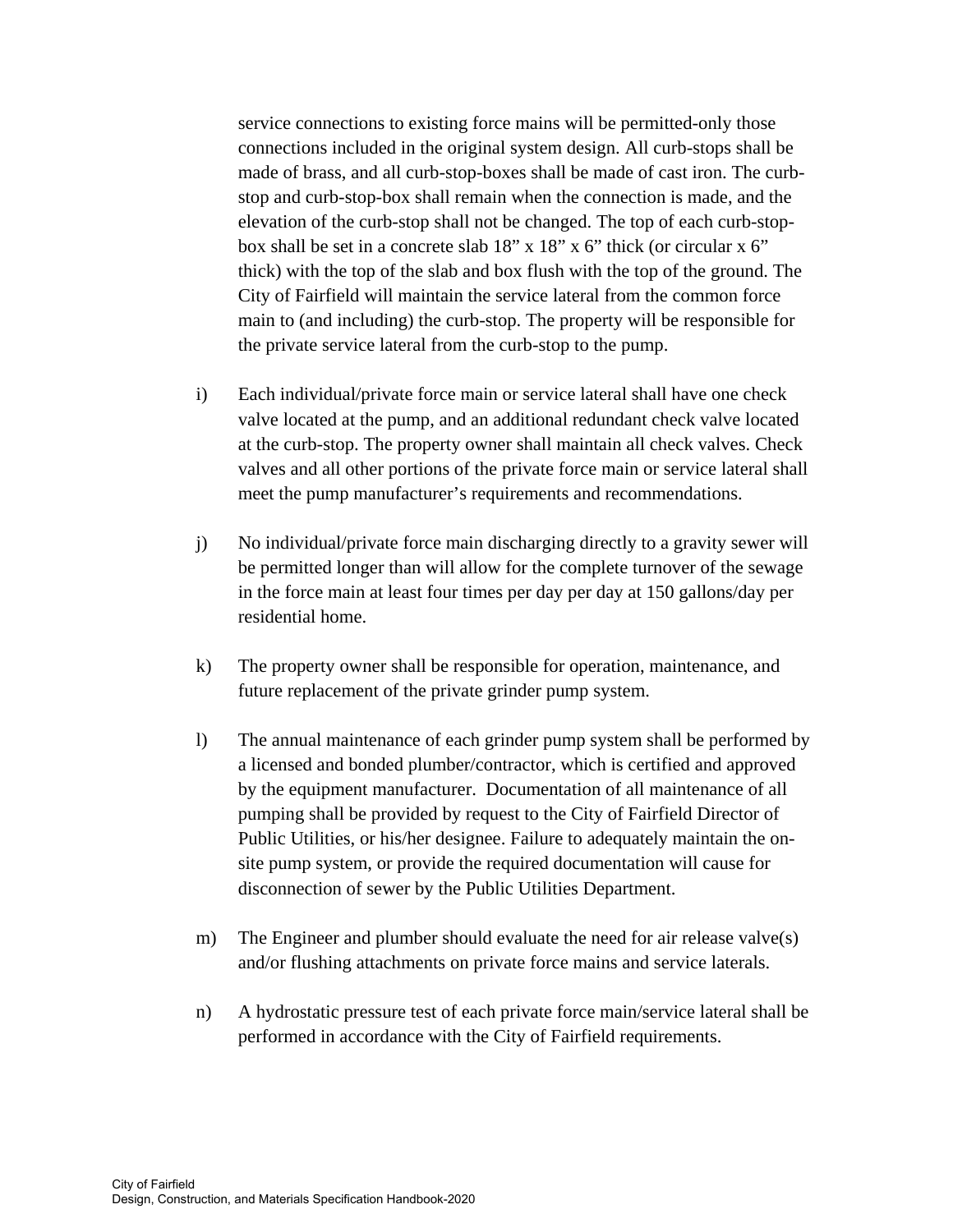- o) The following requirements apply to installations connected to a common force main:
	- 1) All pumps shall be progressive cavity non-clogging, non-jamming grinder pumps capable of pumping 15 g.p.m. at 0 feet TDH, 9 g.p.m. at 138 feet TDH, and capable of operating at negative TDH without overloading the motor.
	- 2) The grinder pump motor shall be designated for the specific purpose of grinding and pumping domestic wastewater. Grinder pumps shall be suitable for operation under varying conditions in a system with multiple other grinder pumps.
	- 3) An anti-siphon valve and check valve shall be integral with the grinder pump.
	- 4) Level sensing control for the grinder pump systems shall be of a non-fouling type with no moving parts in contact with sewage.
	- 5) Each grinder pump system shall have a high-level audible and visual warning alarm to warn the building's occupants of a high wet well level. A battery back-up system(s) is strongly recommended.
	- 6) Grinder pump systems shall be an *Extreme Series* grinder pump system as manufactured by Environment One Corporation, or approved equal. Future replacement pumps must be the same type, and meet the same operating conditions as the original pump. **See the Force Main Grinder Pump Station Installation drawings on Page 37 of the Standard Construction Drawings.**

# **510.07 Deed Restrictions**

The following language shall appear on the recorded deed and record plat for each property to be served by a private grinder pump system. The language shall be included on any subsequent deeds, certificates of transfer etc. until such time as the grinder pump system is eliminated and replaced by a different means of providing sanitary sewer to the property.

a) The individual force main(s) serving the building(s) on this property, both check valves and all other appurtenances that are a part of the force main, or are connected to it, are private and shall be owned and maintained by the property owner. The curb-stop, curb-stop-box, and force main between the curb-stop and public force main shall be owned and maintained by the City of Fairfield.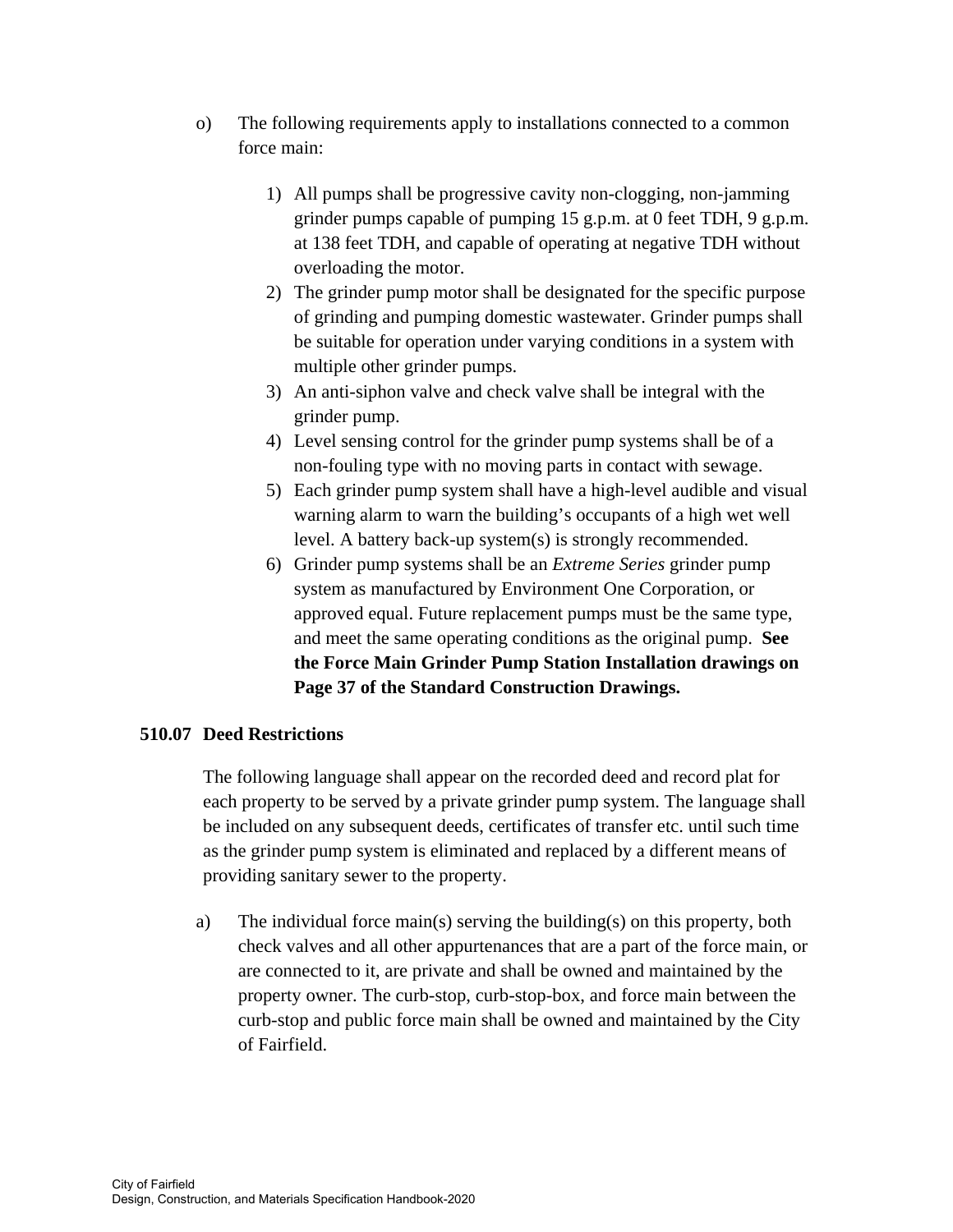- b) The property owner shall be responsible for operation, maintenance, and future replacement of the grinder pump system. Maintenance of each grinder pump system shall be performed by a licensed and bonded plumber/contractor, which is certified and approved by the equipment manufacturer. Documentation of all maintenance shall be provided to the City of Fairfield's Public Utilities Department, 5350 Pleasant Avenue, Fairfield, Ohio 45014. Failure to adequately maintain the on-site pump system, or provide the required documentation will cause for disconnection of sewer service by the Public Utilities Department.
- c) For installations connected to a common force main:
	- 1) All pumps shall be progressive cavity non-clogging, non-jamming grinder pumps capable of pumping 15 g.p.m. at 0 feet Total Dynamic Head (TDH), 9 g.p.m. at 138 TDH and capable of operating at negative TDH without overloading the motor. Grinder pump motor shall have built-in, automatic reset overload protection. Grinder pumps shall be designated for the specific purpose of grinding and pumping domestic wastewater. Grinder pumps shall be suitable for operation under varying conditions in a system with multiple other grinder pumps. An anti-siphon valve and check valve shall be integral with the grinder pumps. Level sensing control for grinder pump systems shall be non-fouling type with no moving parts in contact with sewage. Each grinder pump system shall have a high-level audible and visual warning alarm to warn the building's occupants of a high wet well level. A battery back-up system is recommended. Future replacement pumps must be the same type and meet the same operating conditions as the original pump.
	- 2) These conditions are to run with the land, and shall be binding upon the Owner(s) as well as the heirs, successors, administrators, and assigns of the Owner(s), until such time as the grinder pump system is eliminated and replaced by a different approved means of providing sanitary service to the property.
	- 3) Invalidation of any condition herein by a judgment or court order shall in no way affect any of the other provisions, which shall remain in full force and effect.